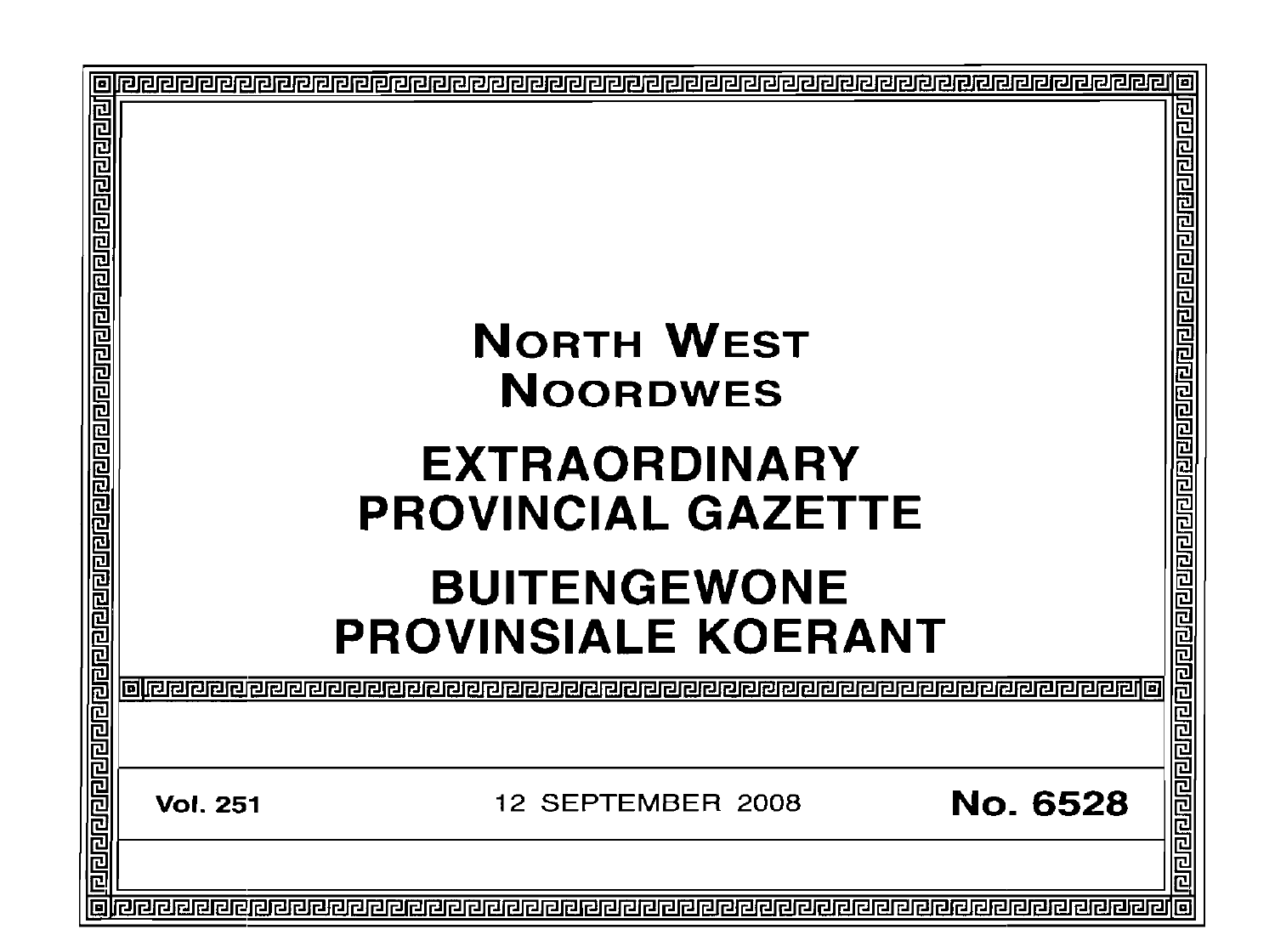| <b>CONTENTS • INHOUD</b> |  |     |                     |  |  |  |
|--------------------------|--|-----|---------------------|--|--|--|
| No.                      |  | No. | Page Gazette<br>No. |  |  |  |
| <b>GENERAL NOTICE</b>    |  |     |                     |  |  |  |
|                          |  |     | 6528                |  |  |  |

 $\sim 6\%$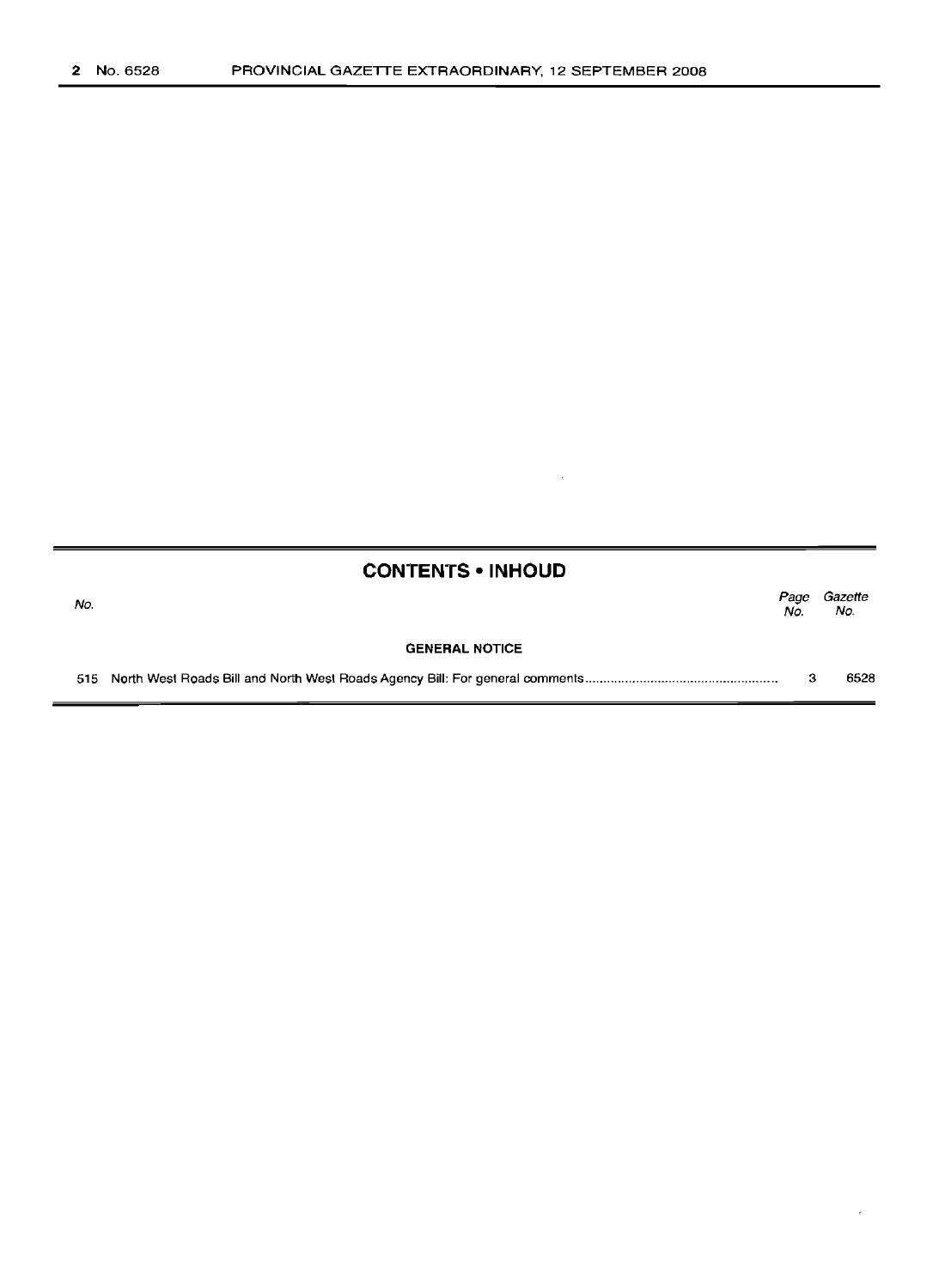#### **NOTICE 515 OF 2008**

#### **NORTH WEST PROVINCE**

#### **DEPARTMENT OF TRANSPORT, ROADS AND COMMUNITY SAFETY**

I, **Phenye Frans Vilakazi,** Member of the Executive Council responsible for Transport, Roads and Community Safety in the North West Province hereby publish the North West Roads Bill and the North West Roads Agency Bill for general comments.

Comments should be submitted within 21 days from the date of publication of this notice to,

**Mr. PAUL NAMATE DEPARTMENT OF TRANSPORT, ROADS AND COMMUNITY SAFETY DR. MODIRI MOLEMA ROAD** 1st **Floor Office 008 Private Bag X 2080 Mmabatho 2735**

**Tel Cell EMAIL** pnamate@nwpg.gov.za **FAX** *018-3874743* **I 0183881442 074 587 4363 OR 083 273 2778 086 620 9767 OR 086 621 4764**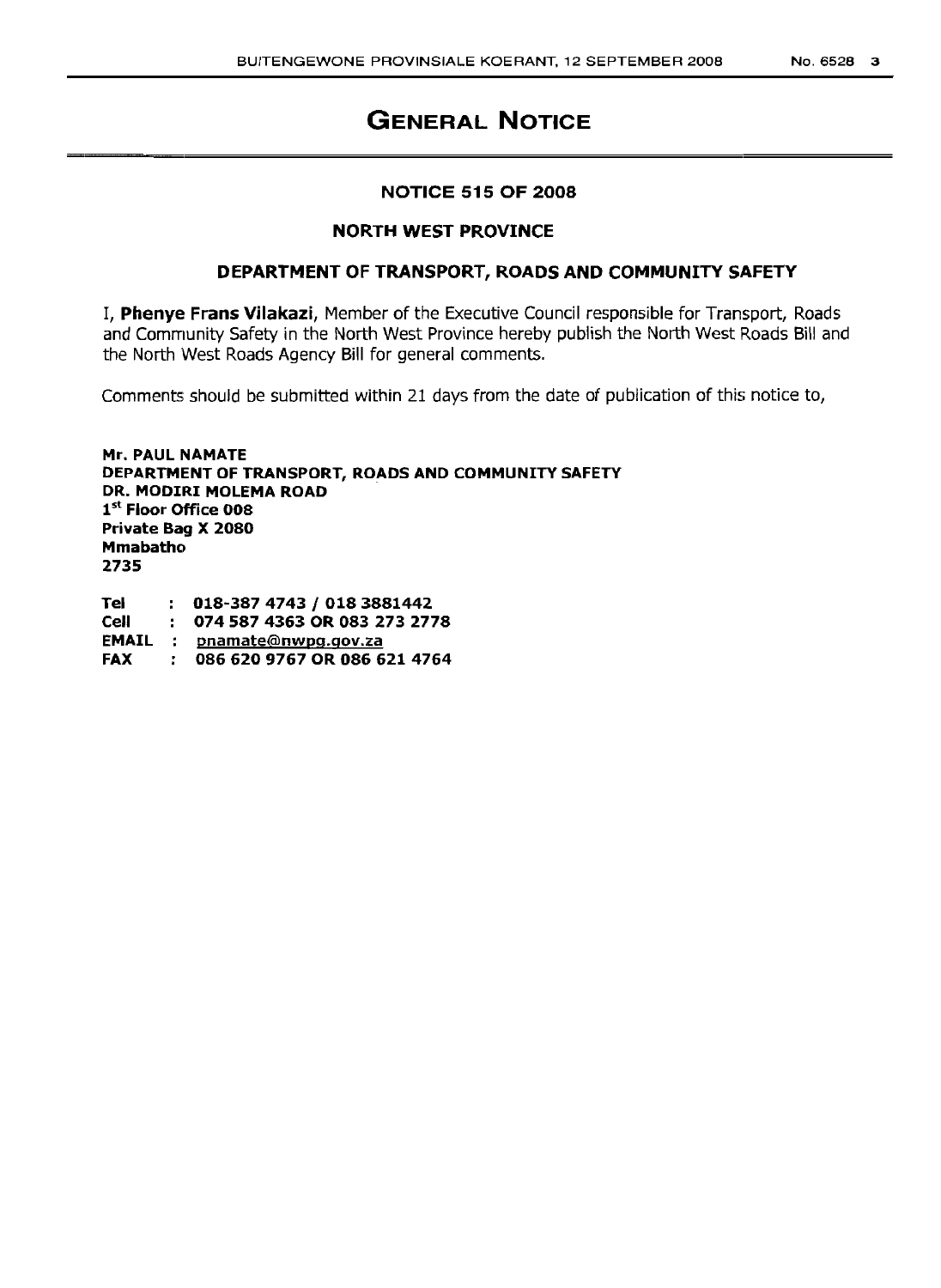PROVINCE OF THE NORTH WEST

## **ROADS BILL**

(as submitted to the Provincial Legislature of the North West) The English text is the official text of the Act) (MEC FOR TRANSPORT, ROADS AND COMMUNITY SAFETY)

**[8 -2008]**

ISBN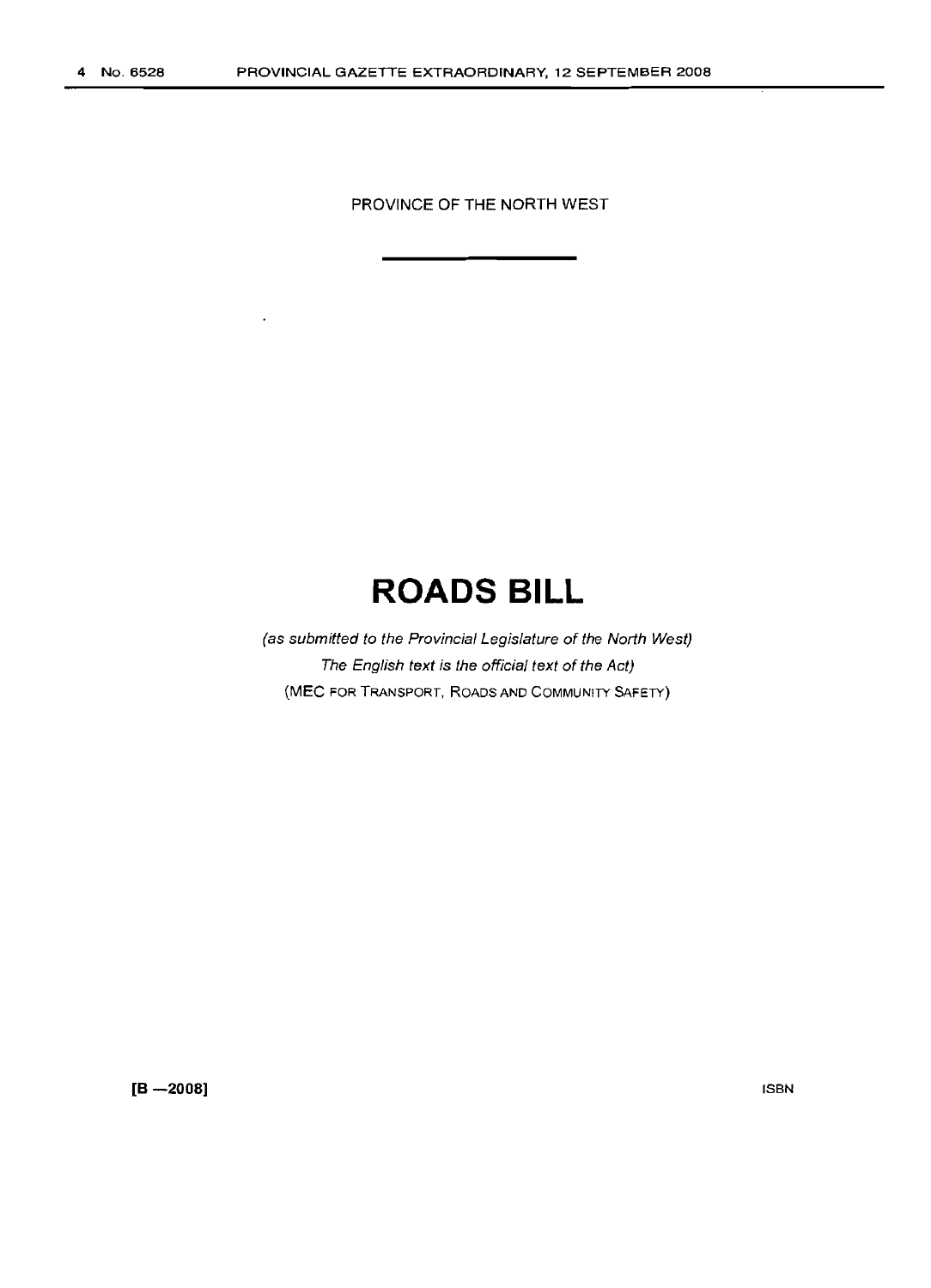# **BILL**

To provide for the planning, design, construction and maintenance of public roads; to provide for construction works; to provide for the erection of certain structures; to provide for the installation of services; to provide for water levels and stormwater; to provide for advertising on public roads; to provide for resting places for persons and livestock; to provide for the acquisition of and entry on land; to provide for the liability and indemnification of the Agency and claims procedure; to provide for the enforcement of the Act; to provide for certain prohibitions, offences and penalties; and to provide for all matters connected therewith.

#### **CONTENTS**

| <b>Section</b>  | Page                                                                         |  |  |  |  |  |  |
|-----------------|------------------------------------------------------------------------------|--|--|--|--|--|--|
|                 |                                                                              |  |  |  |  |  |  |
| 1.              |                                                                              |  |  |  |  |  |  |
|                 |                                                                              |  |  |  |  |  |  |
|                 | <b>PART A: EXISTING ROADS</b>                                                |  |  |  |  |  |  |
| 2.              |                                                                              |  |  |  |  |  |  |
| 3.              |                                                                              |  |  |  |  |  |  |
| 4.              |                                                                              |  |  |  |  |  |  |
| 5.              |                                                                              |  |  |  |  |  |  |
|                 | <b>PART B: NEW ROADS</b>                                                     |  |  |  |  |  |  |
| 7.              |                                                                              |  |  |  |  |  |  |
| 8.              |                                                                              |  |  |  |  |  |  |
| 9.              |                                                                              |  |  |  |  |  |  |
| 10.             |                                                                              |  |  |  |  |  |  |
| 11.             |                                                                              |  |  |  |  |  |  |
| 12 <sub>1</sub> |                                                                              |  |  |  |  |  |  |
| 13.             |                                                                              |  |  |  |  |  |  |
| 14.             |                                                                              |  |  |  |  |  |  |
| 15.             |                                                                              |  |  |  |  |  |  |
| 16.             |                                                                              |  |  |  |  |  |  |
| 17.             |                                                                              |  |  |  |  |  |  |
|                 | PART C: POWERS AND FUNCTIONS RELATING TO PUBLIC ROADS                        |  |  |  |  |  |  |
| 18.             |                                                                              |  |  |  |  |  |  |
| 19.             |                                                                              |  |  |  |  |  |  |
| 20.             | Application for closing, deviating or otherwise altering of certain roads 18 |  |  |  |  |  |  |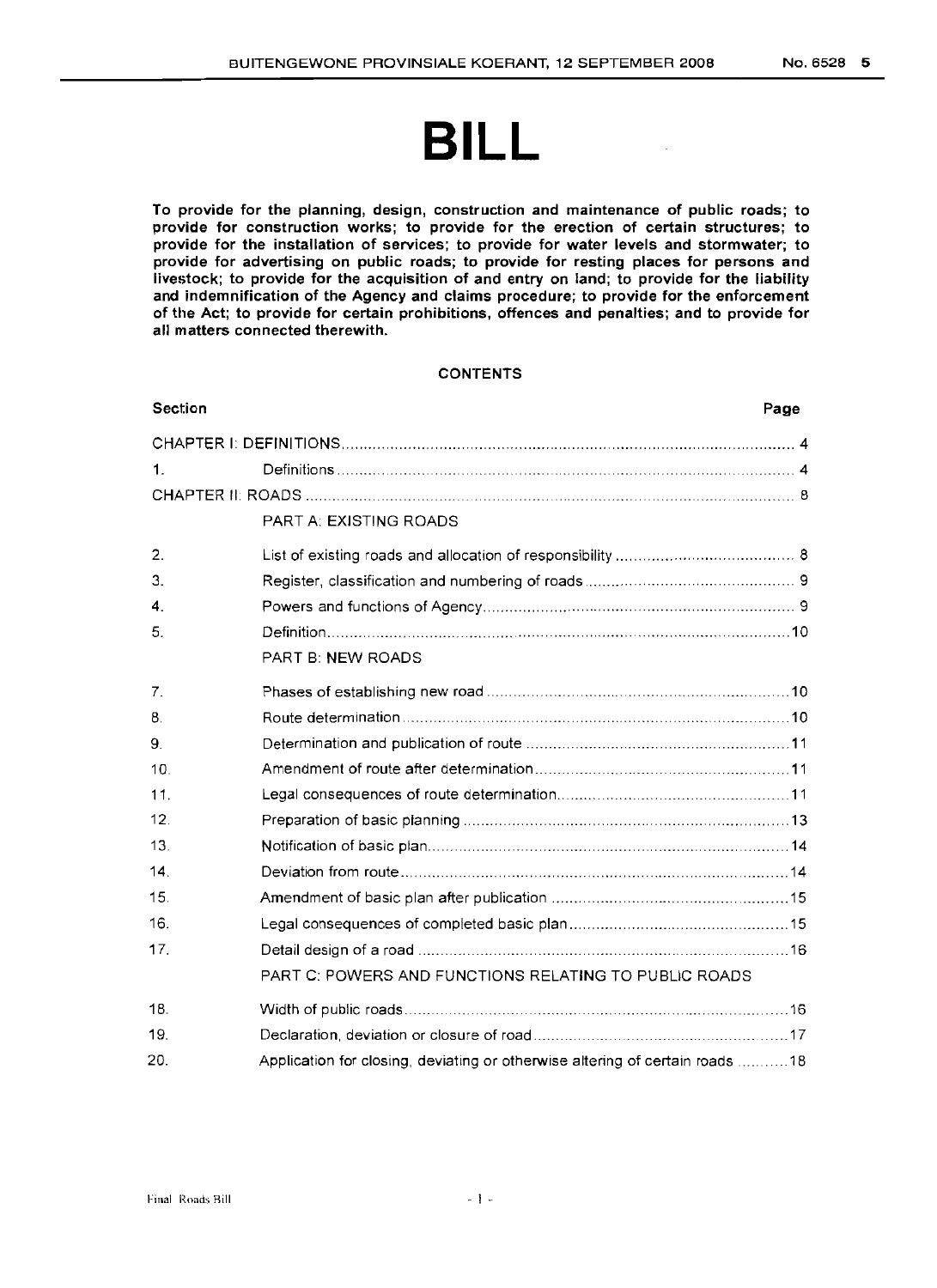#### PART D: GENERAL POWERS OF THE AGENCY RELATING TO THE CONSTRUCTION AND MAINTENANCE OF PUBLIC ROADS

| 21. | Powers of Agency relating to construction and maintenance of public road19 |  |
|-----|----------------------------------------------------------------------------|--|
| 22. | Construction and maintenance of public roads on behalf of Agency19         |  |
| 23. |                                                                            |  |
| 24. |                                                                            |  |
| 25. |                                                                            |  |
|     |                                                                            |  |
| 26. |                                                                            |  |
| 27. | Agency may undertake construction works on unclassified roads 21           |  |
| 28. |                                                                            |  |
| 29. |                                                                            |  |
|     | CHAPTER IV: FENCES, GATES, MOTOR GRIDS, SERVICES AND OTHER STRUCTURES 23   |  |
| 30. |                                                                            |  |
| 31. |                                                                            |  |
| 32. | Agency may order removal of fences, gates and motor grid23                 |  |
| 33. | Installation of services in, over, under or across a public road24         |  |
| 34. |                                                                            |  |
|     |                                                                            |  |
| 35. |                                                                            |  |
| 36. |                                                                            |  |
|     |                                                                            |  |
| 37. | Prohibition of certain advertisements on or adjacent to public road 27     |  |
|     |                                                                            |  |
| 38. |                                                                            |  |
| 39. |                                                                            |  |
|     |                                                                            |  |
| 40. |                                                                            |  |
| 41. |                                                                            |  |
| 42. |                                                                            |  |
| 43. |                                                                            |  |
| 44. |                                                                            |  |
| 45. | Circumstances under which MEC is under obligation to expropriate land31    |  |
| 46. |                                                                            |  |
| 47. |                                                                            |  |
|     | CHAPTER IX: LIABILITY AND INDEMNIFICATION OF AGENCY AND CLAIMS PROCEDURE   |  |
|     |                                                                            |  |
| 48. |                                                                            |  |
| 49. |                                                                            |  |
| 50. |                                                                            |  |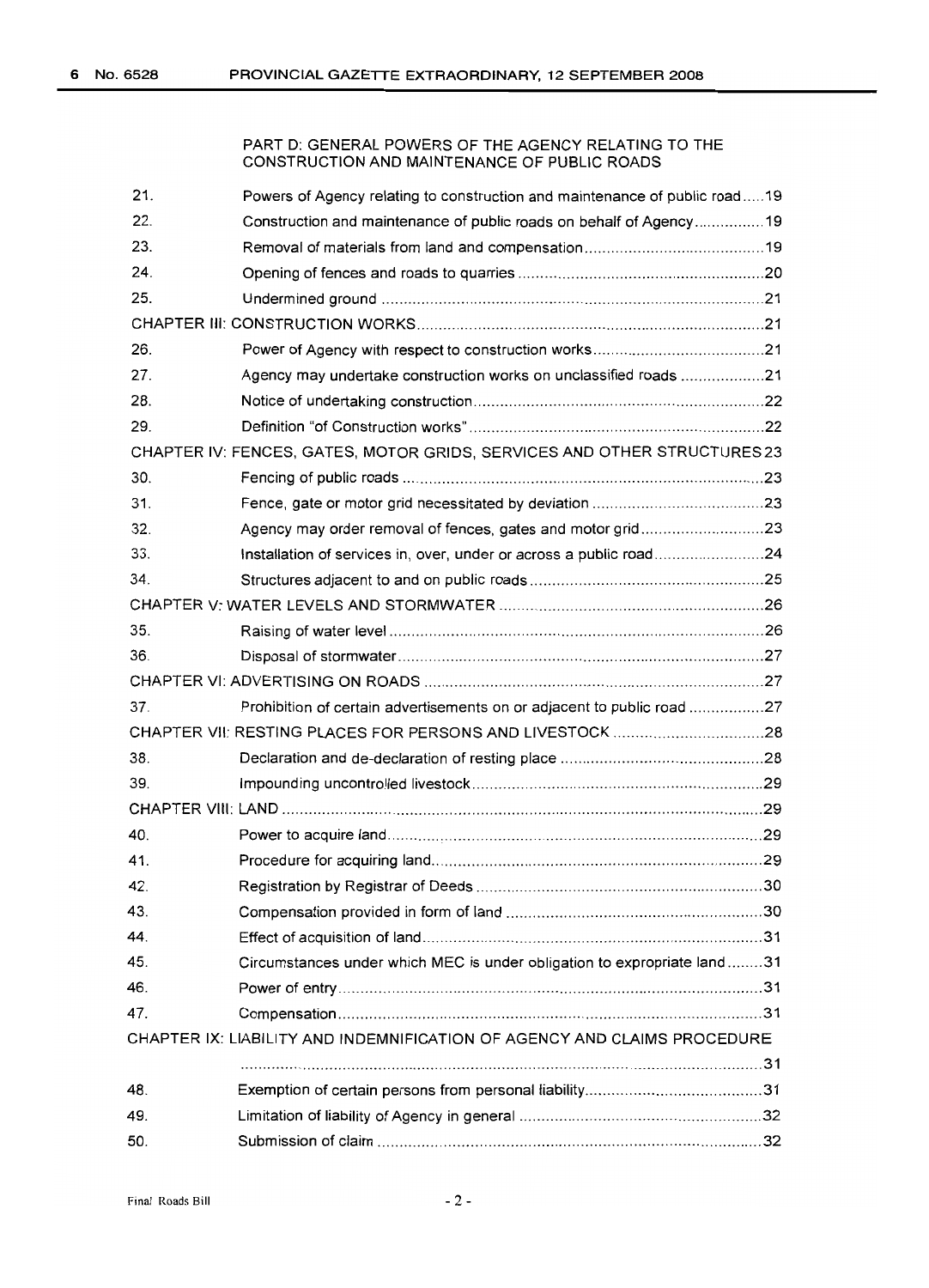| 51. |                                                                            |  |
|-----|----------------------------------------------------------------------------|--|
| 52. |                                                                            |  |
| 53. |                                                                            |  |
| 54. |                                                                            |  |
| 55. |                                                                            |  |
| 56. |                                                                            |  |
| 57. |                                                                            |  |
| 58. | Resolution of disputes between Agency and member of public35               |  |
| 59. |                                                                            |  |
|     |                                                                            |  |
| 60. |                                                                            |  |
| 61. |                                                                            |  |
| 62. | Prohibition of certain acts in a resting place for persons or livestock 38 |  |
| 63. |                                                                            |  |
| 64. |                                                                            |  |
| 65. |                                                                            |  |
| 66. |                                                                            |  |
| 67. |                                                                            |  |
| 68. |                                                                            |  |
|     |                                                                            |  |
| 69. |                                                                            |  |
| 70. |                                                                            |  |
| 71. |                                                                            |  |
| 72. |                                                                            |  |
| 73. |                                                                            |  |
| 74. |                                                                            |  |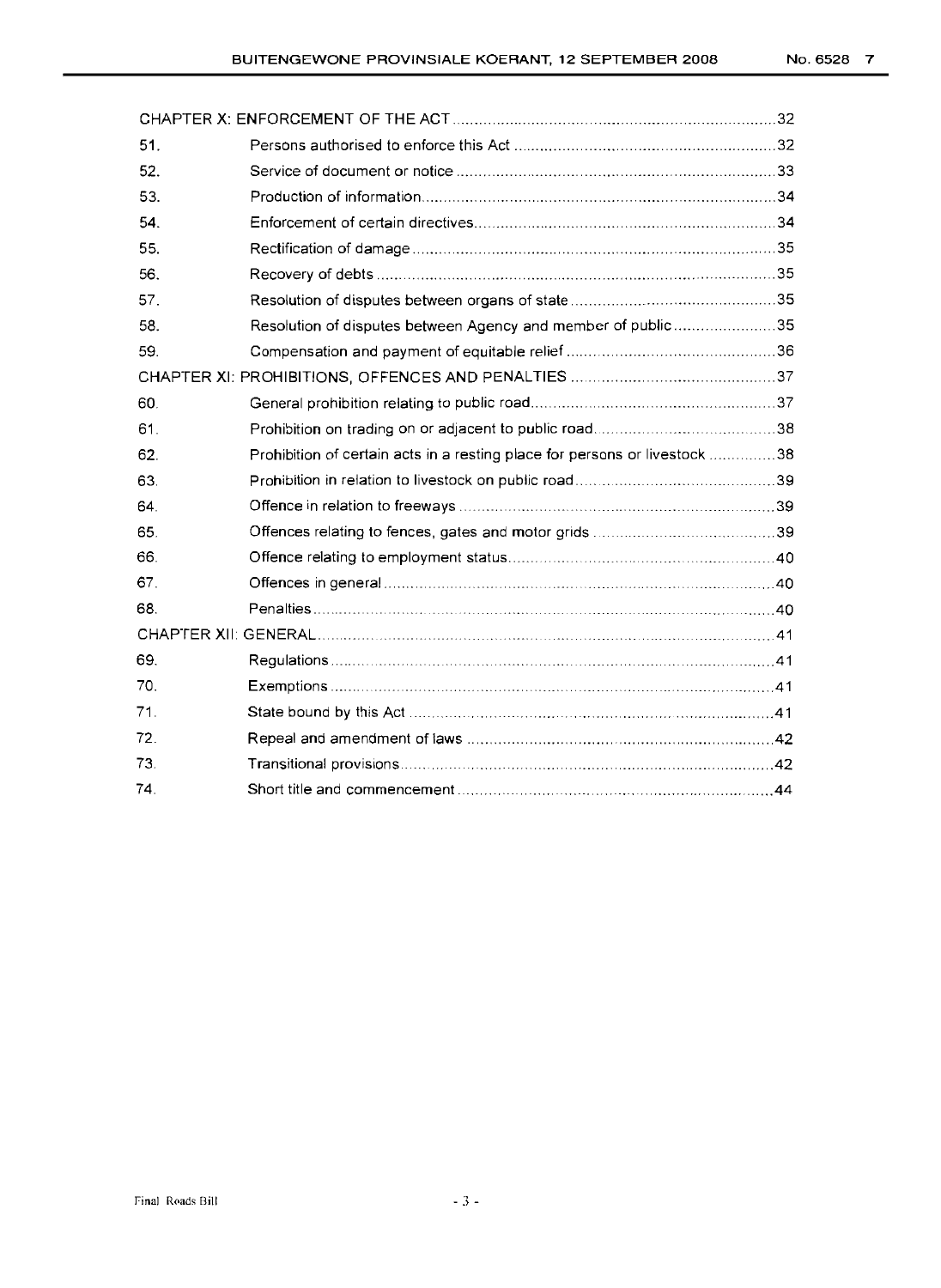#### **CHAPTER I: DEFINITIONS**

#### 1. Definitions

In this Act, unless the context otherwise indicates -

"access" means any manner by which persons, vehicles or livestock enter or exit from any property onto a public road;

"access road" means a road other than a public road which affords access from a property to a public road;

"Agency" means the Roads Agency established under section 4 of the Roads Agency Act,

"authorised official" means a person referred to in section 51;

"acquire" means acquire as defined in the North West Land Administration Act, 2001, (Act No. 4 of 2001);

"close corporation" means a close corporation registered as such in terms of the Close Corporation Act, 1984 (Act No. 69 of 1984);

"company" means a company registered as such in terms of the Companies Act, 1973 (Act No. 61 of 1973);

"Constitution" means the Constitution of the Republic of South Africa Act, 1996 (Act No. 108 of 1996);

"construct" means the provision of a combination of goods and services arranged for building, altering, repairing, maintaining and rehabilitating a road;

"Department" means the Provincial Department responsible for Roads;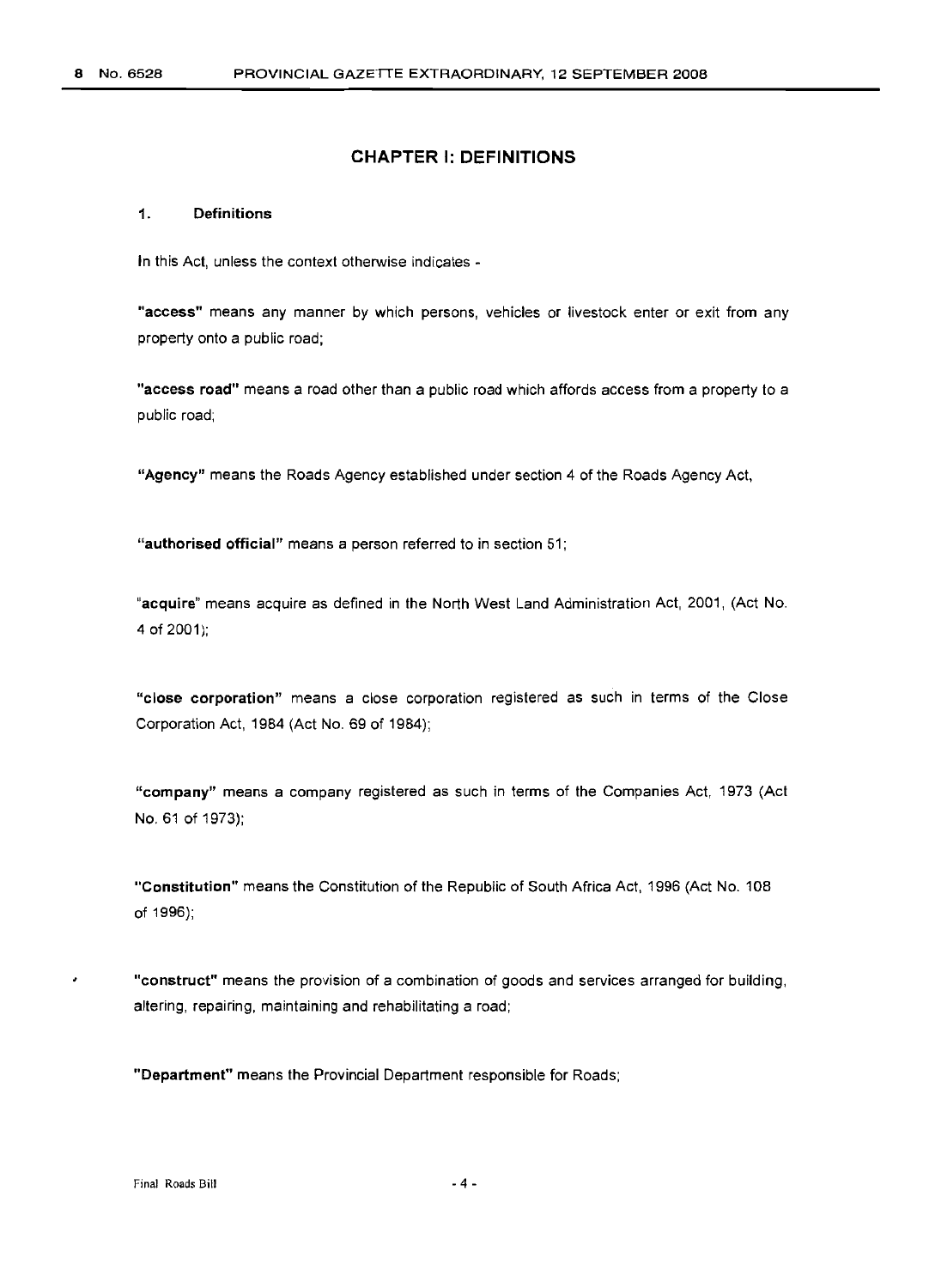"freeway" means a limited access road for the purpose of expediting the flow of traffic and which has been declared a freeway in terms of section 19 of this Act;

"Gazette" means the Gazette for the province;

"livestock" means any animals or birds which are bred, purchased, sold or retained as domestic animals;

"maintenance" means the combination of all technical and associated administrative actions during a road's service life to retain it in a state in which it can perform its required function;

"materials" means sand, stone, rock, gravel, clay, soil ,tar ,concrete and any other materials required for road construction and maintenance;

"MEC" means the member of the North West Executive Council whose portfolio includes responsibility for roads in the Province;

"municipality" means any local government contemplated in terms of Chapter 7 of the Constitution, the Local Government Transition Act, 1993 (Act 209 of 1993), the Local Government: Municipal Structures Act, 1998 (Act 117 of 1998), and any other applicable law;

"occupier" means, in relation to land, a person who is in actual occupation of the land and, if no person is in actual occupation thereof, any person who whether as owner, lessee, licensee or otherwise, has for the time being control of the land;

"prescribed" means prescribed by regulation;

"Province" means the North West Provincial Government;

"public road" means a road to which the public has access and includes the road and the road reserve;

"regisltrar of deeds" means a registrar of deeds appointed under the Deeds Registries Act, 1937 (Act 47 of 1937);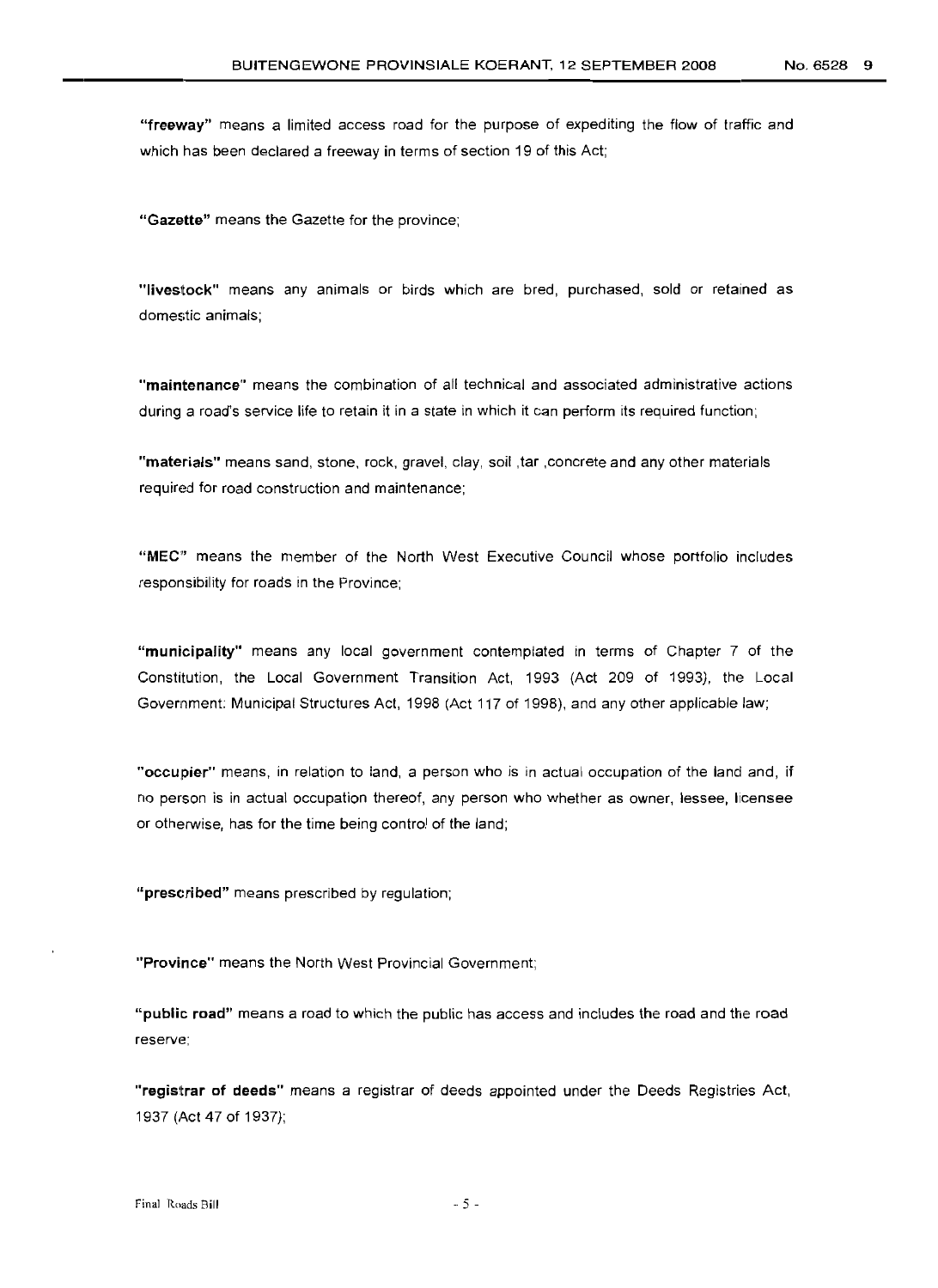"road" means a right of way consisting of a cross section as depicted below and extended by the longitudinal works bordered by the toe of fill on either side, the top of cut on either side, or the top of cut and the toe of fill, as the case may be;



"road reserve" means the road plus the verge and includes any resting places declared in terms of section 38;

"Roads Agency Act,... means the Roads Agency Act, ..., (Act No.....of 2007)

"this Act" includes any regulation promulgated by the MEC;

"services" means the basic services of water supply, sanitation, electricity or telecommunications infrastructure;

"structure" means any erection or other improvement, aboveground or underground, whether permanent or temporary and irrespective of its nature or size, including but not limited to advertisements, enclosures, driveways, garden walls, golf course fairways, loading areas, parking areas, patios, signs, swimming pools, tennis courts or thatched shelters, but does not include fences, motor grids or structures for services;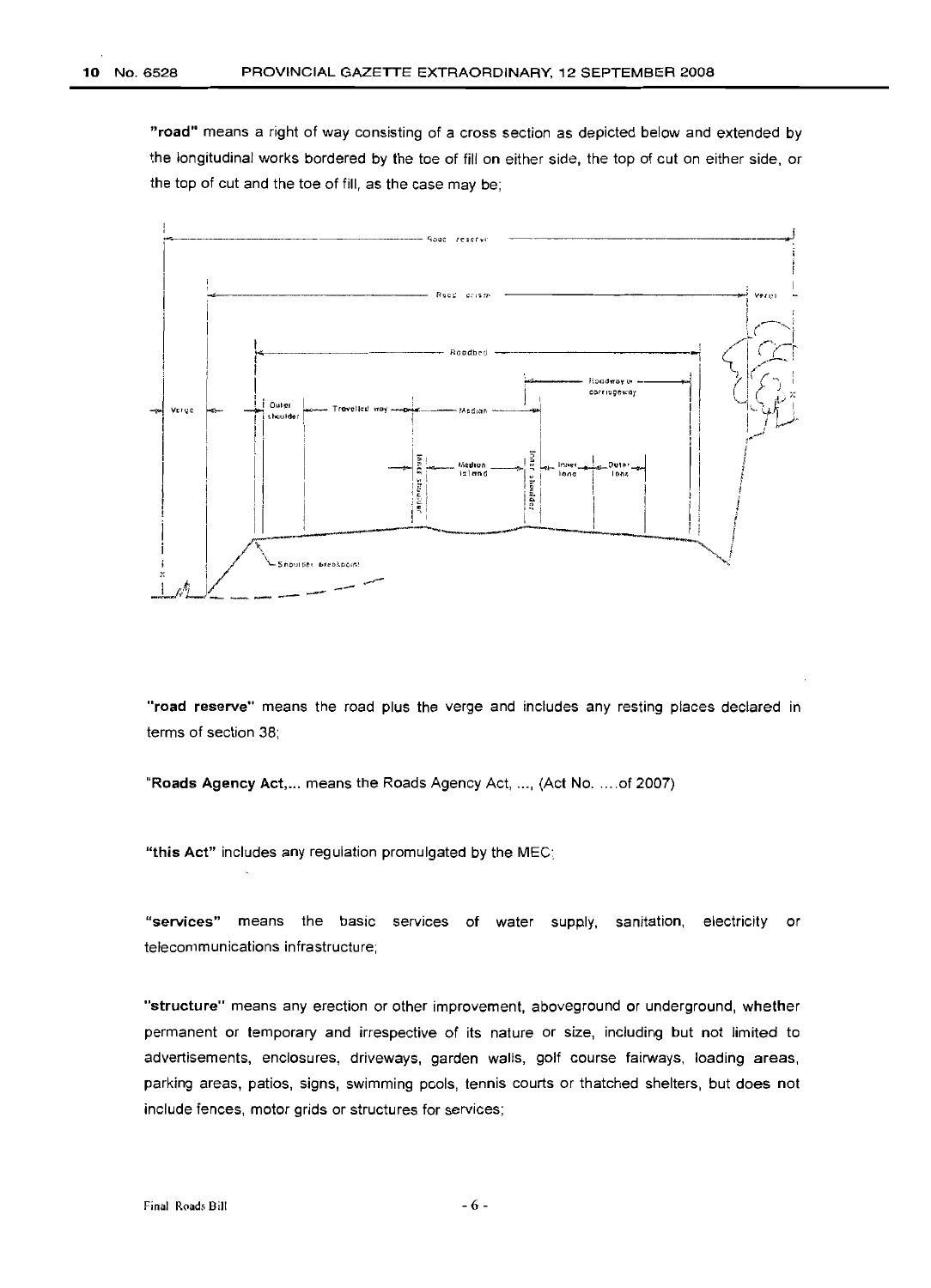**"toe of fill"** means the intersecting point of the fill with the natural ground level or with a structure erected for the purpose of creating that intersection point;

**"top of cut"** means the intersecting point of the cut with the natural ground level or with a structure erected for the purpose of creating that intersection point, where that natural ground level is cut into for the purpose of a road;

**"township"** means an area divided into erven or plots, whether with or without public open spaces, and into streets bounded by the erven, plots or open spaces and-

- (a) established or recognised as a township under any law; or
- (b) recognised by the MEC as a township for the purposes of this Act, to the extent so recognised;

"urban area" means an area consisting of-

- (a) a township mentioned in paragraph (a) of the definition of **"township",** but excluding land in that area-
	- (i) which is commonage land; or
	- (ii) which is used or destined to be used mainly for farming or horticulture or the keeping of animals or is an agricultural holding as defined in section 7 of the Agricultural Holdings (Transvaal) Registration Act, 1919 (Act 22 of 1919); or
	- (iili) which consists of any other open space which has not been developed or reserved for public purposes; or
- (b) a township mentioned in paragraph (b) of the definition of **"township"** which the MEC by notice in the Gazette has declared to be a urban area for the purposes of this Act.

**"verge"** means that part of land that is bordered on one side by the road and on the other side by the boundary of the road reserve as determined in the notice published in terms of section 19.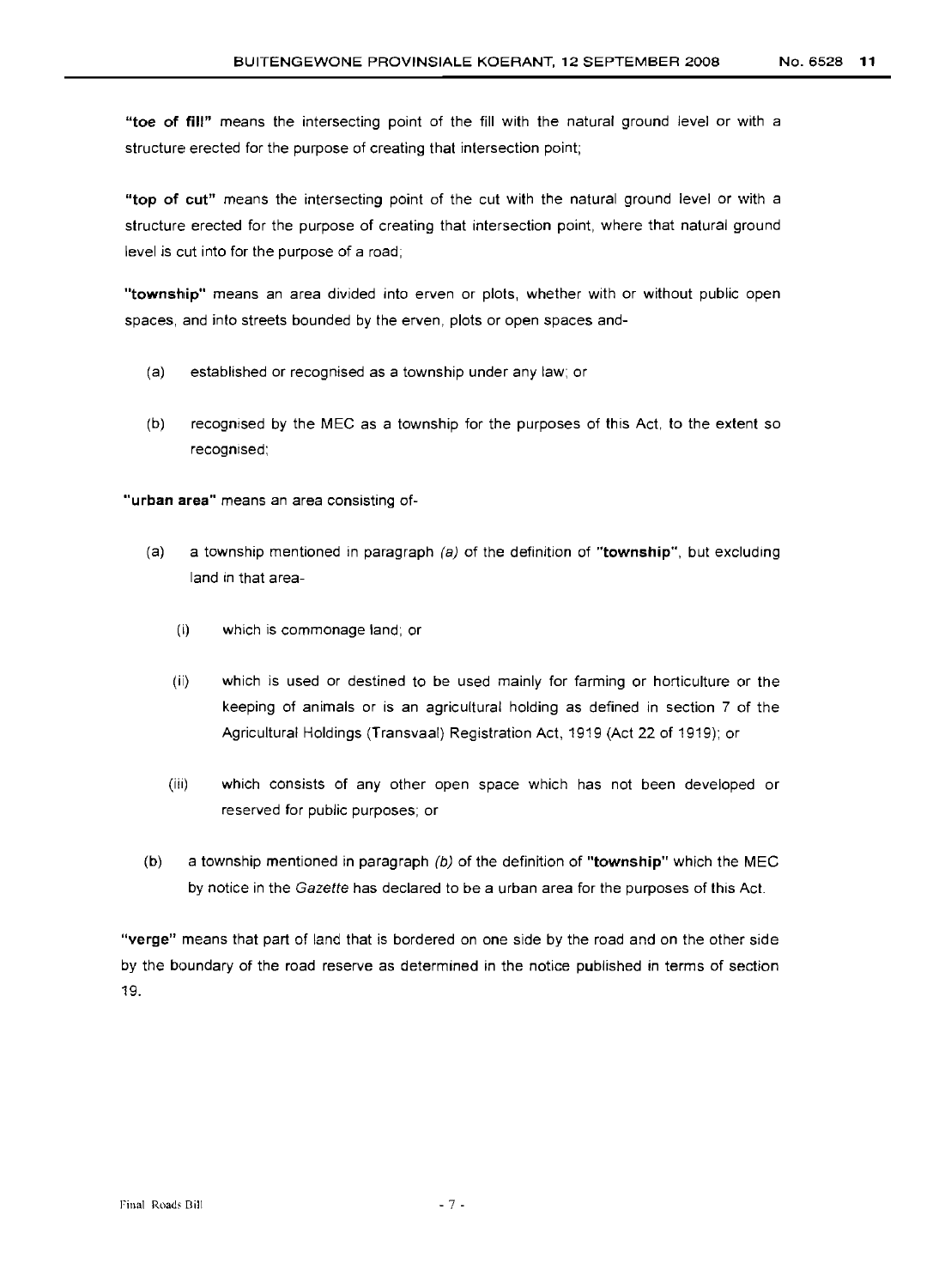#### CHAPTER II: ROADS

#### **PART A: EXISTING ROADS**

#### 2. **List of existing roads and allocation of responsibility**

- (1) Within 12 months after the establishment of the Agency under section 4 of the Roads Agency Act, the Agency shall, in co-operation with the MEG, compile a list of existing roads in the Province.
- (2) After the compilation of the list referred to in subsection (1), the roads listed shall be evaluated against the criteria that is determined by the Agency under section 6(1) of Roads Agency Act, to enable a decision on the allocation or assumption of responsibility for a public road by the forum contemplated in section 6(2) of that Act.
- (3) The Agency shall in addition to the evaluation in terms of subsection (2), evaluate the list of existing public roads in terms of the road classification system developed under section 1O(b) of the Roads Agency Act and decide on the classification of every road.
- (4) After the Agency has determined the criteria as contemplated in section 6 of the Roads Agency Act, and evaluated all the roads listed against those criteria, the Agency shall consult every municipality in the Province to reach agreement on the allocation of the responsibility of each road listed and evaluated in terms of this section.
- (5) After a decision on the classification of an existing public road has been made and agreement has been reached on the allocation or assumption of responsibility for the management of that road as contemplated in subsection 4 above, the Agency shall inform the MEG of the decision and the agreement.
- (6) The MEG shall, if he or she is satisfied, on receipt of the information submitted by the Agency, by notice in the Gazette -
	- (a) identify the relevant organ of state to which responsibility for the management of a particular road has been allocated in terms of subsection (4); and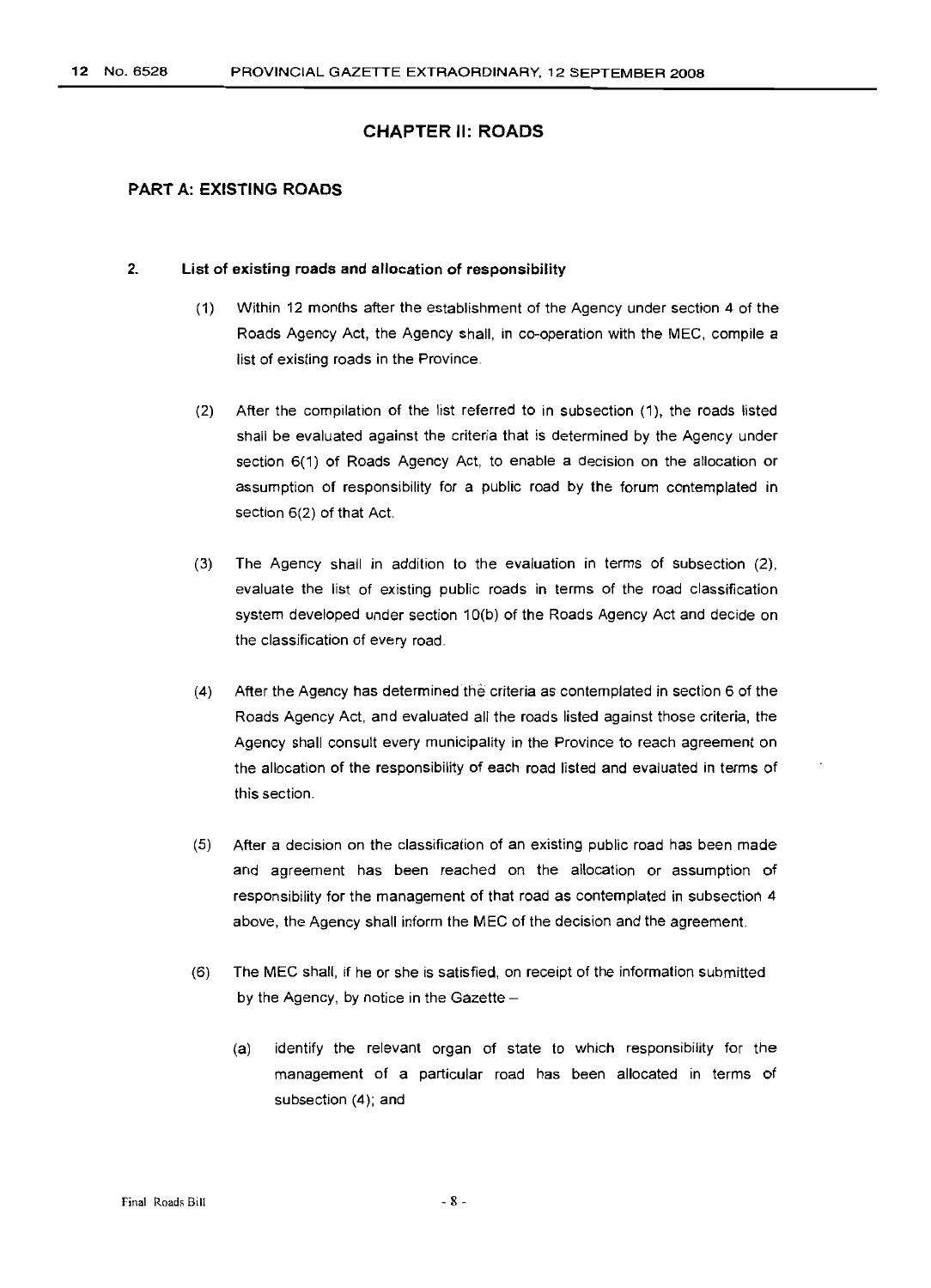- (b) in the case a local or provincial organ of state being allocated the responsibility for the management of a particular road, classify a road in accordance with the recommendation of the Agency in terms of this section;
- (c) in the case of a public road that was before the commencement of this Act managed by the department, becoming the responsibility of either a municipality or the South African National Roads Agency. reclassify that road.
- (7) Where the responsibility for the management of a particular road is allocated to or assumed by an organ of state other than the Agency and that road is reclassified, it is deemed to be a road or street within the area of jurisdiction of the organ of state to which the responsibility has been allocated or by whom the responsibility has been assumed.
- (8) No compensation is payable to the owner of land encroached upon by any road or street for which the responsibility has been allocated or which has been reclassified in terms this section.

#### 3. Register, classification and numbering of roads

- (1) The Agency shall compile a register as prescribed of all roads for which it is responsible, using the classification of roads referred to in section 10 of the Roads Agency Bill and allocate a number to each of the roads in accordance with the classification and numbering system contemplated in that section.
- (2) The register compiled in terms of subsection (1) shall be updated by the Agency whenever a declaration is published in terms of section 19 and the Agency shall make the list available for inspection by the public during office hours.

#### 4. Powers and functions of Agency

The powers and functions granted to the Agency under this Act which relates to a public road are limited to those public roads which the Agency is responsible for in terms of this Act or the Roads Agency Bill or, notwithstanding section 2(7), which the Agency plans, designs, constructs, or maintains or on behalf of any other organ of state.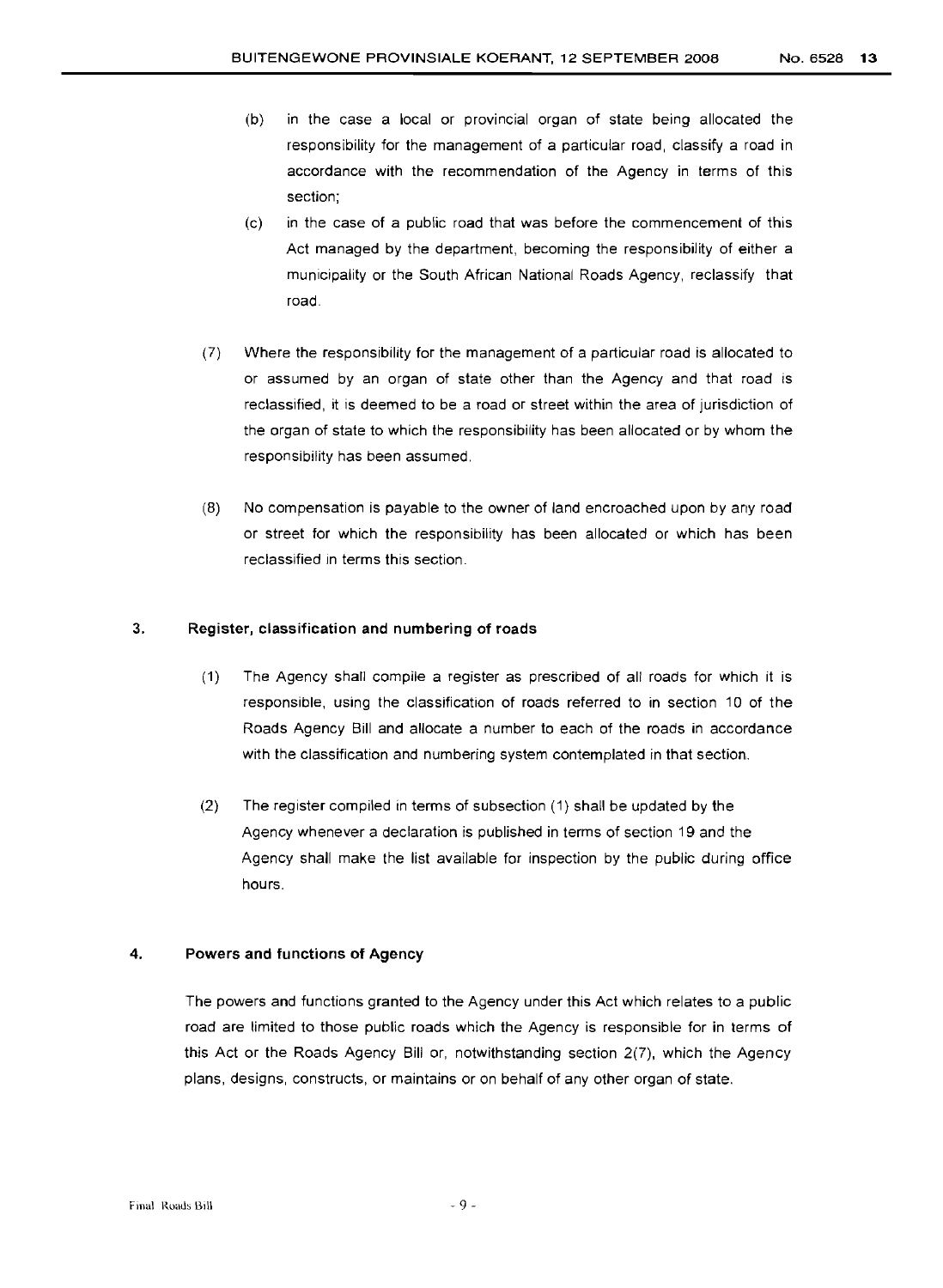#### 14 No. 6528 PROVINCIAL GAZETTE EXTRAORDINARY, 12 SEPTEMBER 2008

#### 5. Definition of "existing road"

For the purpose of this Chapter "existing road" means all roads declared or deemed to be public roads under the Roads Ordinance, 1957, (Ordinance No. 22 of 1957) (Transvaal) the Roads Ordinance, 1976 (Ordinance No. 19 of 1976) (Cape) or the Bophuthatswana Roads Act, 1976, (Act NO.3 of 1976) or public roads situated on land acquired under the above-mentioned laws, that were listed as numbered roads by the Department before the commencement of this Act.

#### 6. Presumption that an existing road be deemed a public road

A road that has not been classified and numbered and which has been in existence for a period exceeding 15 years is for the purpose of this Act deemed to be a public road if the existence of that road can be established from historical aerial photography.

#### PART B: NEW ROADS

#### 7. Phases of establishing new road

For the purposes of establishing a new public road, excluding an access road, the following processes shall be implemented:

- (a) determination of a route as contemplated in sections 8 to 11;
- (b) public consultation as prescribed;
- (c) basic planning of the road as contemplated in sections 12 to 16;
- (d) declaration of the road as contemplated in section 19;
- (e) detail design of the road as contemplated in section 17;
- (f) construction of the road.

#### 8. Route determination

- (1) The Agency shall in relation to the need for a road identified in its strategic plan referred to in section 37 of the Roads Agency Act, identify a preliminary route for that road and compile a written report as prescribed containing, amongst others, recommendations with respect to the proposed preliminary route.
- (2) After identifying a preliminary route the Agency shall, in relation to that route, undertake the necessary environmental investigation in order to submit a scoping report and an environmental impact assessment report required in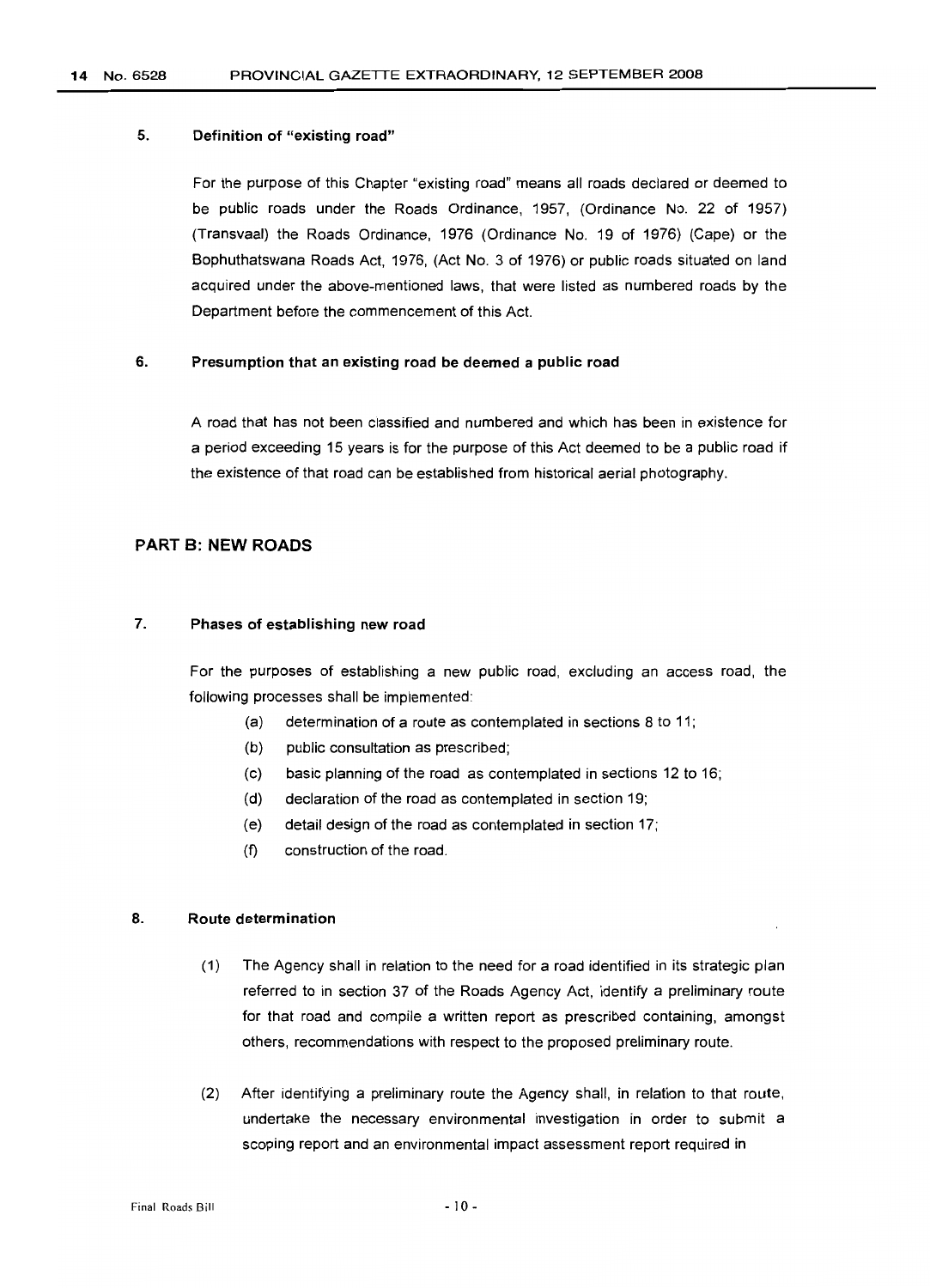terms of the National Environmental Management Act, in order to obtain an environmental authorisation from the competent authority contemplated in that Act.

(3) On completion of the proposed preliminary route report the Agency shall initiate the prescribed procedural fairness process, which process should make provision for the inclusion of public participation process required and conducted in terms of regulations 28, 32 and 56 of the Environmental Impact Assessment Regulations, 2006, issued under the National Environmental Management Act, and any other public participation process which may be required under laws applicable in the Province.

#### 9. Determination and publication of route

The Agency shall after due consideration of the comments received during the procedural fairness process, determine the route of the future public road by notice in the Gazette, by reference to the centre line thereof, and the notice shall contain the prescribed information.

#### 10. Amendment of route after determination

If the Agency decides to alter a route that has been determined, the Agency shall consult with the affected parties in terms of the prescribed procedural fairness process and after the completion of that process, the Agency shall publish the alteration of the determined route by notice in the Gazette.

#### 11. Legal consequences of route determination

- (1) After determination of a route in accordance with section 9, and in addition to the requirements of any other laws or town planning scheme, as the case may be, every application for  $-$ 
	- (a) the establishment of a township;
	- (b) the subdivision of land;
	- (c) the approval of a building plan;
	- (d) a change of land use; or
	- (e) an authorisation required in terms of the in Environment Conservation Act, or the National Environmental Management Act,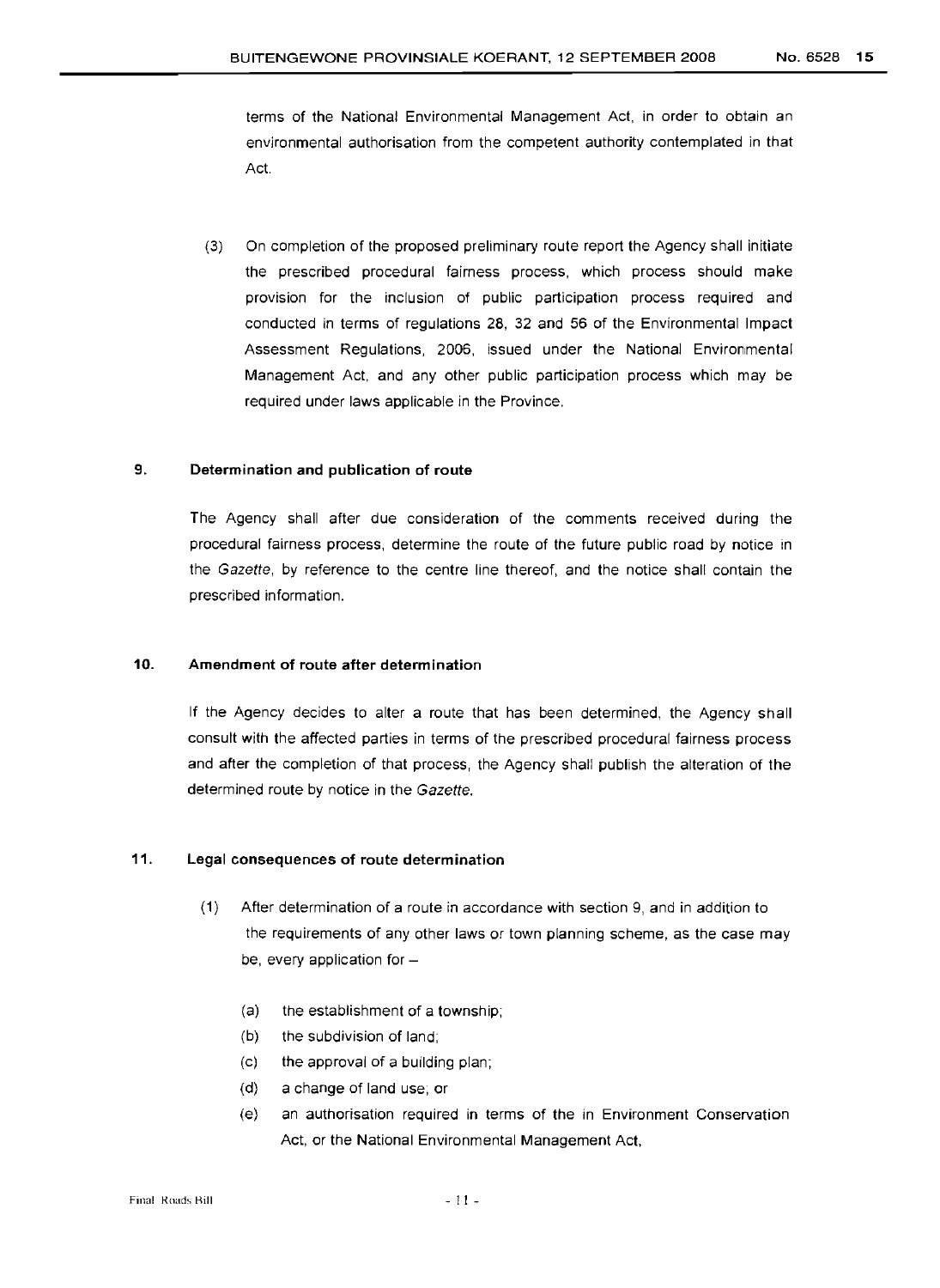shall be accompanied by a written specialist report in the manner and with the content as prescribed and compiled by person who is registered with one of the councils for the professions as defined in the Council for the Built Environment Act, or in terms of the Planning Profession Act, the Professional and Technical Surveyors' Act, or the Natural Scientific Professions Act, and who is suitably qualified and experienced.

- (2) The application and the specialist report referred to in subsection (1) above shall be forwarded to the Agency by the organ of state to which the application is made or the applicant, if he or she has obtained the consent from that organ of state and the applicant shall submit proof to the organ of state that he or she had submitted both the application and the specialist report to the Agency.
- (3) The Agency shall comment in writing on the application and the specialist report submitted to it in terms of subsection (2) above to the organ of state to which the application is made, within a period of 60 days after having received the application and the specialist report or such shorter period as may be required in terms of other laws applicable.
- (4) In addition to any other requirements of any other applicable law, an organ of state to which an application is made shall not grant that application without due consideration of the following matters -
	- (a) comments submitted to it by the Agency;
	- (b) findings of the specialist report;
	- (c) additional costs of the application, the granting of which may be incurred either directly or indirectly by the agency and the community concerned;
	- (d) extent to which the granting of the application promotes sustainable development which integrates transport planning and land use planning in view of transportation engineering requirements.
	- (5) After reaching a decision on whether to grant an application or not, the organ of state concerned shall, within 14 days after reaching that decision, inform the Agency in writing of that decision and in the event of granting the application, shall furnish full reasons for its decision.
	- (6) The Agency is entitled to appeal against the decision of the organ of stateconcerned in accordance with the dispute resolution process contained in section 57.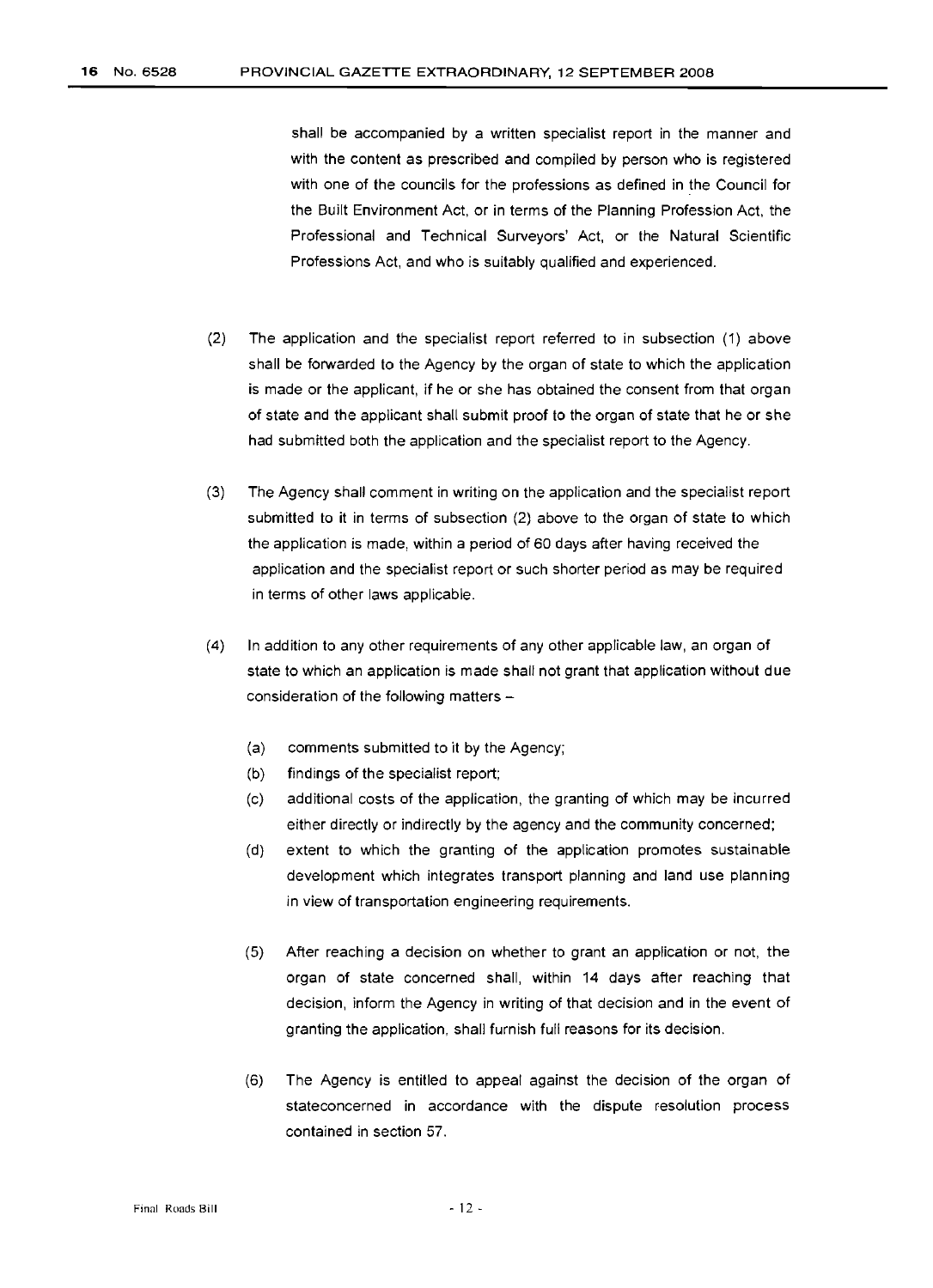#### 12. Preparation of a basic planning

- (1) After publication of the route in terms of section 9, the Agency shall prepare a basic plan for the future public road for  $-$ 
	- (a) a distance of 200 metres measured from either side of the centre line of that route;
	- (b) a distance of 500 metres from the intersection of the centre line of that route with the centre line of  $-$ 
		- (i) any other route published in terms of section 9;
		- (ii) a basic plan accepted by publication in terms of section 13; or
		- (iii) any other road.
- (2) The preparation of the basic plan shall take cognisance of
	- (a) any property which will be directly affected by the basic plan, the interests of the registered owner and the holder of a registered right or tenure right in the property;
	- (b) any property which will be indirectly affected by the basic plan with regard to access to and from that property, existing or future services and the interests of the registered owner or holder of a registered right or tenure right in that property;
	- (c) the interests and functions of municipalities and service providers inasmuch as these may be directly or indirectly affected by the basic plan; and
	- (d) environmental management principles contemplated in the National Environmental Management Act.
- (3) After the preparation of the basic plan the Agency shall compile a written report of that plan as prescribed and undertake a further environmental investigation if the responsible organ of state requires such further investigation and give notice thereof in the Gazette for the purpose of the prescribed procedural fairness process.
- (4) The Agency shall initiate the prescribed procedural fairness process on completion of the report on the basic plan and a report on the environmental investigation referred to in subsection (3), if so required.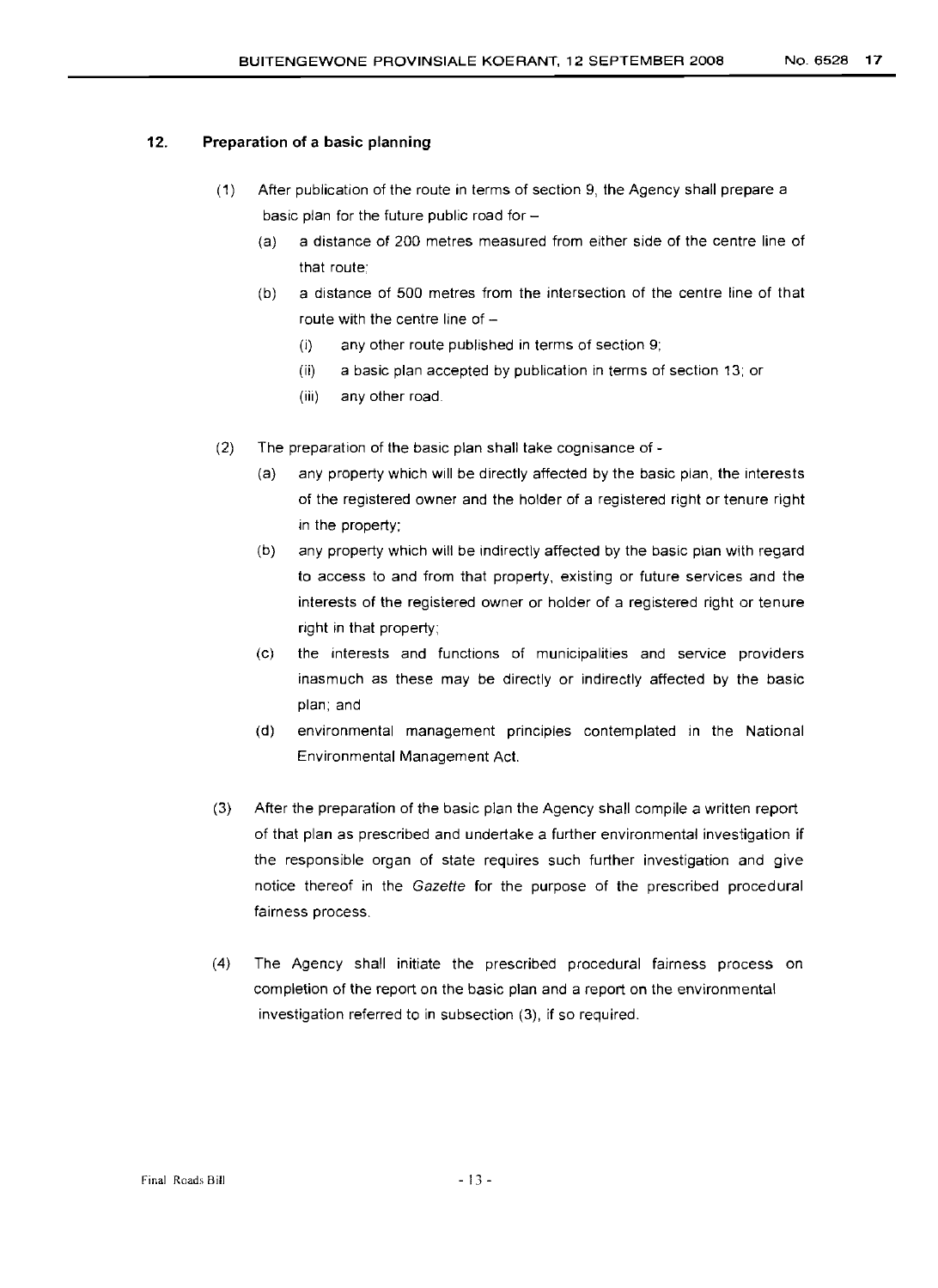#### 13. Notification of basic **plan**

- (1) The agency shall on completion of the prescribed procedural fairness process and after due consideration of the comments received during that process, give notice in the Gazette, that the basic plan has been completed and the notice shall contain the prescribed information.
- (2) On the date of publication of the notice referred to in subsection (1), any notice published in terms of section 9 in respect of the route along or over which the basic plan has been completed, shall be deemed to have been revoked to the extent that the route along or over which the basic plan has been completed.
- (3) A notice in terms of this section is deemed to be a declaration in terms of section 19(1)(a).
- (4) In relation to land that is acquired by expropriation, a notice in terms of this section is deemed to be a notice of expropriation in terms of section 7 of the Expropriation Act.

#### 14. Deviation from route

Despite the provisions of section 12(1), the route of the basic plan may deviate from a route published in terms of section 9, provided that where the basic plan deviates from such a route to the extent that-

- (a) only one of the road reserve boundaries of the basic plan falls outside the areas mentioned in section 12(1), the Agency may, before publication of the notice of completion of the basic plan referred to in section 13(2), decide not to amend the said route; or
- (b) both road reserve boundaries of the basic plan fall outside the areas mentioned in section 12(1), a route determination in terms of sections 8 and 9 shall be done to the extent that such road reserve boundaries of the basic plan fall outside those areas.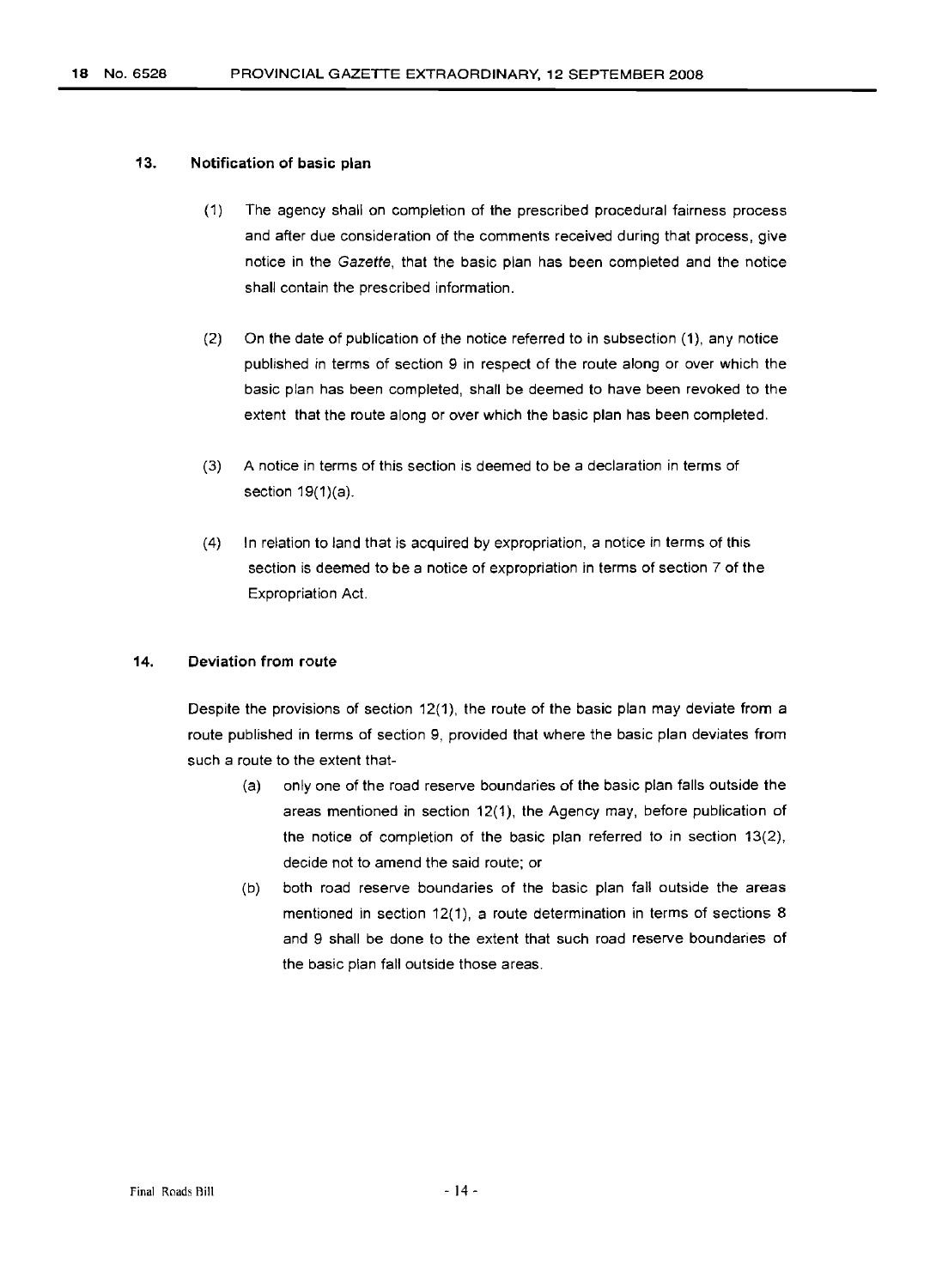#### 15. Amendment of basic plan after publication

- (1) A basic plan for a future public road in respect of which a notice has been published as contemplated in section 13, may be amended by the Agency, and in that event section 12 applies, with the necessary changes, provided that where such amendment deviates from the basic plan to the extent that both the road reserve boundaries of the amendment fall outside the road reserve boundaries of the basic plan, a route determination in terms of sections 8 and 9 shall first be done to the extent that such road reserve boundaries of the amended design so falls outside.
- (2) The power of the Agency to amend a basic plan may also be exercised on written application to the Agency by anyone who desires that such basic plan be amended and the application shall be accompanied by payment of a prescribed fee.

#### 16. Legal consequences of completed basic plan

From the date of publication of the notice of completion of the basic plan referred to in section 13 and for a period of five years from the date of publication of notice -

- (a) no application for the establishment of a township, for the approval of a building plan, for subdivision of land, for any change of land use in terms of any law or town planning scheme or for an authorisation required in terms of the in Environment Conservation Act, or the National Environmental Management Act, may be granted-
	- (i) in respect of an area within the road reserve boundaries of the basic plan, provided that the Agency may, after consideration of a written application by the applicant, relax the provisions of this subsection in respect of an access road as the Agency may consider necessary, including-
		- (aa) a condition that the access road be substituted by another road or street serving the same purpose as the access road; and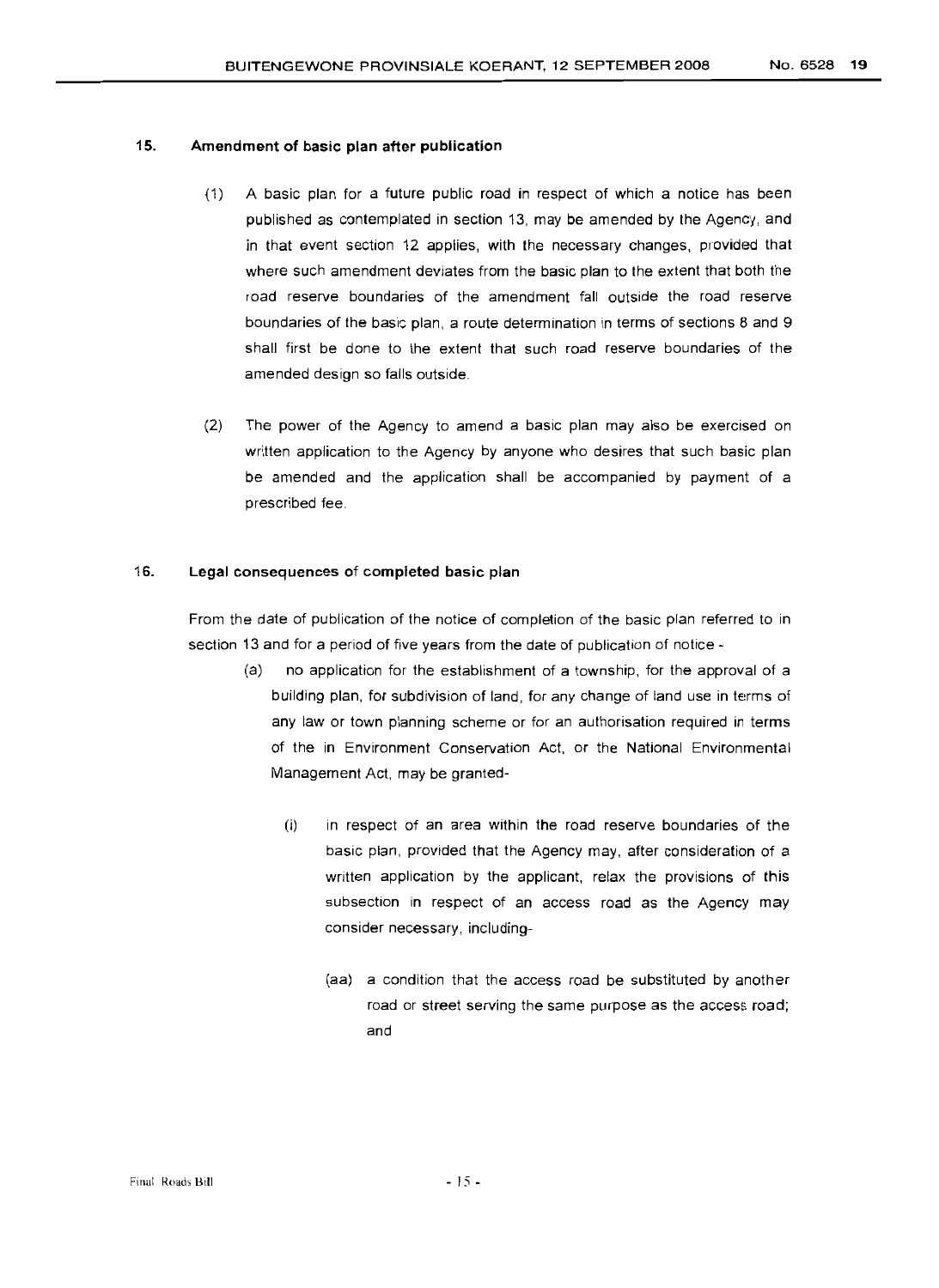- $(bb)$  a condition for amending the basic plan requiring the applicant to pay all or any of the costs incurred by the Agency in the process, in which case the provisions of section 19 relating to the closure of roads shall apply;
- (ii) on the basis of future access to the public road to which the said basic plan relates, except on the basis of access provided for in the said basic plan, or amendment thereof on application in terms of section 15(2) or otherwise;
- (b) section 34 applies, with the necessary changes, to a building restriction area which exists in respect of the road reserve boundaries, as shown in the basic plan, inasmuch as these sections are applicable to building restriction areas; and
- (c) no application for a change in land use in respect of a portion of land adjacent to the road reserve boundary of a basic plan in an urban area may be considered without the written comments of the Agency first having been obtained and considered in accordance with the applicable planning procedure by the organ of state empowered to grant changes in land use, and sections 11(5), (6) and 33 apply in such a case, with the necessary changes.

#### 17. Detail design of a road

The detail design of a road shall be done in accordance with standards or guidelines published by the Agency in terms of section 8 of the Roads Agency Act, and before commencement of the construction of the road, the Agency shall undertake a basic assessment, if required in terms of the National Environmental Management Act.

#### PART C: POWERS AND FUNCTIONS RELATING TO PUBLIC ROADS

#### 18. Width of public roads

- (1) The minimum permissible width of the road reserves of the different classes of public roads is as prescribed by the MEC, on recommendation of the Agency.
- (2) Notwithstanding the provisions of subsection (1), the MEC shall, on recommendation of the Agency, by notice in the Gazette, reduce or increase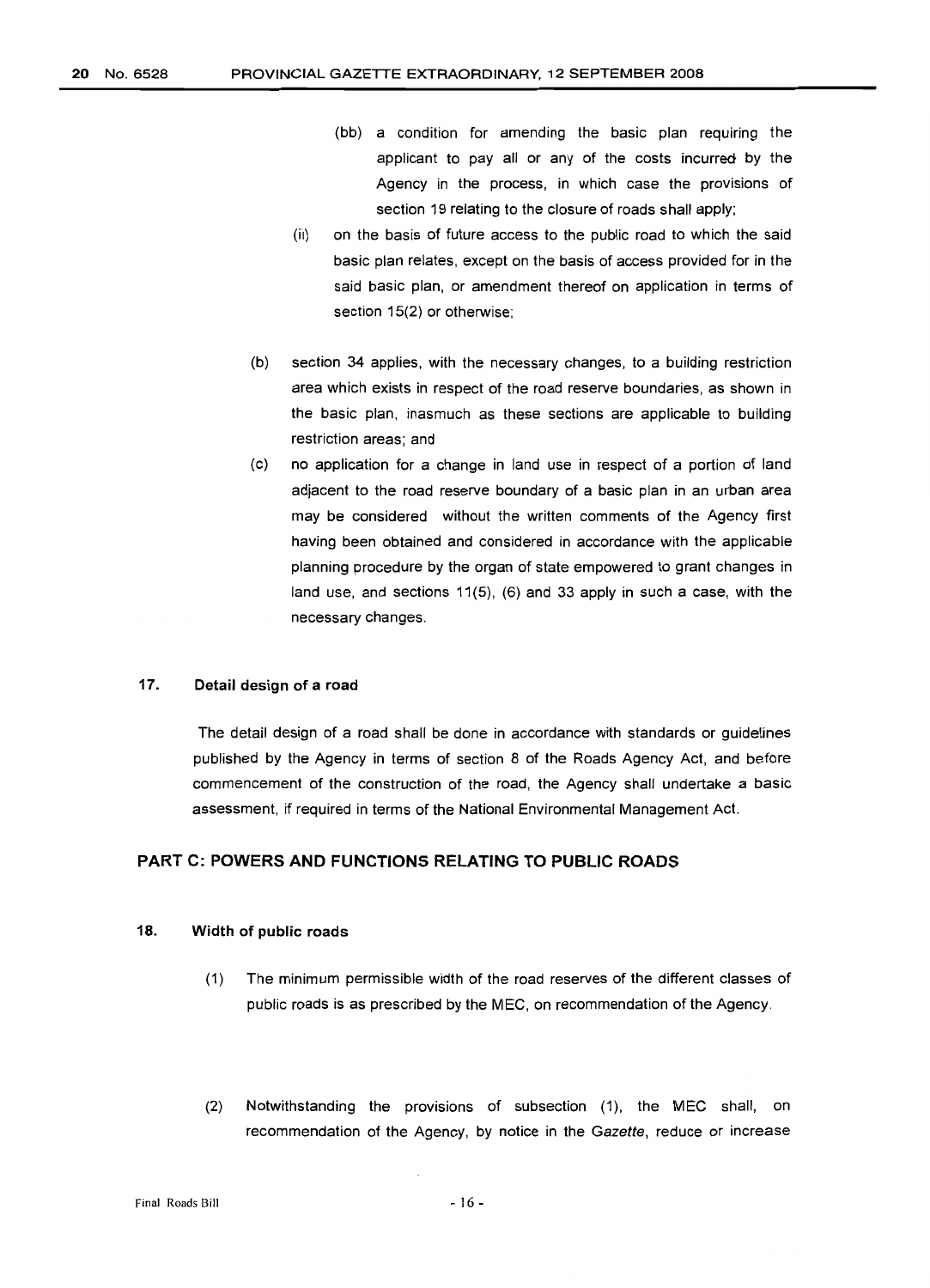the prescribed width of a particular public road or for a particular class of public road and amend or revoke such notice.

#### 19. Declaration, deviation or closure of road

- (1) The Agency may, by notice in the Gazette, subject to subsections (2) and (3)
	- (a) declare any road to be a public road or an access road;
	- (b) reclassify any existing public road;
	- (c) deviate any public road or any entrance to or exit therefrom;
	- (d) redefine any public road;
	- (e) close a puolic road temporarily or permanently in relation to any or all classes of traffic;
	- (f) declare any public road to be a freeway; or
	- (g) after consultation with the district municipality concerned, declare a public road within the Province to be a road within a building restriction area, and that notice shall embody a sketch plan of the deviation, if applicable.
- (2) Before publishing a notice in terms of subsection (1), the Agency shall ensure that it complies with the prescribed procedural fairness requirements.
- (3) The Agency may not declare a public road on land within a mining area as defined in the Minerals and Petroleum Resources Development or on land held by any person under a prospecting right or mining right registered in terms of the Mining Titles Registration Act, or on land in terms of which a mining permit or retention permit have been granted under the Minerals and Petroleum Resources Development Act, to be a public road, without the consent of the Minister responsible for mining.
- (4) A public road which was declared closed by the Agency in a notice published in terms of subsection (1)(e) may be used by the public until access to that road is prevented by the Agency by visible means.
- (5) The provincial government remains the owner of the land over which a road was constructed despite that road having been reclassified in terms of this section and the MEC remains the custodian of that land, unless the road is reclassified as a result of a municipality or the South African National Road Agency taking over responsibility for the management of that road.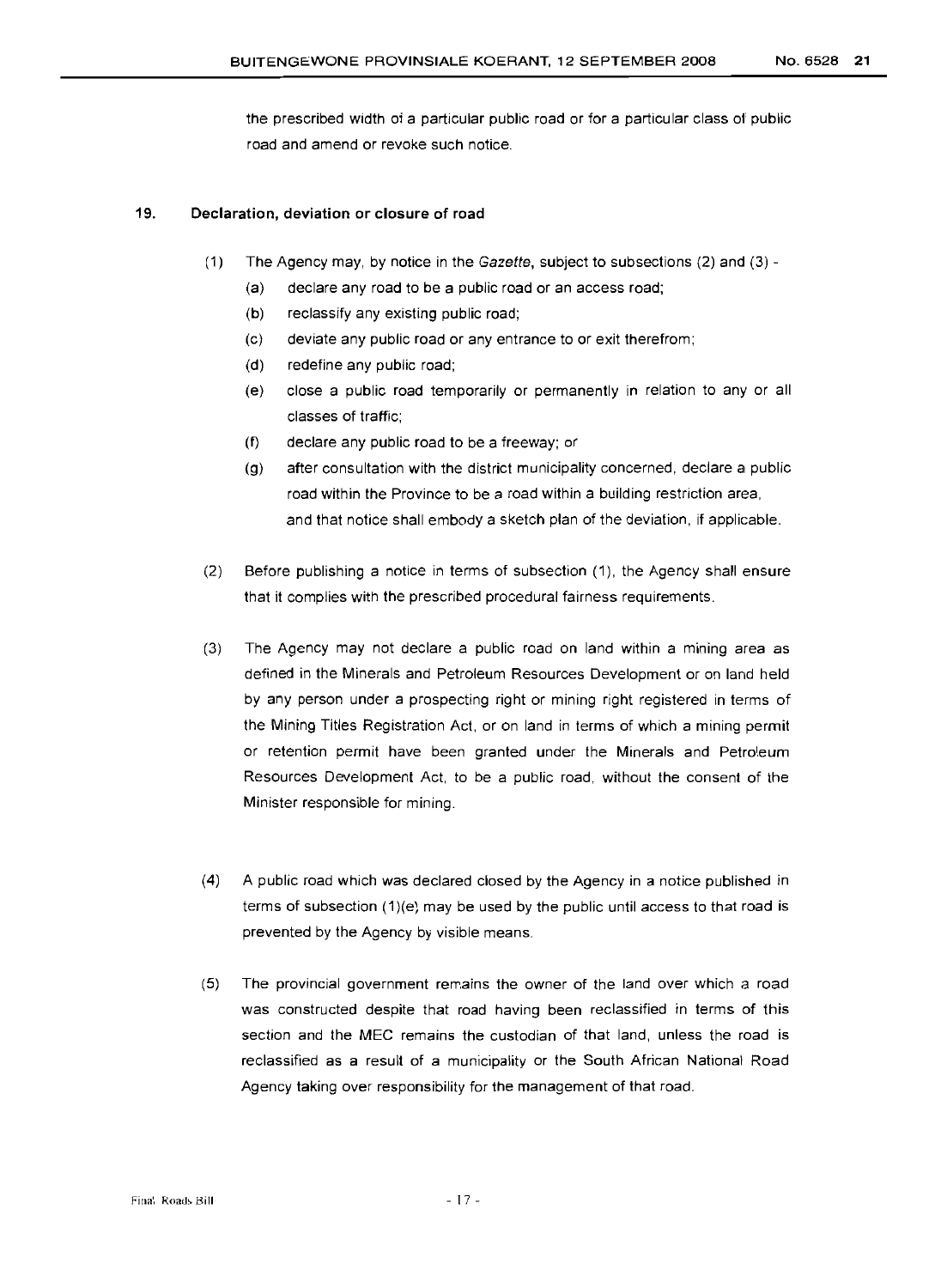#### 22 No. 6528 PROVINCIAL GAZETTE EXTRAORDINARY, 12 SEPTEMBER 2008

#### 20. Application for closing, deviating or otherwise altering of certain roads

- (1) The MEC shall by notice in the Gazette and on recommendation by the Agency, determine the classes of roads which may be closed, deviated or otherwise altered as contemplated in this section.
- (2) Any person who desires that a road be closed, deviated or otherwise altered shall apply, in the prescribed form, to the Agency in the manner provided for in this section.
- (3) On submission of the application referred to in subsection (1), the applicant shall pay the prescribed application fee and the prescribed fee for the erection, maintenance and removal of the notice boards by the Agency.
- (4) The prescribed fee for the erection, maintenance and removal of notice boards shall be calculated on a cost recovery basis.
- (5) The application form, number and type of notice boards, the information to be displayed on notice boards, the manner of erecting and location of notice boards, the period within which the notice boards shall be erected, the maintenance requirements of the notice boards and the removal of the notice boards, and any other matter relevant for the proper functioning of this section. shall be prescribed by the MEC, on recommendation by the Agency, in accordance with section 69.
- (6) On receipt of the application referred to in subsection (1), the Agency shall in the prescribed manner communicate the proposed closure, deviation or other alteration of a road to members of the public most likely to be materially and adversely affected by it.
- (7) If, on completion of the process contemplated in subsection (6), the Agency is of the opinion that the application should be granted, the Agency shall issue a notice to that effect in terms of section 19.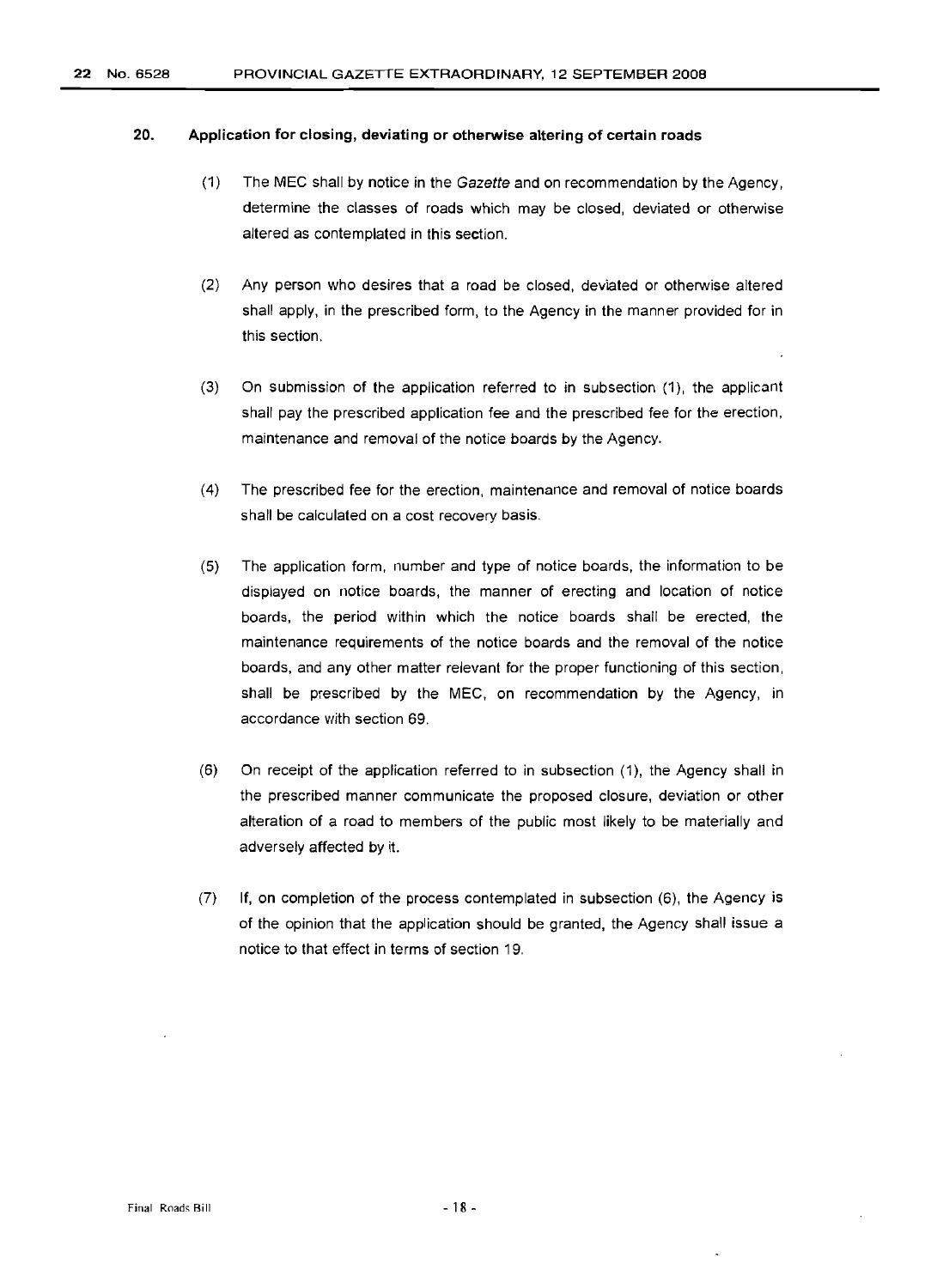## PART D: GENERAL POWERS OF THE AGENCY RELATING TO THE CONSTRUCTION AND MAINTENANCE OF PUBLIC ROADS

#### 21. Powers of Agency relating to construction and maintenance of public road

The Agency may, in the exercise and performance of its powers and functions for the purposes of the construction and maintenance of a public road for which it is responsible in terms of section 4, do or authorise anything permitted or required in terms of this Act or other relevant legislation that is necessary or reasonable for that construction and maintenance of a public road.

#### 22. Construction and maintenance of public roads on behalf of Agency

- (1) If a person, municipality or other organ of state, wishes to construct a public road in relation to a route determined in terms of sections 8 and 9 or undertake maintenance or any other work on a public road for which the Agency is responsible in terms of section 4, on a contractual basis, that person, municipality or other organ of state shall obtain written authorisation from the Agency prior to undertaking that construction, maintenance or other work.
- (2) A person, municipality or other organ of state undertaking construction of a public road, maintenance or other work on a public road as contemplated in subsection (1) above shall adhere to the standards published by the Aqency in terms of section 8 of the Roads Agency Act.
- (3) The Agency, when granting authorisation under subsection (1)above shall specify the terms of reference and any payment for the construction, maintenance or other work.

#### 23. Removal of materials from land and compensation

- (1) The Agency may search for and remove sand, stone, rock, gravel, clay, soil and any other materials for road construction and maintenance in or on land.
- (2) Before the Agency may remove sand, stone, rock, gravel, clay, soil and any other materials in or on land, from that land, it shall -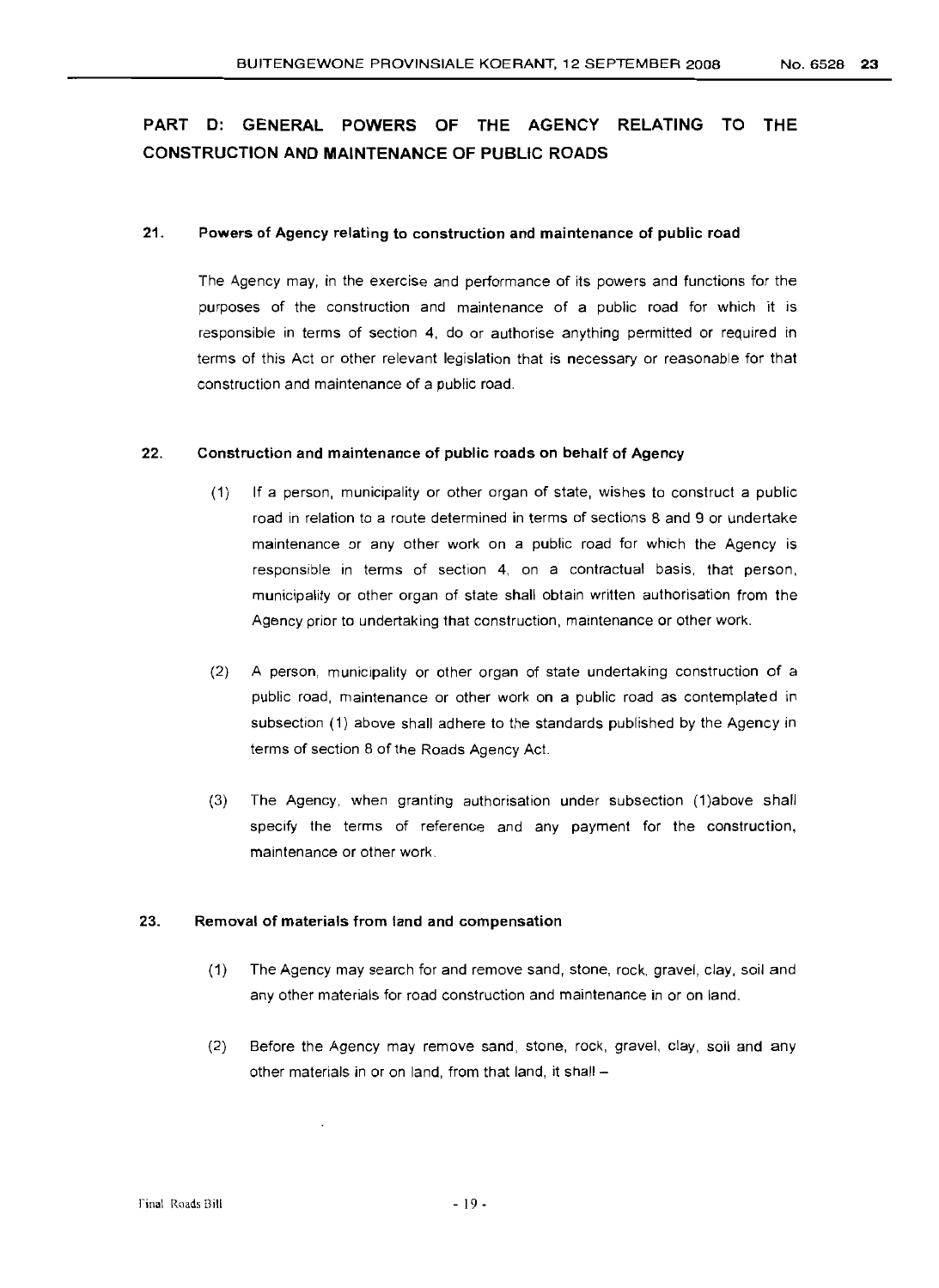- (a) apply to the Minister of Minerals and Energy in terms of section 106 of the Minerals and Petroleum Resources Development Act, and
- (b) submit an environmental management programme for approval to the Minister of Minerals and Energy in terms of section 39(4) of the Minerals and Petroleum Resources Development Act.
- (3) The owner or occupier of the land from which sand, stone, rock, gravel, clay, soil or any other materials are removed is entitled to compensation referred to in section 59, which compensation shall be paid by the Agency.
- (4) Where any damage is caused to cultivated land, a tree, fence, building or any other improvement as a result of the search undertaken in terms of this section, the owner or occupier of the land concerned is entitled to compensation referred to in section 59 which compensation shall be paid by the Agency.

#### 24. Opening of fences and roads to quarries

- (1) The Agency may, after notice to the owner of the land concerned, for the purpose of removing sand, stone, rock, gravel, clay, soil and any other materials, make openings in fences and roads to quarries and other places.
- (2) When the Agency makes any openings in fences it shall close those openings effectively against trespassing or straying livestock during the entire duration of the removal of the sand, stone, rock, gravel, clay, soil and any other materials and shall restore the fence properly on the completion of the work.
- (3) If the Agency makes any quarry or other excavation in the course of the work which may be a source of danger it shall, on completion of the work, securely fence off, fill in, or otherwise make safe that quarry or other excavation.
- (4) Where any damage is caused to cultivated land, a tree, fence, building or any other improvement as a result of the exercise of a power in terms of this section, the owner or occupier of the land concerned is entitled to compensation referred to in section 59 which compensation shall be paid by the Agency.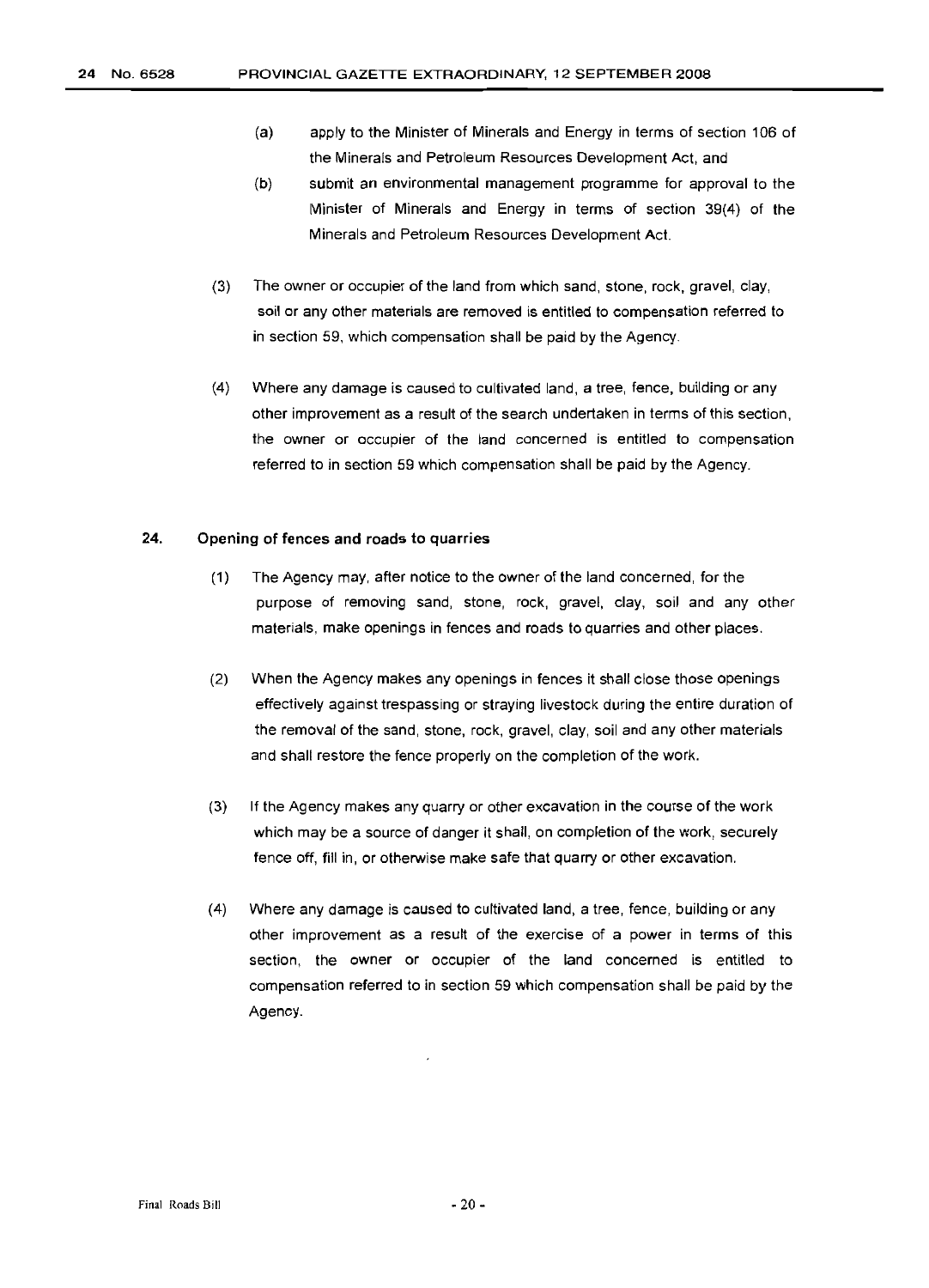#### 25. Undermined ground

- (1) Where it becomes necessary in the interests of the public to deviate or reconstruct an existing public road owing to the fact that the ground has been undermined subsequent to the creation of that road, the Agency may instruct the mining company or other person responsible for such undermining to make safe that road in accordance with the requirements of the Minerals and Petroleum Resources Development Act.
- (2) Failing compliance with such instructions within a reasonable time, the Agency may undertake the work required and recover the cost from that mining company or other person.

#### **CHAPTER III: CONSTRUCTION WORKS**

#### 26. Power of Agency with respect to construction works

The Agency may undertake construction works on any public road or on any other land under its control.

#### 27. Agency may undertake construction works on unclassified roads

The Agency may undertake construction works on a road that is not a classified road-

- (a) if, in the opinion of the Agency, it is necessary to do so in connection with construction works on an adjoining classified road;
- (b) if, in the opinion of the Agency, undertaking the construction work would be of benefit to classified roads in the vicinity of the road on which the work is being carried out;
- (c) if undertaking the construction works have been requested by, and is to be funded by, another person or organ of state; or
- (d) if the construction works undertaken by the Agency is funded by money appropriated by Parliament or the Legislature.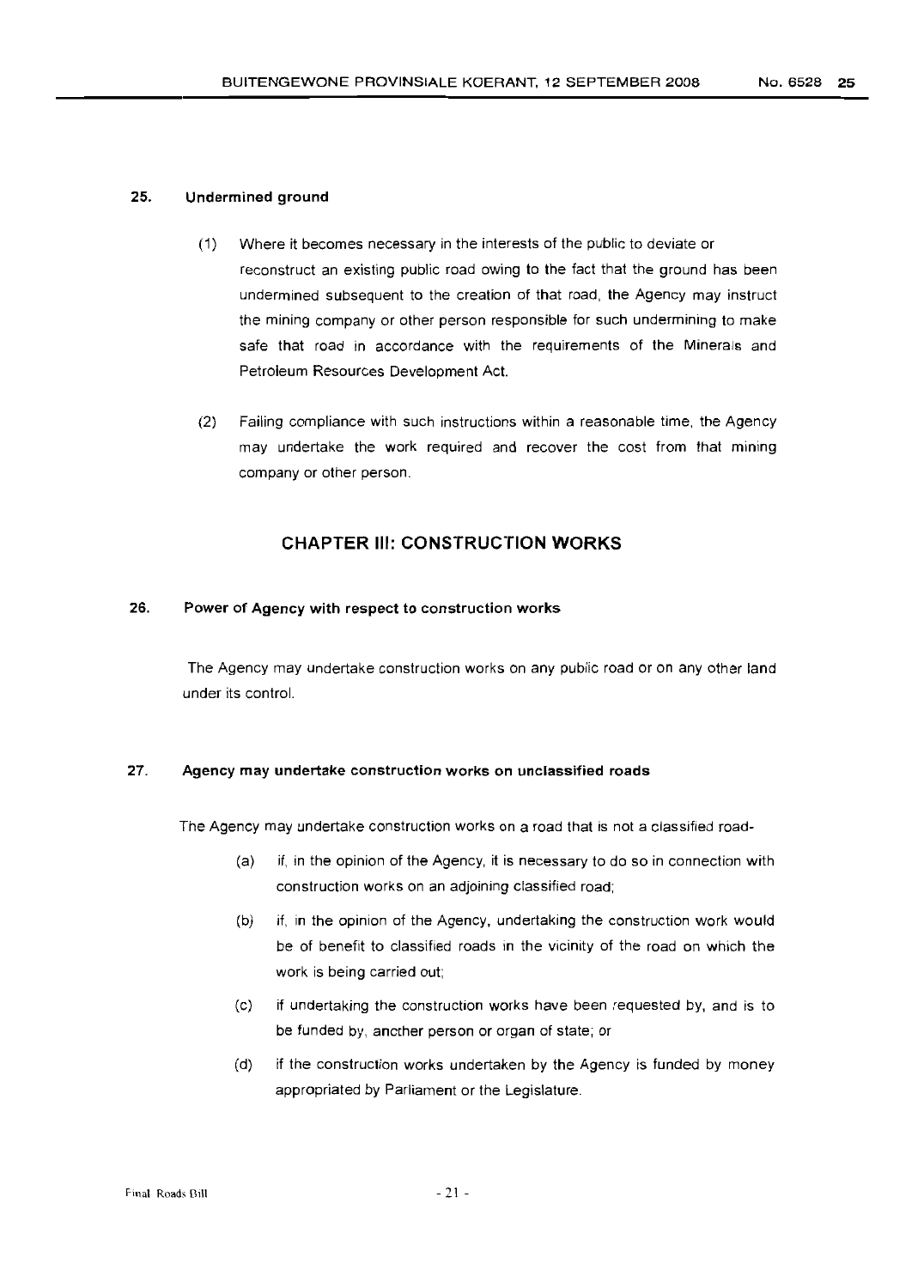#### 26 No. 6528 PROVINCIAL GAZETTE EXTRAORDINARY, 12 SEPTEMBER 2008

#### 28. Notice of undertaking construction

- (1) Where the Agency intends to construct a road, excluding the repair or maintenance of a road, it shall inform the public timeously of that construction if it will substantially affect the flow and safety of traffic.
- (2) The Agency may for the purpose of construction works and subject to the provisions of the National Road Traffic Act, 1996 (Act No. 93 of 1996),
	- (a) close any public road or portion thereof temporarily to all traffic in order to carry out the proposed construction works; or
	- (b) close any public road or portion thereof temporarily or permanently to any specific class of traffic, and for that purpose it may deviate that public road.
- (3) The Agency shall serve a copy of the notice referred to in subsection (1) on the municipality within whose area of jurisdiction the construction works will be undertaken.
- (4) A notice ceases to be effective if the construction works to which it relates are not substantially started on or within 60 days from the date specified in the notice.
- (5) Where any damage is caused to an owner of land as a result of any deviation in terms of subsection (1), the owner is entitled to compensation in accordance with the provisions of section 59, which compensation shall be paid by the Agency.

#### 29. Definition of "construction works"

For the purposes of this Chapter, "construction works" means any construction on or in the vicinity of a road for the purpose of facilitating the use of the road as such, the regulation of traffic on the road or the carriage of services across the road, but does not include routine maintenance works or the construction or maintenance of a traffic control facility, and "carry out construction works" includes carrying out any activity in connection with construction works.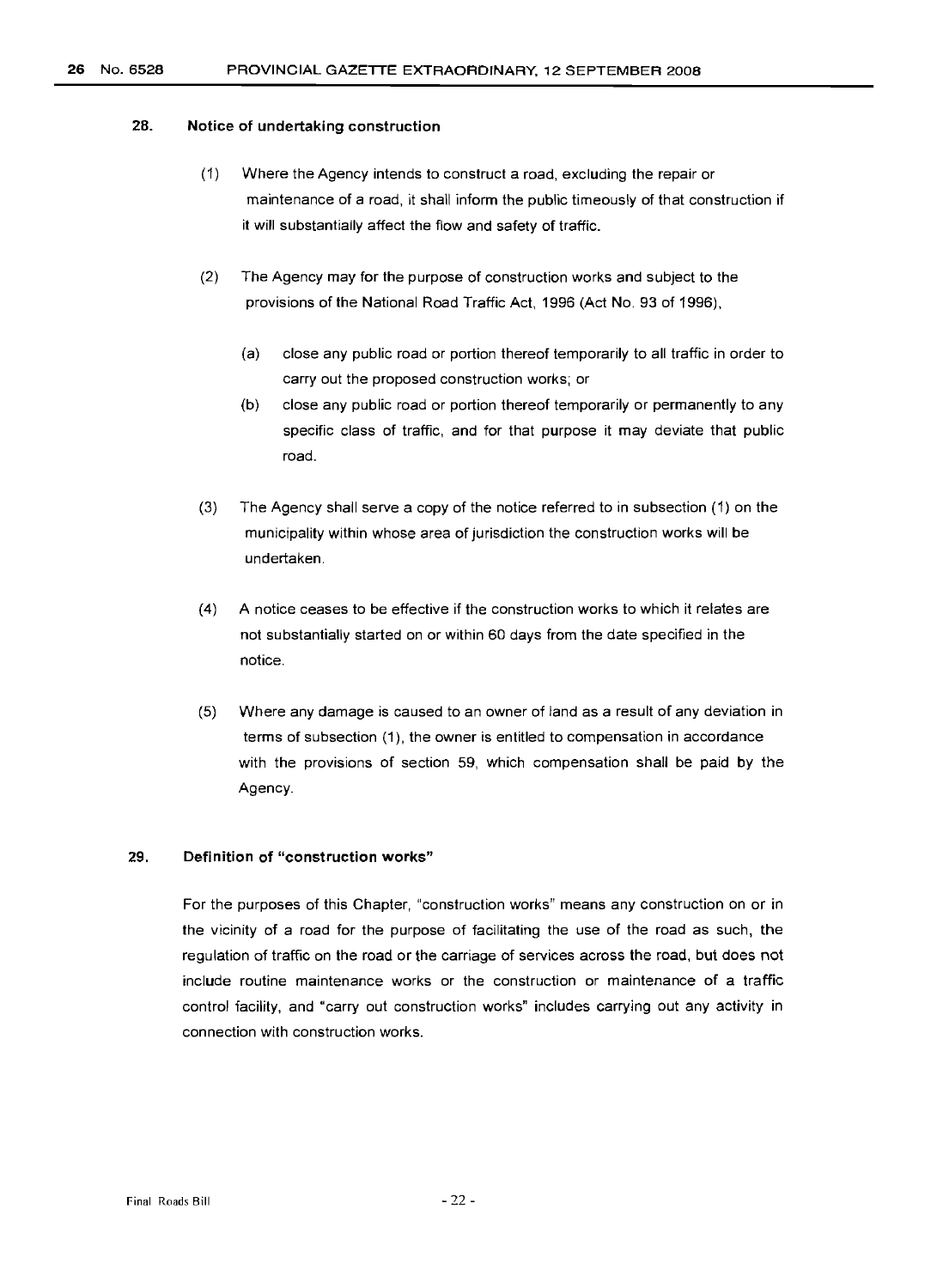## CHAPTER IV: FENCES, GATES, MOTOR GRIDS, SERVICES **AND** OTHER **STRUCTURES**

#### 30. Fencing of public roads

- (1) The Agency may, based on objective criteria prescribed by regulations, erect fencing adjacent to a public road.
- (2) The Agency shall, subject to the Fencing Act, maintain a fence erected as contemplated in subsection (1) above and the Agency may agree with the owner of the land adjacent to the road reserve concerned to maintain that fence and that agreement may include provisions in relation to the contributions by the Agency or the owner, as the case may be.

#### 31. Fence, gate or motor grid necessitated by deviation

- (1) Gates or motor grids required in existing fences owing to deviations of roads or the construction of new roads by the Agency shall be provided and erected by the Agency, based on objective criteria prescribed by regulations, and shall be maintained in accordance with the provisions of section 30
- (2) When the construction of a new road or a deviation of an existing road necessitates the removal and re-erection of an existing fence, gate or motor grid, that removal and re-erection and the making of bypasses leading to that motor grid shall be undertaken at the expense of the Agency.

#### 32. Agency may order removal of fences, gates and motor grid

(1) The Agency may order the removal of fences, gates, motor grids or other enclosures or obstructions, if constructed contrary to the provisions of this Act or of the Fencing Act, or it may remove those fences, gates, motor grids or other enclosures or obstructions at the expense of the owner or other person responsible therefore.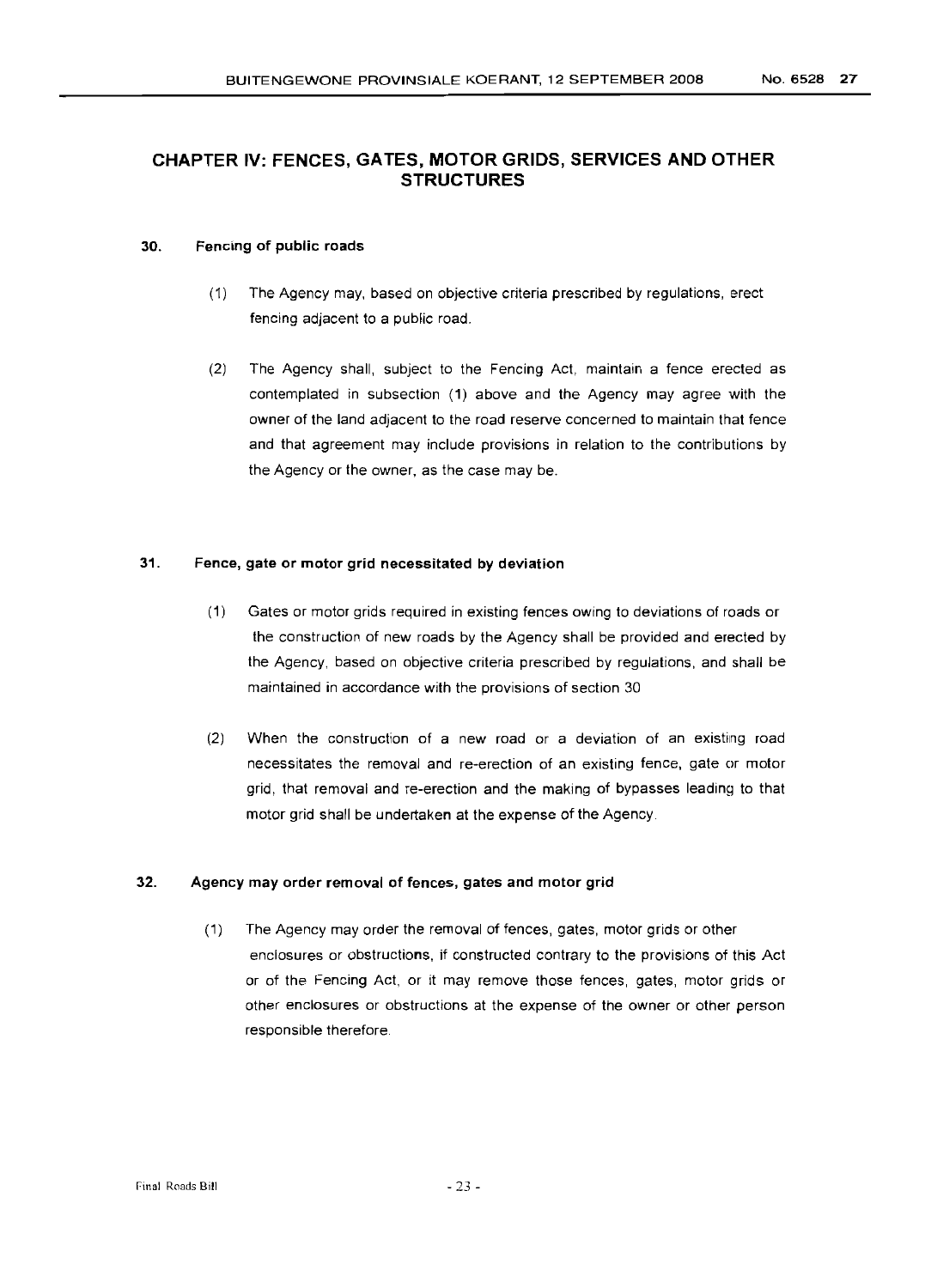- (2) For the purpose of preventing an obstruction on a public road or to ensure the safety of persons using the public road or to ensure the free flow of a watercourse that crosses a public road, the Agency may direct the owner or occupier of any land near that road -
	- (a) to alter a fence on the land; or
	- (b) to repair any such fence.
- (3) The directive may specify the manner in which or the standard to which and the period within which the directive shall be complied with.

#### 33. **Installation** of services in, over, **under or** across **a public road**

- (1) After the publication of a notice contemplated in section 9 or 13, a service provider who wishes to construct a pipeline, electricity line or cable, a line or cable for telecommunication purposes, or any other structure adjacent to, on, over, under the areas described in section 12(1) or within the road reserve shall do so in accordance with an agreement with the Agency.
- (2) Services may, unless agreed to by the Agency, only be installed in the verge of a public road.
- (3) An agreement contemplated in subsection (1), shall provide for the responsibility to move the services in the case where a road is deviated, altered or closed and the responsibility for the cost in relation to moving those services.
- (4) Any person or service provider wishing to lay, construct, alter or add to any pipeline, electricity line or cable, line or cable for telecommunication purposes, or any other structure adjacent to, on, over or under a public road, over or under an existing public road shall do so at their own expense.
- (5) If the construction of a new public road or the deviation of an existing public road interferes with existing arrangements for the services outside the road reserve, the Agency shall to such extent as it considers adequate and in such manner as it considers suitable, at its own cost provide and maintain means for such services on, over, or under, across or adjacent to that new road or deviation.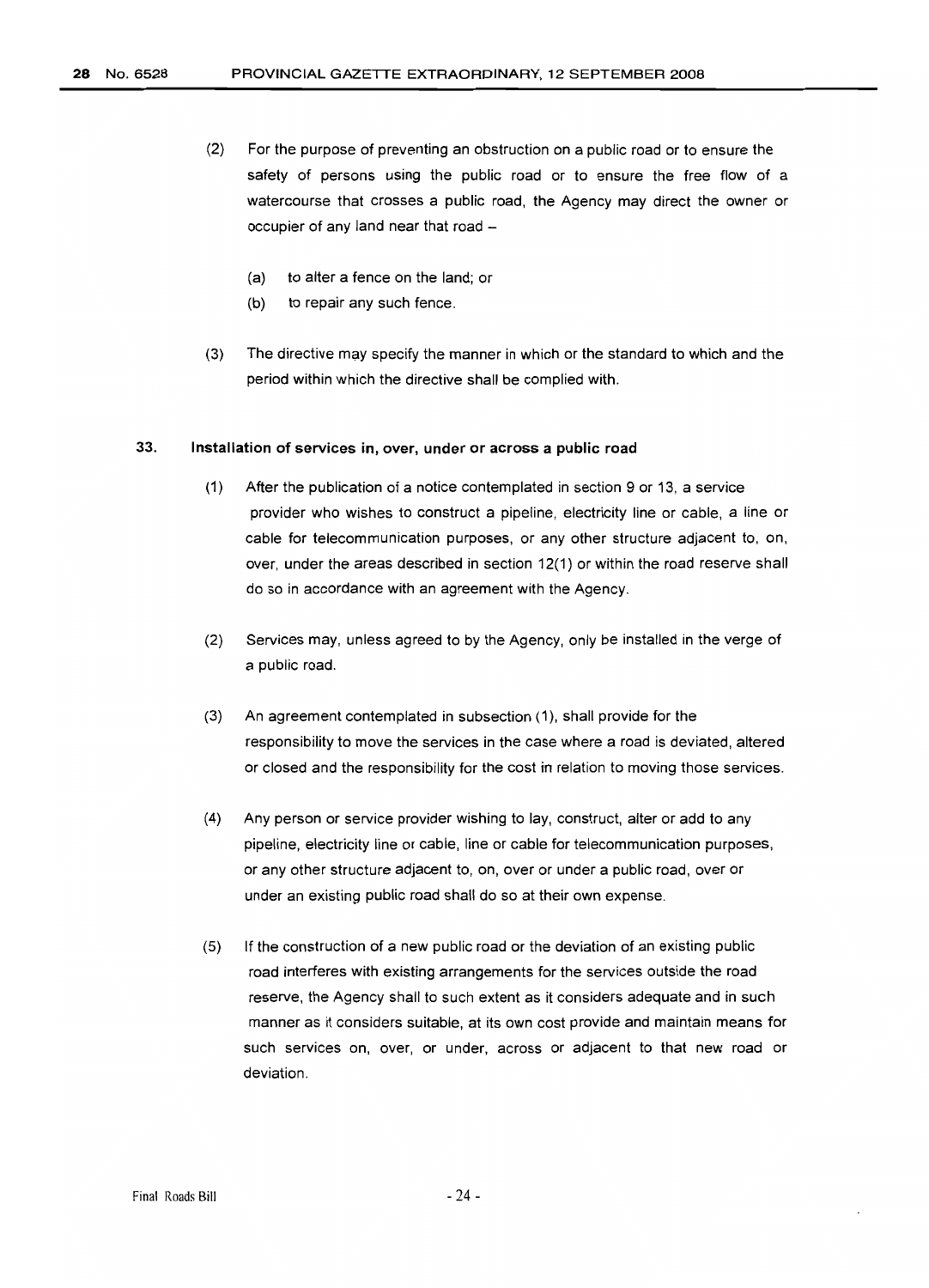(6) If a service provider has lain, constructed, altered or added to any pipeline, electricity line or cable, or a line or cable for telecommunications purposes other than in agreement with the Agency, the Agency may in the manner prescribed remove that pipeline, electricity line or cable or that line or cable for telecommunications purposes at the expense of the service provider concerned.

#### 34. **Structures adjacent to and on public roads**

- (1) A person may not, without the prior written authorisation of the Agency, which authorisation may be conditional or unconditional, construct any structure or permit the construction of any structure on, over or below the surface of a public road so as to encroach on that road.
- (2) If the Agency has declared a road to be a building restriction road, erecting structures in an area consisting of land -
	- (a) situated in an urban area alongside a public road within a distance of 16 metres from the centre line of the road in question;
	- (b) situated alongside a public road within a distance of 95 metres from the centre line of the road in question; or

(c) situated within a distance of 500 metres from a point of intersection of a public road and any other road, or of a public road and a railway line.is prohibited unless in accordance with the prior written consent of the Agency and on the conditions determined by the Agency.

- (3) If the Agency grants authorisation to construct a structure or imposes an obligation to remove a structure as a condition imposed under subsections (1) or (2), the registrar of deeds shall, upon the written request of the Agency, endorse the authorisation or obligation on the title deed of the land in question and in the appropriate registers in the office of the registrar of deeds and the cost in connection with the registration or endorsement shall be paid by the person to whom the authorisation or obligation has been granted or imposed on.
- (4) A person, who without the authorisation required under subsection (1) above or contrary to the terms and conditions of the authorisation, constructs any structure or other thing, or grants permission therefore, shall, if the Agency has by notice in writing directed him or her to do so, remove the structure,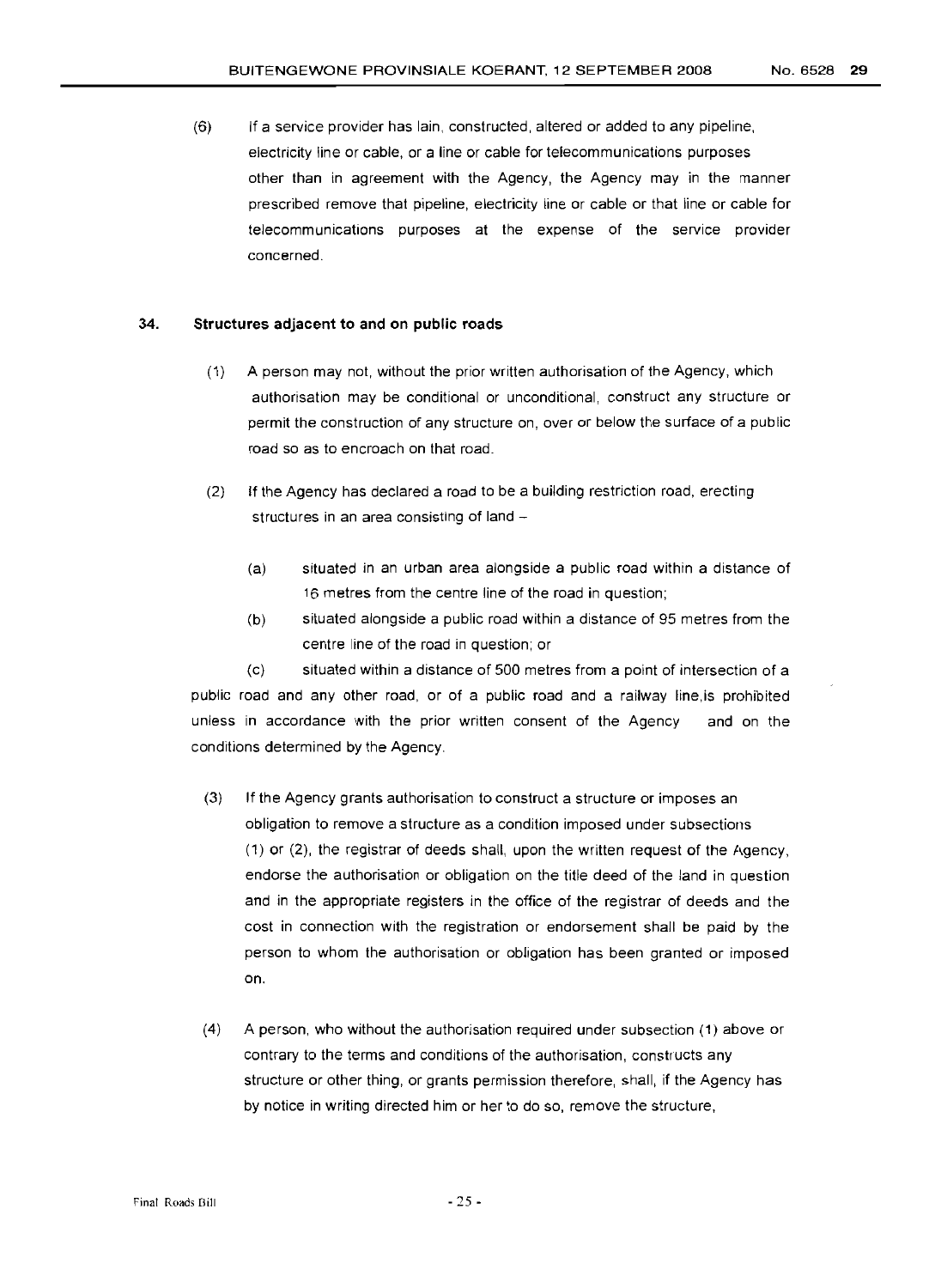alteration or addition within the period stated in the notice which may not be less than 14 days.

- (5) Subject to subsection (6), the Agency may remove a structure, alteration or addition for which the Agency has by notice in terms of subsection (3) above directed the removal and which has not been removed within the period stated in the notice.
- (6) If a hazardous or dangerous situation requiring urgent action arises in the public interest, the Agency may, without first directing its removal under subsection (3), remove any structure, alteration or addition which has been constructed adjacent to, on, over or below the surface of a public road without the authorisation prescribed in terms of subsection (1) or (2) above or contrary to

the

terms and conditions of any authorisation.

- (7) Notwithstanding anything to the contrary in any other law, the Agency may remove or relocate any structure constructed, on or over or below the surface of a public road or other land situated within 16 metres from a public road before the commencement of this Act or before the date on which the public road at issue is classified in terms of section 3.
- (8) The Agency may recover the cost of any removal or relocation contemplated in this section from the appropriate person or body.

## **CHAPTER V: WATER LEVELS AND STORMWATER**

#### 35. Raising of water level

- (1) A person may not cause the level of the water of a river, stream, spruit, stormwater drainage or other watercourse to rise so as to interfere with the use of a public road, bridge or drift unless he or she has obtained written authorisation from the Agency in the prescribed manner.
- (2) The Agency may grant authorisation subject to such conditions it considers necessary and that authorisation may be withdrawn.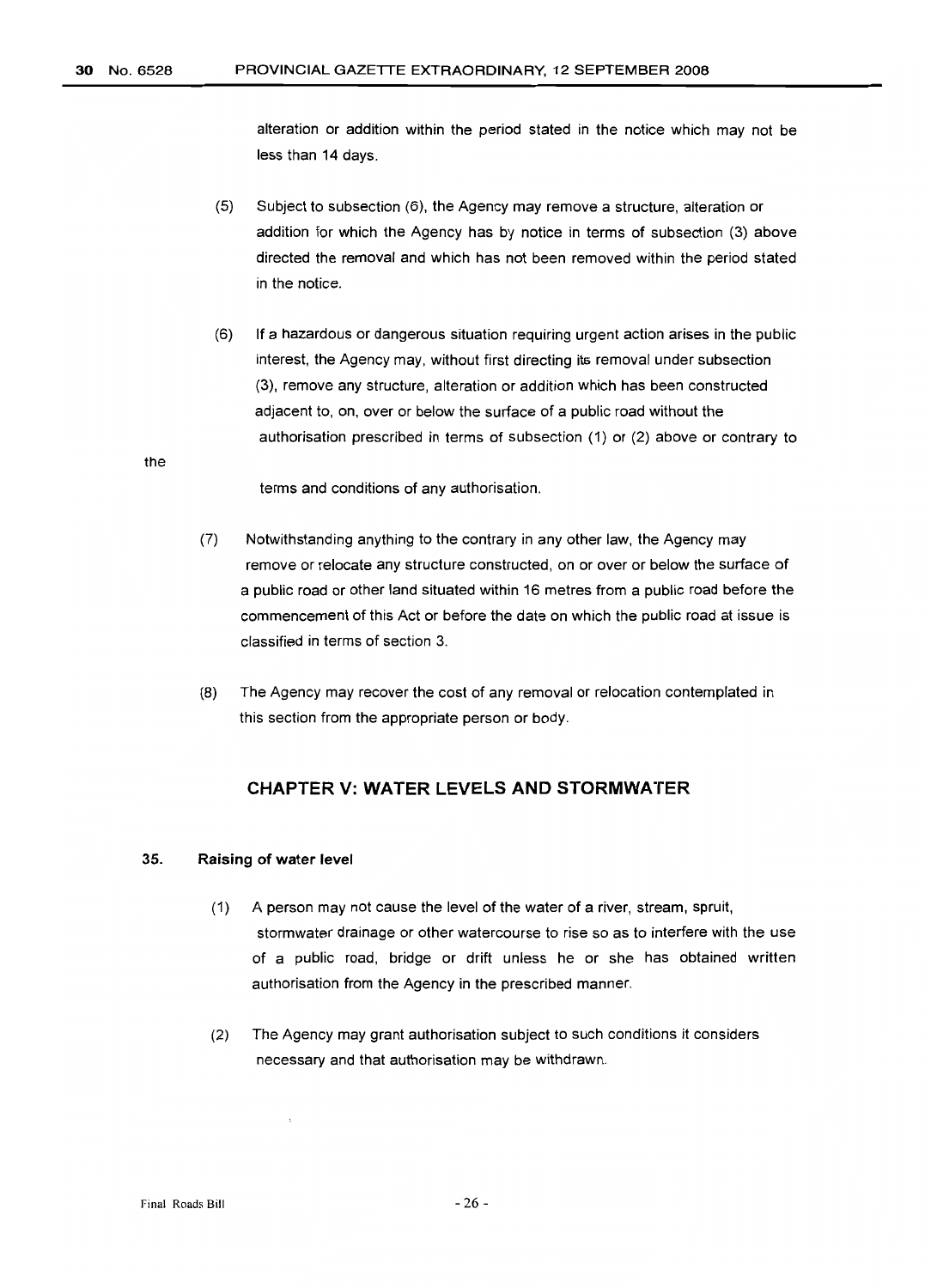(3) Where a new township is established and the establishment of that township necessitates any alterations to an existing public road, the person or organ of state responsible for the establishment of the township shall contribute to the alteration of that road as agreed with the Agency.

#### 36. Disposal of stormwater

- (1) The Agency may dispose of stormwater in the prescribed manner and under the prescribed conditions.
- (2) Where the disposal of stormwater requires diversion onto land adjacent to a public road and an agreement cannot be reached with the owner of land to so divert stormwater, the Agency may -
	- (a) in accordance with the provisions of Chapter VIII acquire such portion of the land concerned as it considers necessary for that purpose; or
	- (b) by notice in the Gazette acquire a right in the land concerned so as to divert stormwater to a public stream or natural water course leading to a public stream.
- (3) Where the Agency acquires a right in terms of subsection  $(2)(b)$  above -
	- (a) the registrar of deeds shall register such right on the title deed of the land concerned;
	- (b) the owner is entitled to compensation referred to in section 59 which compensation shall be paid by the Agency.

#### CHAPTER VI: ADVERTISING ON ROADS

#### 37. Prohibition of certain advertisements on or adjacent to public road

- (1) Subject to subsection (2) a person may not display an advertisement on a public road or permit it to be displayed unless in the prescribed manner.
- (2) A person who displays an advertisement or permits it to be displayed contrary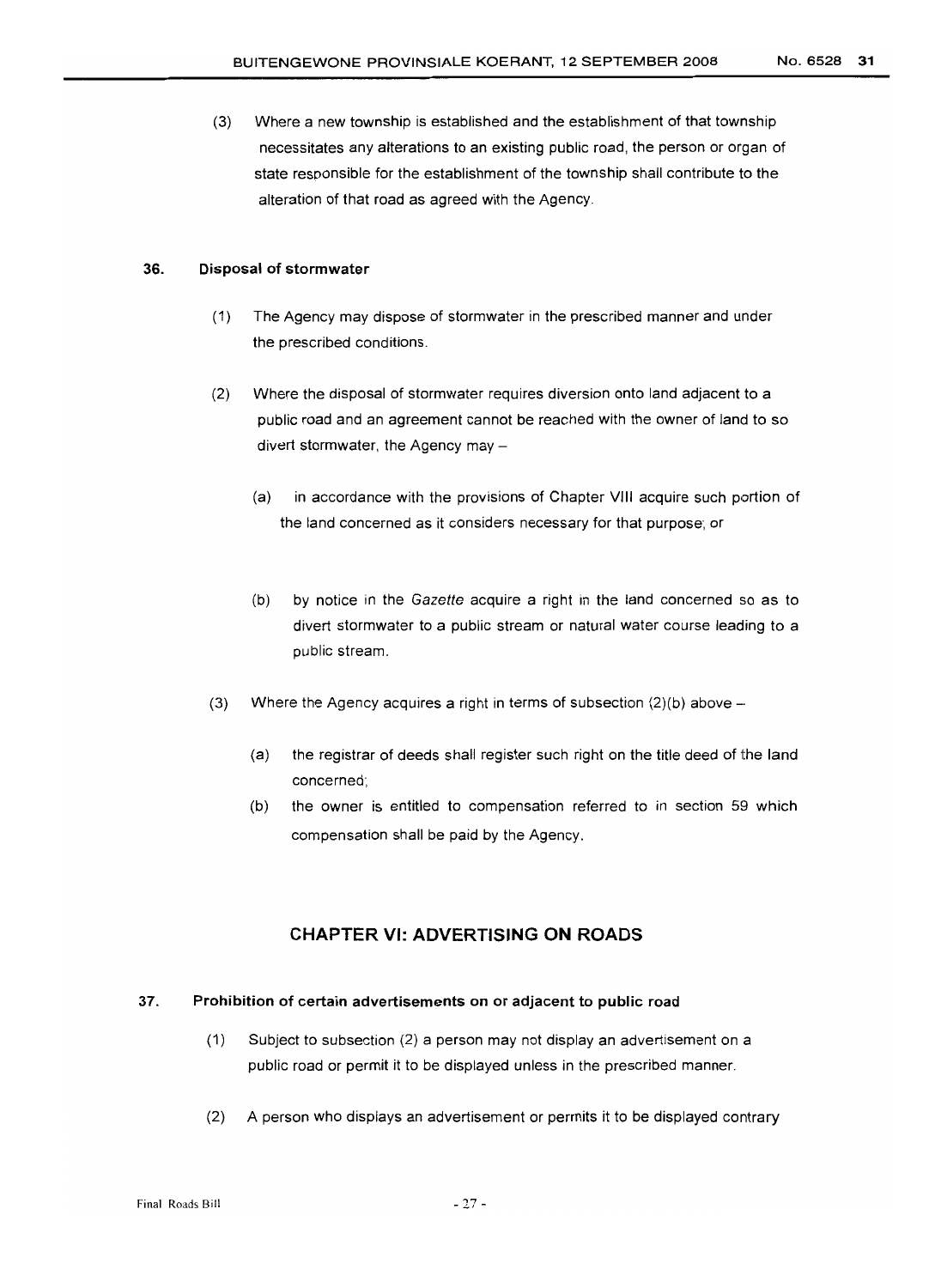to the provisions of subsection (1) above shall, if the Agency has, by notice in writing, directed the person to do so, remove the advertisement within the period stated in the notice which period may not be less than 14 days.

- (3) The Agency may remove any advertisement which the Agency has by notice under subsection (1) above directed to be removed and which has not been removed within the period stated in the notice, and recover the cost of removal from the person who displayed the advertisement or permitted its display.
- (4) For purposes of this section, unless the contrary is proved-
	- (a) an advertisement is deemed to be displayed-
		- (i) by the person who erected it or otherwise caused it to appear; or
		- (ii) in the case of any advertisement relating to a product or article produced or manufactured by a particular person, or to a service rendered by a particular person, or to a business, undertaking or place owned by a particular person, by that person;
	- (b) an advertisement which is within 500 metres of and visible from a public road is deemed to have been displayed after the commencement of this Act; and
	- (c) a person who owns or occupies land whereon an advertisement has been erected in contravention of this Act or regulations hereunder is deemed to have erected the advertisement or permitted its erection.

#### **CHAPTER VII: RESTING PLACES FOR PERSONS AND LIVESTOCK**

#### 38. **Declaration and Reclassification of resting place**

- (1) The Agency may, by notice in the Gazette, declare that a property adjacent to a public road is or ceases to be a resting place for persons or livestock, and in that notice determine the size of that resting place, and may amend the size or alter the location of a declared resting place for persons or livestock.
- (2) A notice referred to in subsection (1) above shall contain the prescribed information.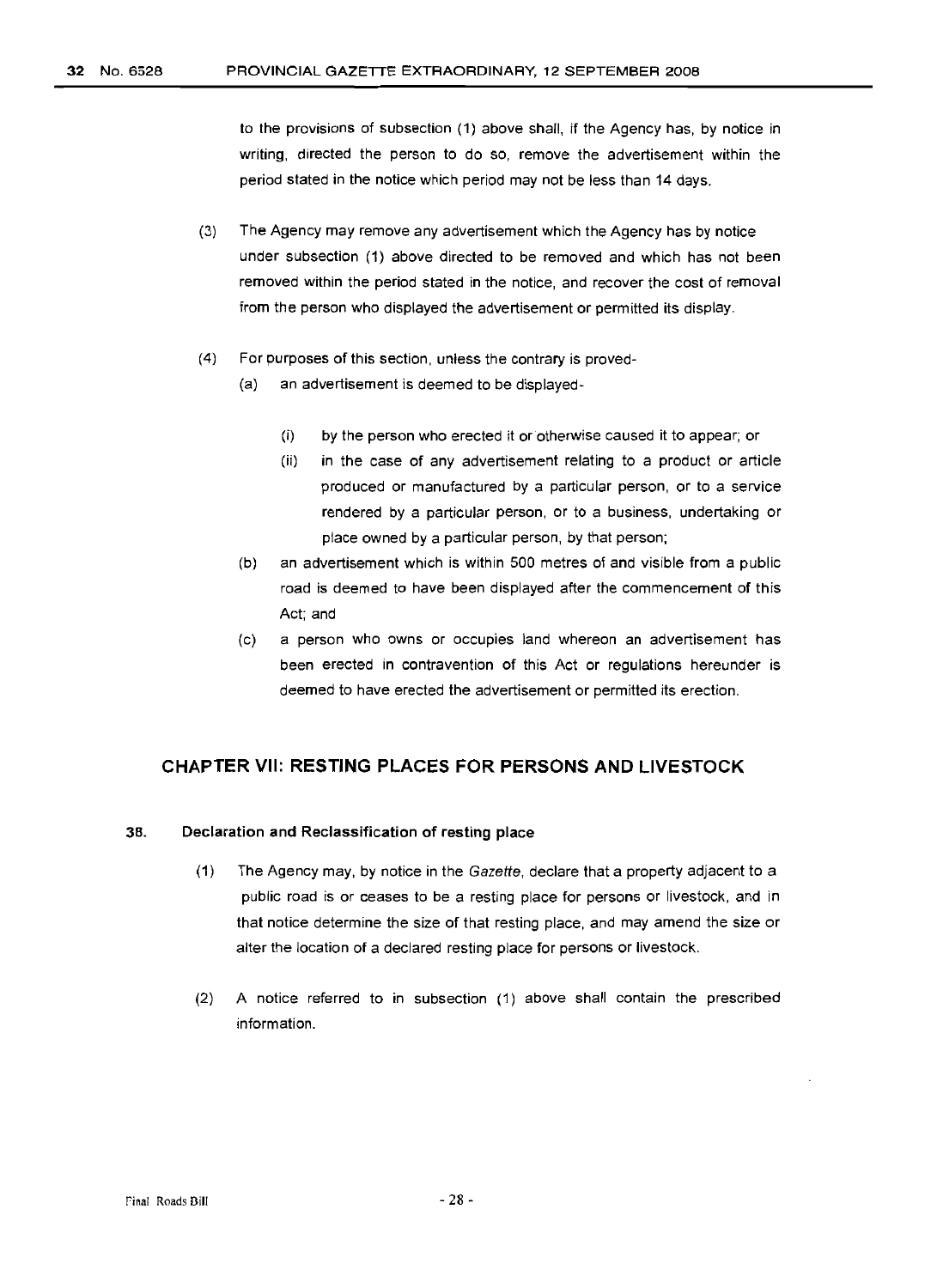- (3) The Agency may not publish the notice referred to in subsection (1) above unless it is satisfied that the land taken up by that resting place for persons or livestock, is shown on a plan which is available for inspection at the offices of the Agency or that such land has been demarcated by the erection of beacons or any other suitable means.
- (4) The MEC shall prescribe the manner of control over and improvement in a resting place for persons or livestock.

#### 39. Impounding uncontrolled livestock

The Agency may remove uncontrolled livestock from a public road or a road reserve and impound that livestock under any applicable law, or where that livestock cause an immediate danger to the traffic on that public road or caused an accident on that public road, subject to the provisions of any other law dispose of that livestock in the prescribed manner, including killing it.

#### CHAPTER VIII: **LAND**

#### PART A: ACQUISITION AND DISPOSAL

#### 40. Power to acquire land

The MEC may, on recommendation of the Agency, and subject to the North West Land Administration Act, and in accordance with any environmental planning instrument or development planning instrument, acquire land for the purposes of establishment, control, administration or management of a public road.

#### 41. Procedure for acquiring land

- (1) If the Agency identifies land for acquisition, the Agency shall, in consultation with the  $MEC -$ 
	- (a) by notice in the Gazette make known the intention to acquire that land;
	- (b) negotiate in good faith with the owner of that land to acquire the land.
- (2) If an agreement in relation to for acquisition of the land concerned cannot be reached, the matter may be referred to-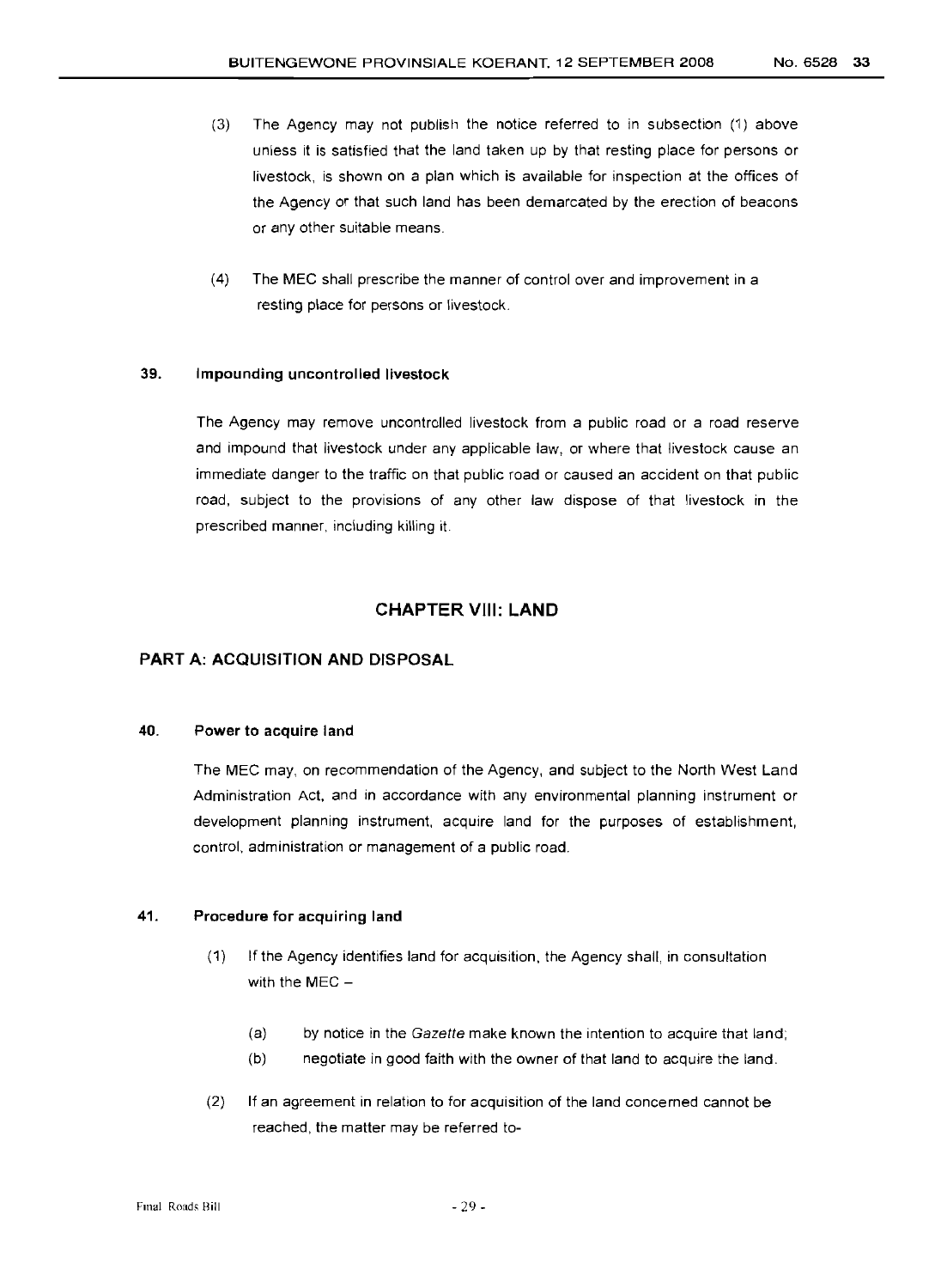- (a) a registered professional valuer to determine the market value of the land concerned where the disagreement relates to price; or
- (b) a mediator who is registered with the Arbitration Foundation of South Africa, and who has proven expertise on land matters where the disagreement relates to the market value determined in terms of paragraph (a), or any other reason.
- (3) The Agency is responsible for any cost incurred as a result of any action taken in terms of subsection (2) above.
- (4) If after mediation, an agreement can still not be reached, the Agency may recommend to the MEC that the land concerned be expropriated as contemplated in Expropriation Act.

#### 42. **Registration by Registrar of Deeds**

The Agency shall notify the Registrar of Deeds of any land acquired in terms of this Act and the Registrar shall update the registry of deeds accordingly, reflecting the North West Provincial Government as the owner of that land.

#### 43. **Compensation provided in form of land**

- (1) The purchase price in the case of an agreement or the compensation in the case of expropriation may be in the form of land.
- (2) A person to whom the purchase price is paid or compensation is provided in the form of land, is to be treated as having been fully compensated if the land has a market value -
	- (a) equal to or greater than the amount of compensation that would otherwise have been provided in the form of money, or
	- (b) less than the amount of compensation that would otherwise have been provided in the form of money but the person has agreed to accept the land in full satisfaction of the person's claim.
- (3) No transfer duty is payable under the Deeds Registries Act, in respect of the conveyance or transfer of any such land.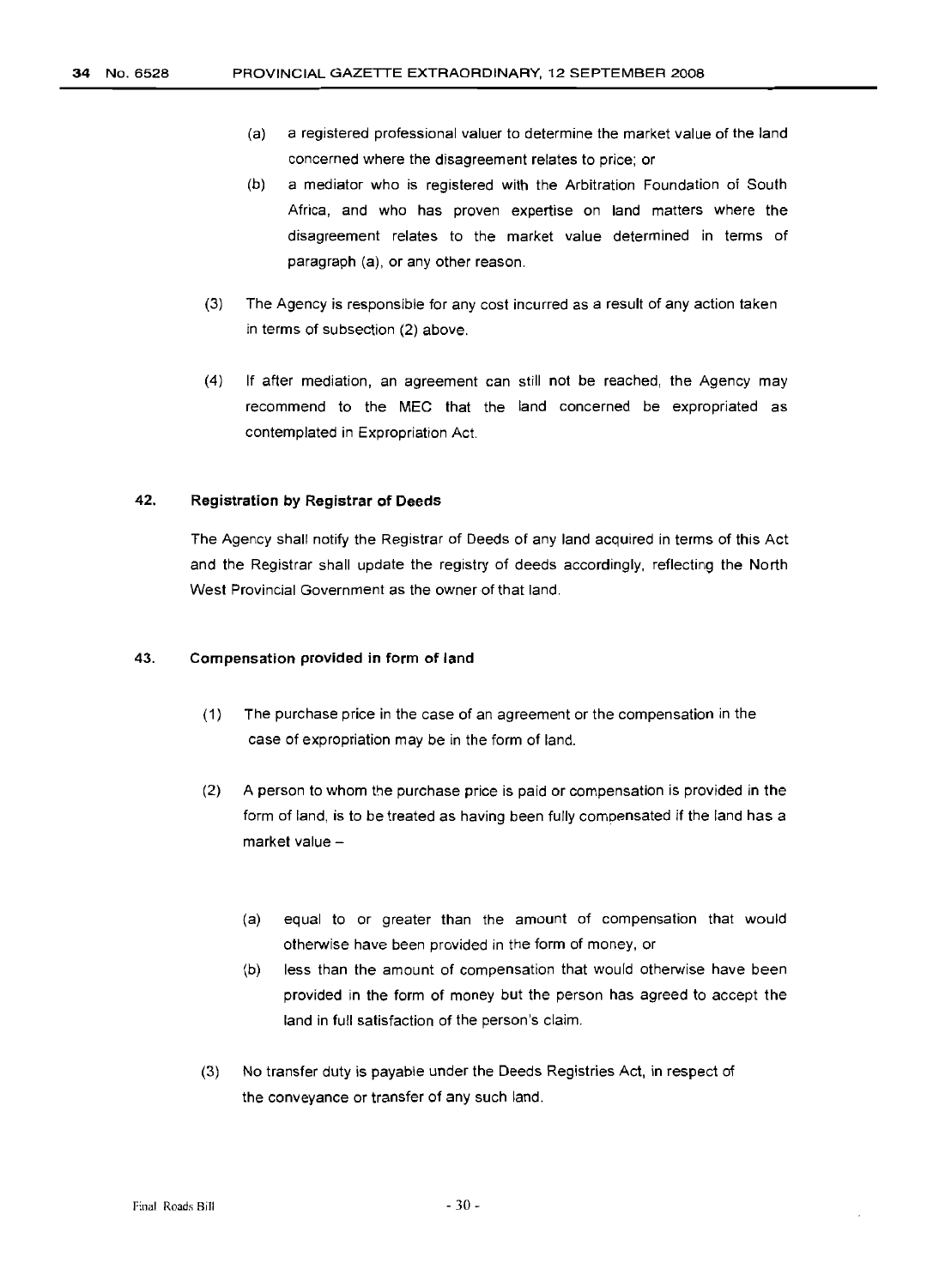#### 44. Effect of acquisition of land

On the acquisition of land under this Chapter, the land vests in the North West Provincial Government in accordance with the Expropriation Act.

#### 45. Circumstances under which MEC is under obligation to expropriate land

If any land is or will be divided by a road in a manner that the land or any part of it is or will be useless to the owner, the MEC shall expropriate the land or the part of the land in question.

#### PART B: ENTRY ON LAND

#### 46. Power of entry

For the purposes of this Act, an authorised person may enter any land in the prescribed manner and on the prescribed conditions.

#### 47. Compensation

A person, who has suffered damages as a result of the exercise of any function under this Part, is entitled to be compensated by the Agency in accordance with section 59.

#### CHAPTER IX: LIABILITY AND INDEMNIFICATION OF AGENCY AND CLAIMS PROCEDURE

#### 48. Exemption of certain persons from personal liability

A staff member of the Agency, or a person authorised by the Agency, does not incur any liability for anything done in terms of this Act if it was done in good faith for the purpose of executing this Act.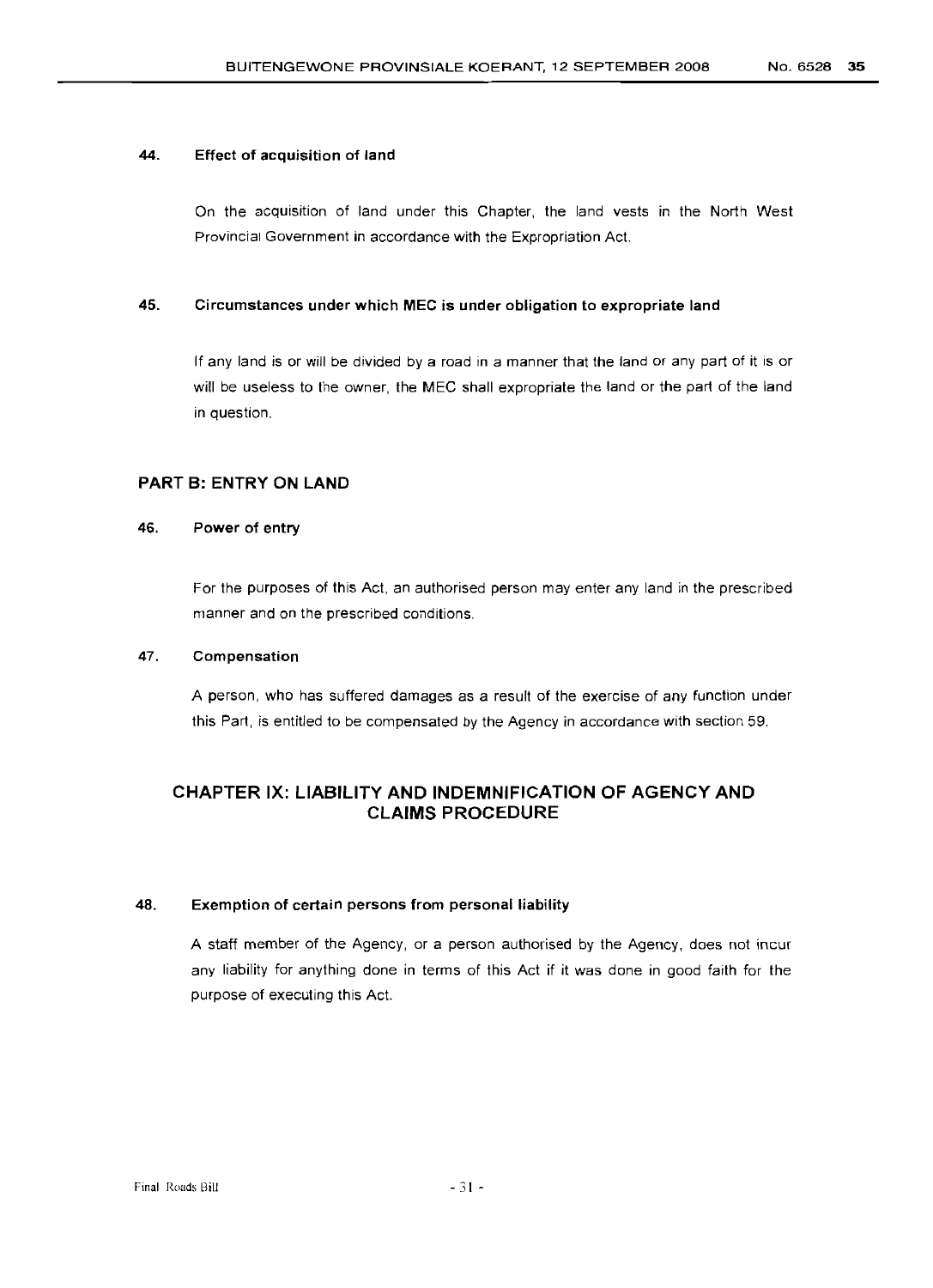#### 49. **Limitation of liability of Agency in general**

The Agency is not liable for any claim or damages arising from the existence, construction, use or maintenance of any public road, except where the loss or damage was caused by the wilful or negligent act or omission by a staff member of the Agency or a person authorised by the Agency to perform any function on its behalf.

#### 50. **Submission of claim**

- (1) Any claim arising from the existence, construction, use or maintenance of any public road for which the Agency is responsible as determined in accordance with section 2, shall be submitted to the Agency.
- (2) Any claim received by the Agency in terms of subsection (1) above shall be heard by the Agency in the prescribed manner.

#### **CHAPTER X: ENFORCEMENT OF ACT**

#### 51. **Persons authorised to enforce this Act**

Any

- (a) official in the employ of the department;
- (b) staff member of the Agency,
- (c) person authorised by the Agency;
- (d) traffic officer appointed in terms of section 3 of the North West Road Traffic Act, 1997 or section 3A of the National Road Traffic Act, 1996;
- (e) a member of the national or a municipal police service appointed in terms of the South African Police Service Act, 1995,

is authorised to enforce the provisions of this Act but in the case of a person authorised by the Agency, the Agency shall in writing determine the extent to which that person is authorised to enforce this Chapter.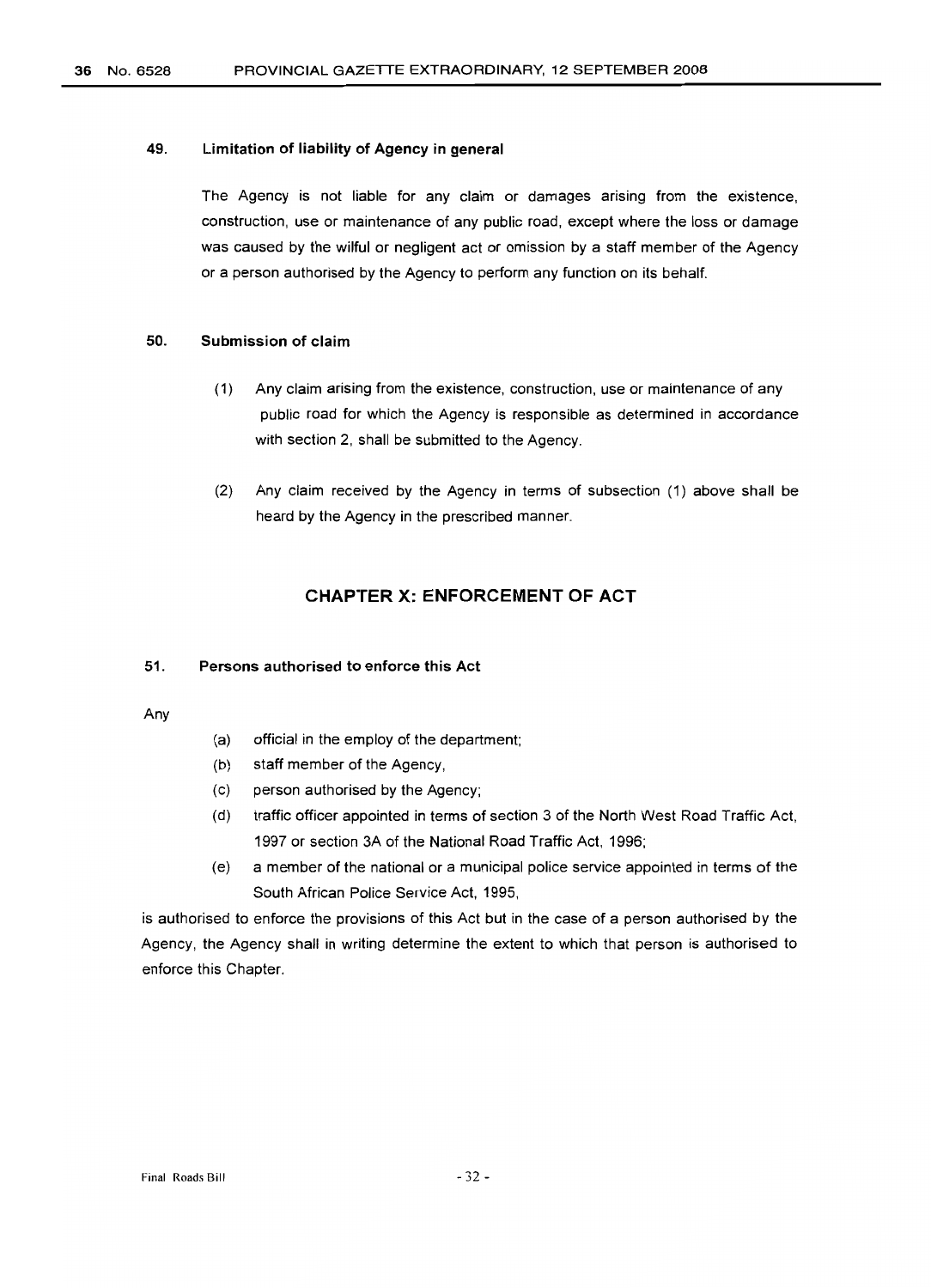#### 52. **Service of document or notice**

- (1) Any document or notice that is authorised or required by or under this Act to be given to or served on any person, other than a company or close corporation, may be given or served  $-$ 
	- (a) personally to or on that person;
	- (b) by means of a letter addressed to that person and sent by registered post to the last known place of business or residence of that person;
	- (c) by means of a letter addressed to that person and left at that person's last known place of residence with a person who appears to be of or above the age of 16 years and to reside at that address.
- (2) Any document or notice that is authorised or required by or under this Act to be given to or served on any company or close corporation may be given or served:
	- (a) by means of a letter addressed to that company or close corporation and sent by registered post to the address of any of its registered offices; or
	- (b) by means of a letter addressed to that company or close corporation and left at the address of any of that company's or close corporation's registered offices with a person who appears to be of or above the age of 16 years and to be employed at that address.
- (3) Without limiting the generality of subsections (1) and (2) above, any notice that is authorised or required by or under this Act to be given to or served on the owner or occupier of land -
	- (a) may be given or served by means of a letter addressed to the owner or occupier and affixed to some conspicuous part of the land; or
	- (b) if the whereabouts of the owner are not known, by publication of that notice in the Gazette and in at least one newspaper circulating in the district in which that land is situated.
- (4) Any direction or notice that is required to be served on the owner or occupier of land is taken to be duly served if, where there is more than one owner or occupier, it is served on anyone of the owners or occupiers.
- (5) If provision is made by or under this Act for the serving or lodging of a notice or other document with a municipality or other organ of state, it is sufficient if the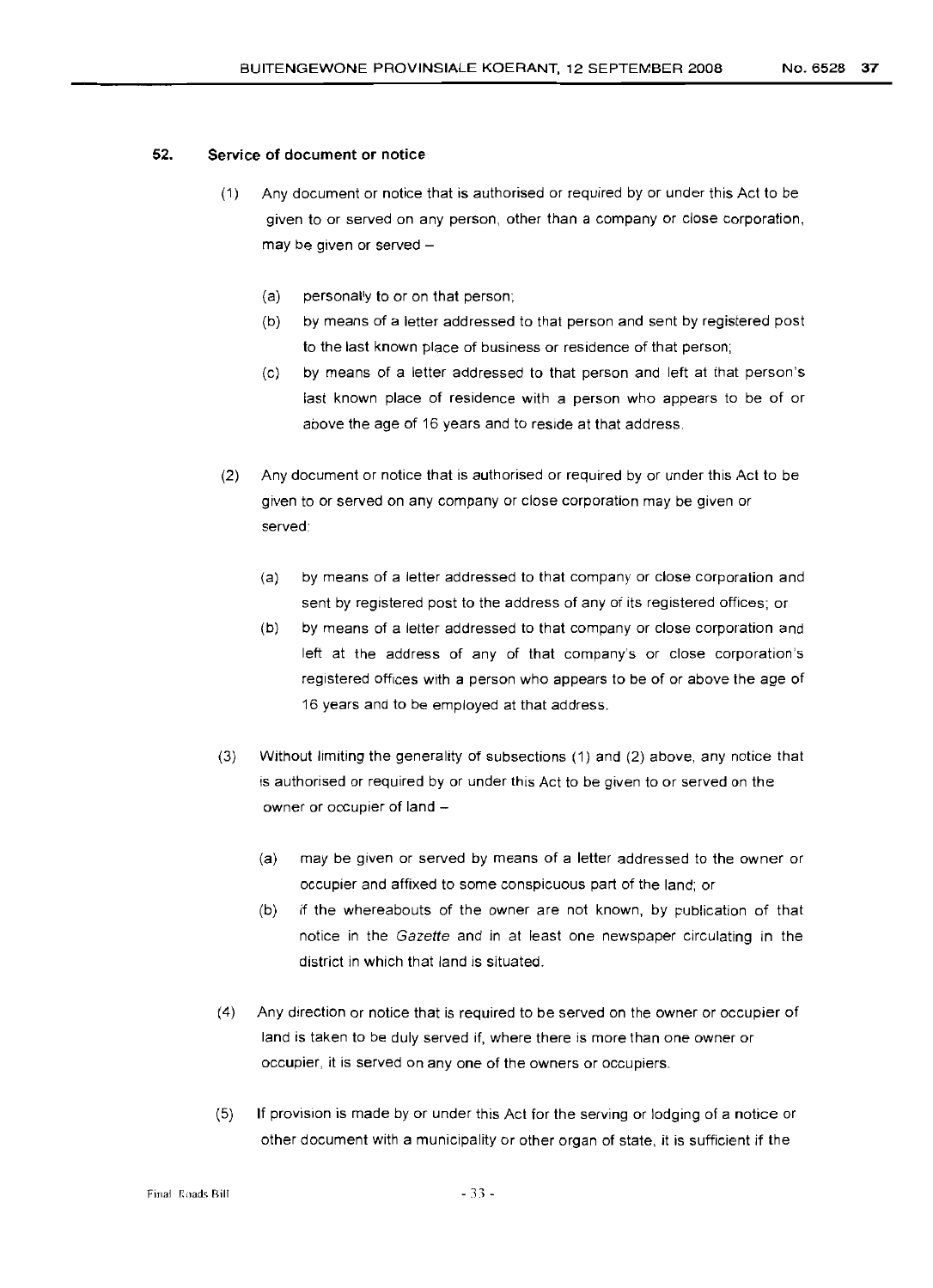notice or other document is sent by registered post to, or lodged at, an office of that municipality or other organ of state.

#### 53. Production of information

- (1) The Agency may request any person, a municipality or other organ of state to provide information relevant to the administration of this Act, within the period specified in that request.
- (2) If a person authorised in terms of section 51 suspects on reasonable grounds that the owner or occupier of land or any other person has committed an offence under this Act, that person may, subject to section 35(1)(b) of the Constitution, require the owner, occupier or person to provide, either verbally or by a signed statement, any information required by him or her, including  $-$ 
	- (a) such documents as are in the owner's, occupier's or other person's possession or control; and
	- (b) such other information relevant to the suspected offence.

## 54. Enforcement of certain directives

- (1) A directive given under this Act shall be in writing, and may be given or served as required in terms of section 52 and may be varied or revoked by a further directive in writing so given or served.
- (2) A directive may be given verbally in cases of emergency.
- (3) The Agency may take such action as is necessary to give effect to a directive under this Act if the directive is not complied with in accordance with its terms and conditions.
- (4) The costs incurred by the Agency in taking action under this section are recoverable from the person to whom the directive was given, as a debt, in a court of competent jurisdiction.
- (5) Nothing in this section authorises the Agency to recover an amount greater than that necessary to give effect to the directive.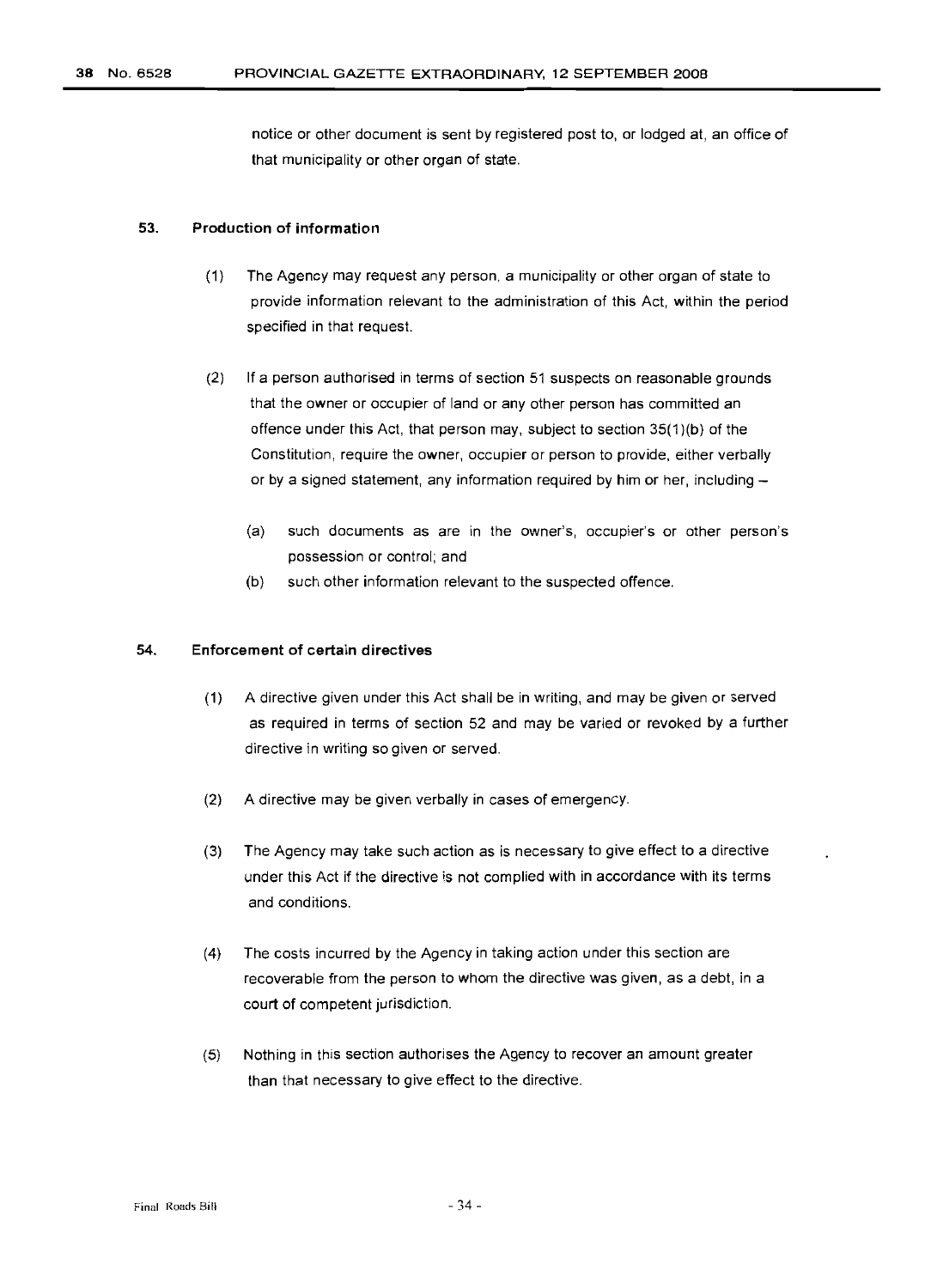#### 55. Rectification of damage

- (1) The Agency may before or after or instead of prosecuting a person for a contravention of this Act and after giving the person reasonable notice of its intention to do so, take such action as is necessary to rectify the contravention.
- (2) The costs incurred by the Agency in taking any such action are recoverable from that person, as a debt, in a court of competent jurisdiction.

# 56. Recovery of debts

Any money that is owed to the Agency or any fees that have not been paid in terms of this Act may be recovered by the Agency, as a debt, in a court of competent jurisdiction.

#### 57. Resolution of disputes between organs of state

Any dispute which may arise between the MEC and the Agency, the MEC and a municipality or other organ of state or the Agency and a municipality or other organ of state, shall be resolved in accordance with the provisions of the Intergovernmental Relations Framework Act.

# 58. Resolution of disputes between Agency and member of public

(1) Any member of the public who made a submission to the Agency with respect

to any action taken by the Agency in terms of this Act, and who is aggrieved by the decision of the Agency in connection with that action, may appeal, on payment of the prescribed fee, to the MEC in the prescribed manner against that decision.

- (2) An appeal shall be in writing specifying the grounds of appeal and shall be served on the MEC not later than 30 days after the Agency has announced that it has decided to proceed with the proposed action, and a copy of the appeal shall be served on the Agency within that same period.
- (3) The MEC shall convene a hearing within 60 days after receiving the appeal.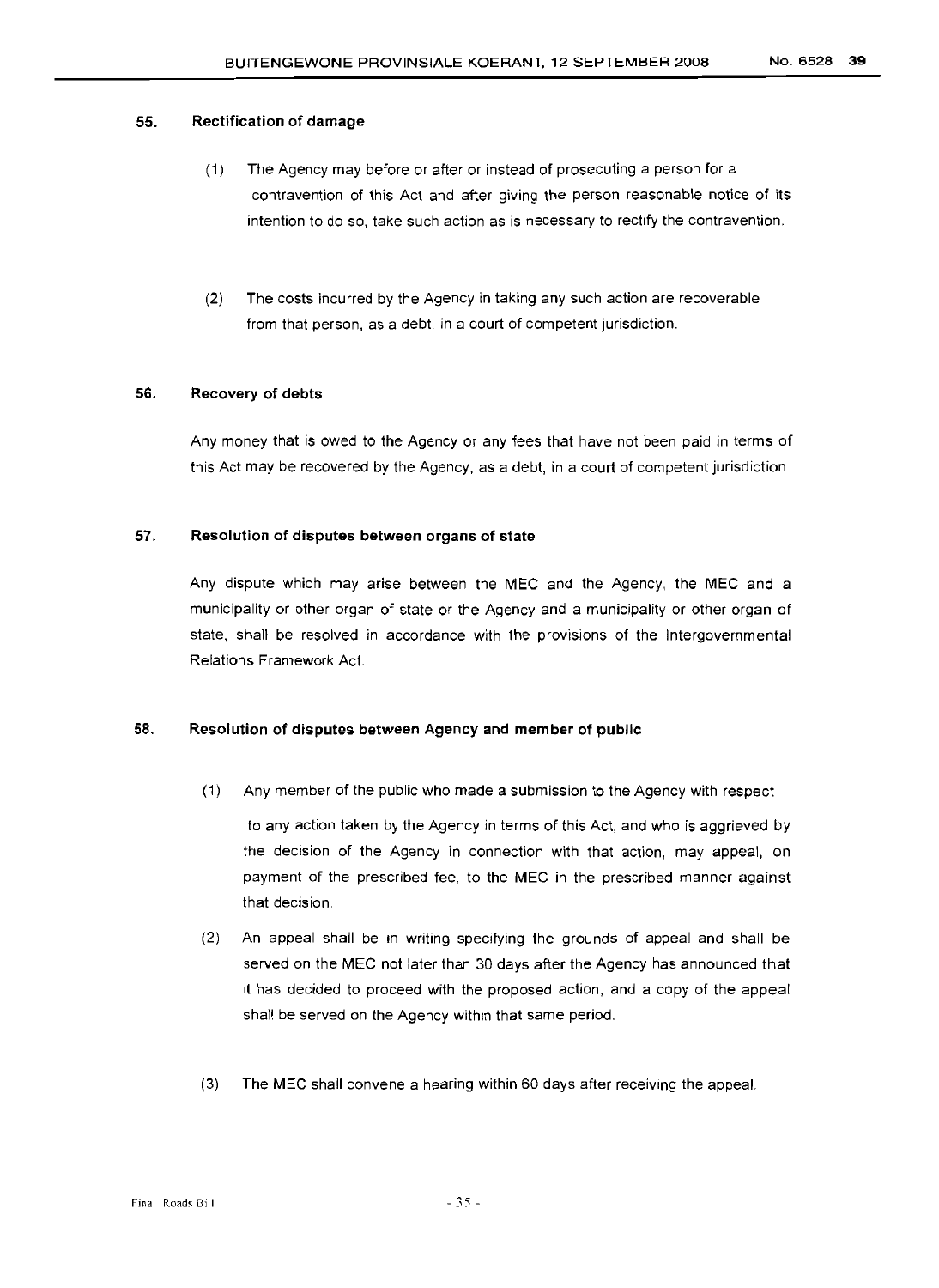- (4) The constitution of the panel hearing an appeal, the procedural and evidentiary requirements for the hearing and any other requirements which may be necessary for the hearing of appeals shall be prescribed.
- (5) After hearing the appeal, the MEC may confirm, vary or set aside the decision of the appeal.

#### 59. **Compensation and payment of equitable relief**

- (1) The amount of compensation for-
	- (a) damage caused as a result of any action taken under this Act or as a result of the exercise of any power under this Act;
	- (b) the removal of any materials under this Act;
	- (c) acquisition of land or property for public purposes or in the public interest;
	- (d) expropriation of land for a public road,

shall be agreed upon by the Agency and the affected person and where the parties have failed to agree on the amount for compensation in the case of acquisition and expropriation as contemplated in with paragraphs (c) and (d) above, the compensation shall be determined in accordance with the Expropriation Act.

- (2) Where the MEC is of the opinion that serious damages have or will be incurred by the exercise of any power of expropriation, the MEC may in his or her discretion authorise payment by way of equitable relief where no payment or compensation is claimable.
- (3) If it is necessary for the achievement of the purposes of this Act, the MEC may, in accordance with section 25 (2) and (3) of the Constitution, expropriate any land or any right therein and pay compensation in respect thereof.
- (4) Sections 6,7 and 9 (1) of the Expropriation Act, shall apply to any expropriation in terms of this Act, excluding expropriation of the road reserve through the declaration of a road as contemplated in section 19(1) and any references in the sections concerned to the word 'Minister' shall be construed as a reference to the word 'MEC' as defined in this Act.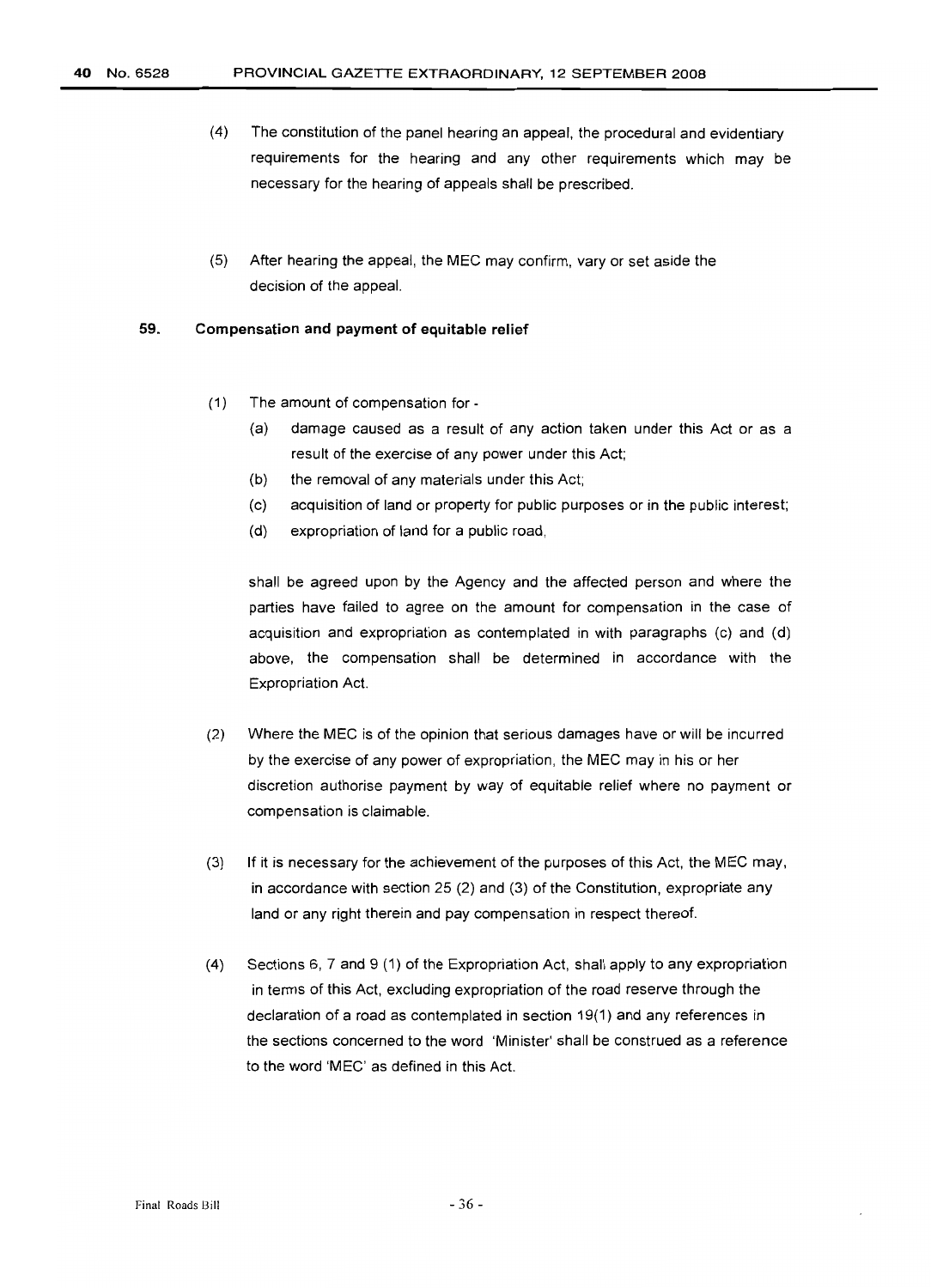# **CHAPTER XI: PROHIBITIONS, OFFENCES AND PENALTIES**

# 60. **General prohibition relating to public road**

- (1) It is an offence to, without authorisation by the Agency in terms of subsection
- (2) or contrary to the terms and conditions of that authorisation -
	- (a) close or deviate any public road;
	- (b) encroach on any public road by constructing a fence, gate, motor grid, other structure or other obstacle adjacent to, on, over or under such road;
	- (c) leave or place any obstructions on a public road which may be dangerous to traffic or other road users;
	- (d) leave or place or throw any garbage, earthenware, glass, tins, nails, pieces of metal, timber, tree stumps, boulders or stones or any other material on any roadway or road reserve;
	- (e) abandon any vehicle or part thereof on a roadway or in the road reserve;
	- (f) subject to section 30 of the National Environmental Management Act, spill any fuel or other chemical material or gas on any road surface, calculated to damage such road or endanger traffic on the road;
	- (g) dig up, remove or alter in any way the soil, surface, gravel, cuttings, banks or drains of any public road;
	- (h) construct, place or exhibit any board, notice, framework, scaffolding or other device by means of which an advertisement of any kind could be displayed adjacent to, in, above or on any public road unless in accordance with this Act;
	- (i) paint or affix any figure, letter, drawing, sign, symbol or other like object on a public road unless in accordance with this Act or the National Road Traffic Act;
	- $(i)$  in any other way than contemplated in paragraphs  $(a)$  to  $(i)$  damage the road surface; or
	- (k) spill or allow irrigation water to be spilled on a road or into any storm water structure.
- (2) The Agency may authorise, in writing, under such conditions as it may determine or as may be prescribed, including a condition providing for the payment of fees, and during such period as the authorisation may permit, the undertaking of an act prohibited under subsection (1) above if the Agency is satisfied that no damage to the public road or prejudice to the public can result therefrom.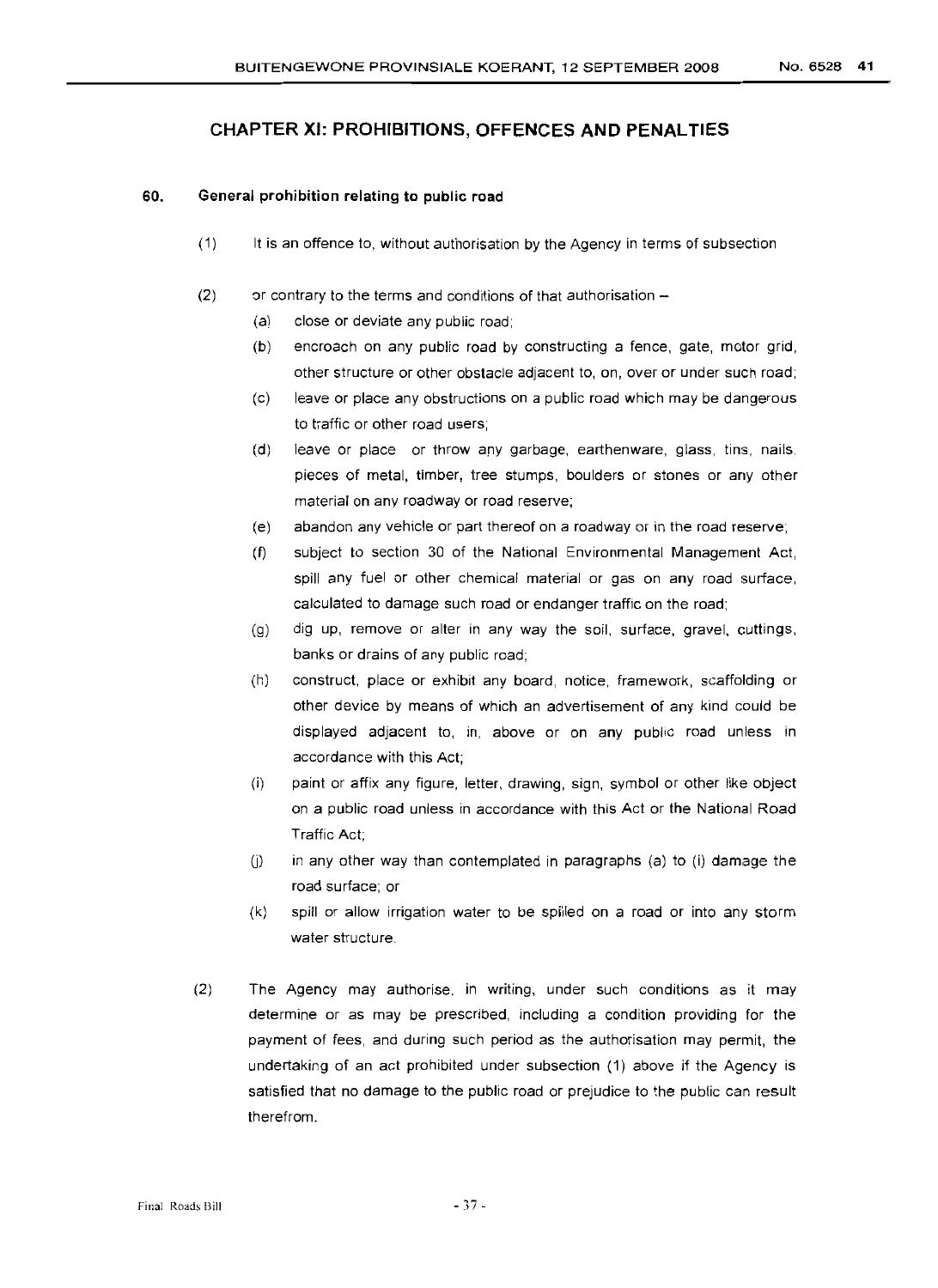(3) The Agency may at any time withdraw any authorisation granted by it in terms of subsection (2) above.

#### 61. Prohibition of trading on or adjacent to public road

- (1) A person may not, without the written authorisation of the Agency, or contrary to the terms and conditions of that authorisation or except upon premises approved by the Agency, carry on any trade, deliver pursuant to a sale, offer or manufacture for sale any goods on a public road or within 16 metres of the boundary of the public road where the carrying on of the trade, delivering, offering, or manufacturing for sale would constitute a safety hazard on a public road.
- (2) An Official referred to in section 51 may require a person suspected on reasonable grounds of contravening the provisions of subsection (1) above to produce written authorisation, as contemplated in that subsection, failing which the authorised official:
	- (a) shall request the person concerned to provide his or her full name, identity number and residential address, including any telephone or other contact information and any other relevant documentation to confirm the information; and
	- (b) shall order that person to remove all articles reasonably related to the contravention of subsection (1) above, including any structure, tent, vehicle, instrument or other object related to the commission of the offence; or
	- (c) seize all articles contemplated in subparagraph (b).in accordance with the Criminal Procedure Act;

#### 62. Prohibition of certain acts in resting place for persons or livestock

- (1) It is an offence to
	- (a) use any resting place without the written authorisation of the Agency for persons or livestock for any purpose other than that prescribed;
	- (b) bring any vehicle or any instrument on a resting place for persons or livestock unless such vehicle is used for the conveyance or trekking or driving of livestock on a public road or unless such vehicle or implement is necessary for the care of such livestock in the resting place for livestock;
	- (c) remain for longer than twenty-four consecutive hours with or without livestock in a resting place for persons or livestock unless that person is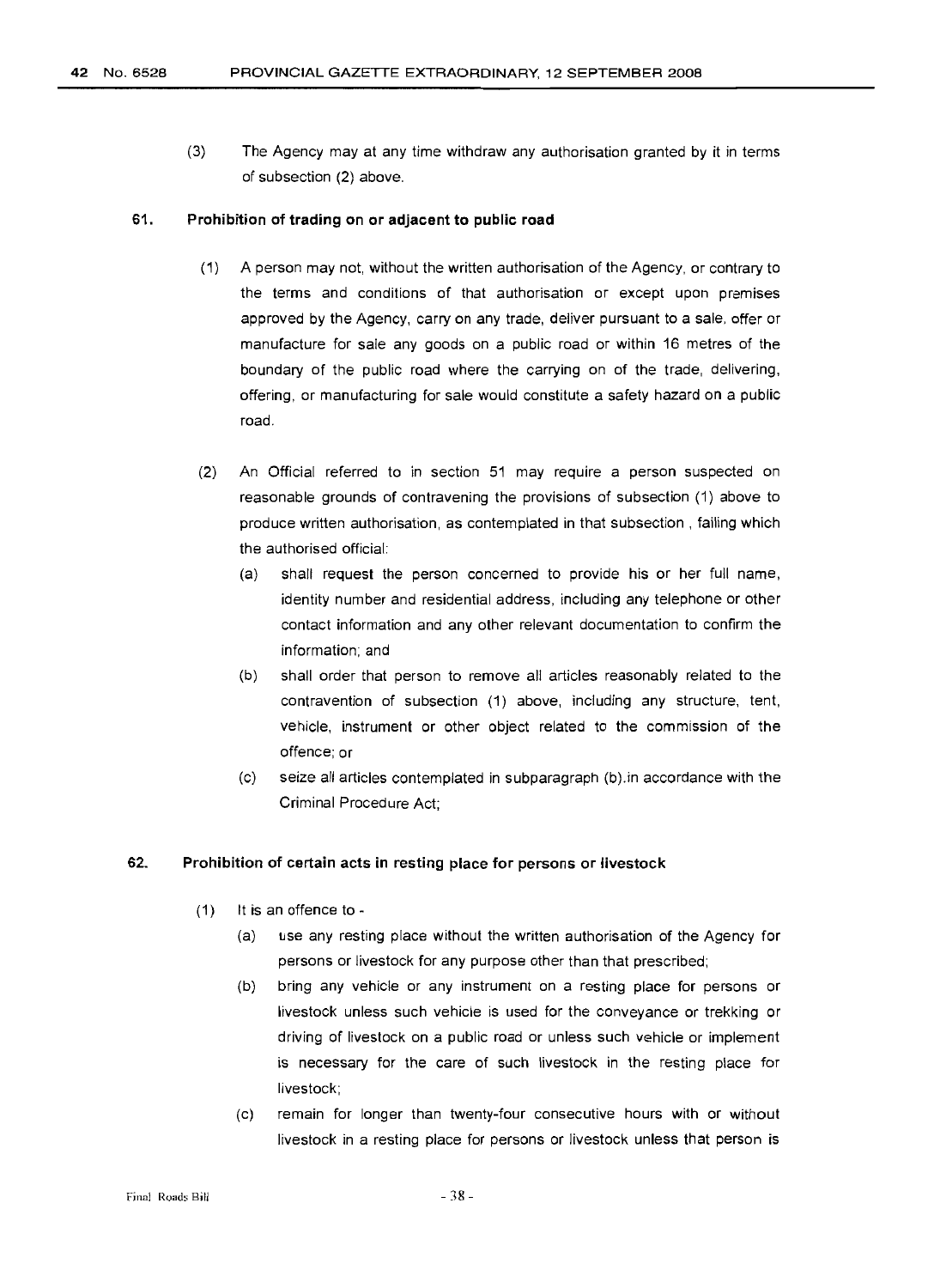delayed by circumstances beyond his or her control;

- (d) leave livestock in a resting place for persons or livestock unless such livestock is under the direct supervision of a responsible attendant;
- (e) wilfully damage or remove any improvement to a resting place for persons or livestock;
- (f) remove any soil, grass or other material from a resting place for persons or livestock; or
- (g) bring, dump, or leave any garbage, rubble, material, substance or thing in a resting place for persons or livestock.
- (3) Whenever any persons brings, throws, dumps or leaves on a resting place for persons or livestock any garbage, rubble, material, substance or thing referred to in subsection (1)(g) above (hereafter in this subsection referred to as a prohibited article), the Agency may-
	- (a) cause the prohibited article to be removed or destroyed and recover the costs of such removal or destruction from such person; or
	- (b) direct such person to remove or destroy the prohibited article and if he or she fails to comply with that directive, the Agency may cause the prohibited article to be removed or destroyed and may recover from that person the cost of the removal or destruction.

# 63. Prohibition in relation to livestock on public road

- (1) The Agency may, by notice in the Gazette, prohibit or restrict the movement of livestock on any public road designated by the Agency in the notice and it is an offence to allow livestock to move on a public road contrary to that notice.
- (2) It is an offence to allow livestock to graze within the road reserve.

#### 64. Offence in relation to freeways

It is an offence to, except with the authorisation of the Agency, enter or leave a freeway at a place other than a place constructed for that purpose and which the Agency has indicated as an entrance to or an exit from such freeway.

# 65. Offences relating to fences, gates and motor grids

#### It is an offence to -

(a) place or retain on a public road any gate which does not swing freely over such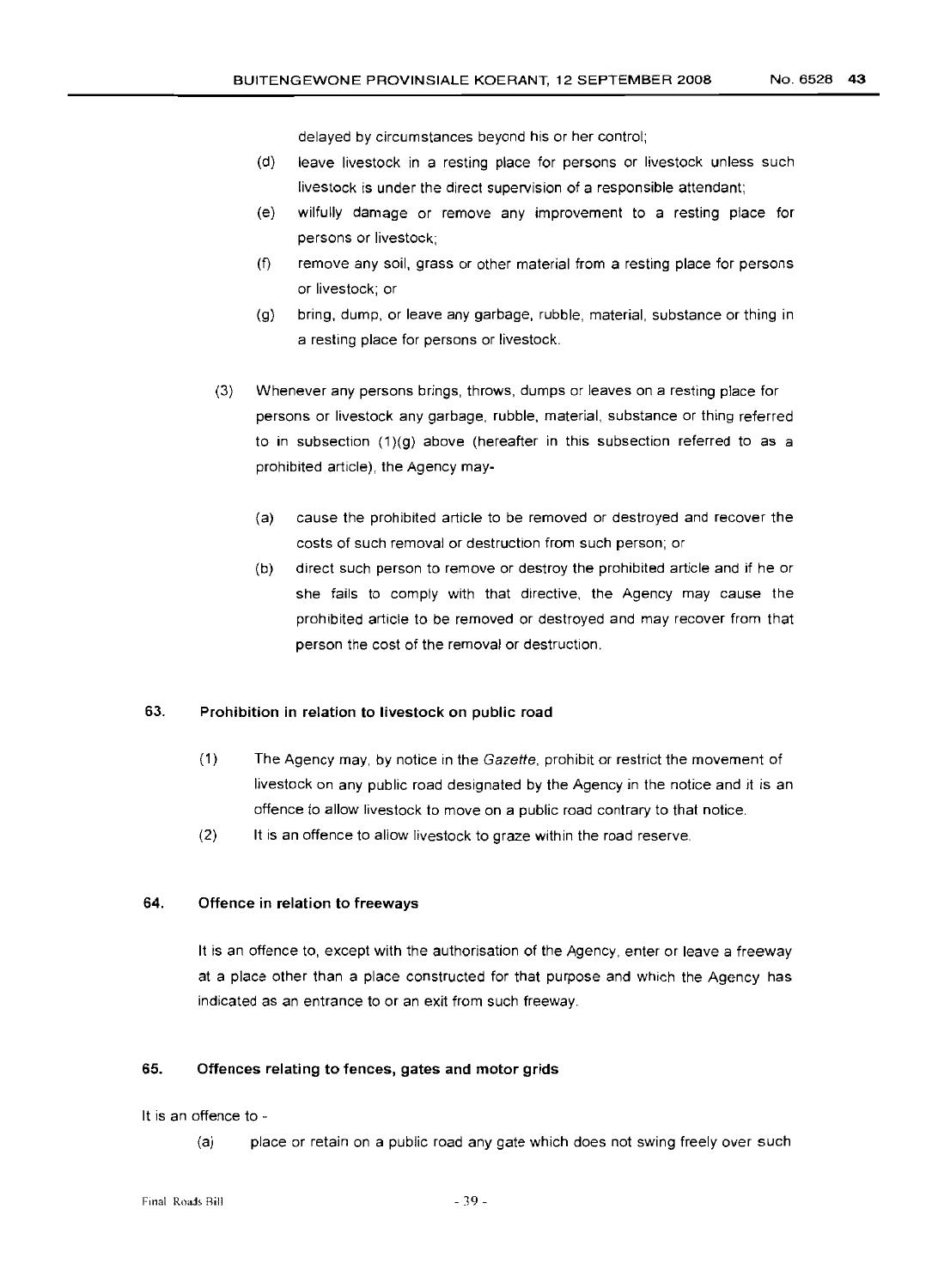road;

- (b) attach to a gate on a public road any spikes or anything else which may cause injury to persons or animals or damage to property;
- (c) use a motor grid in any manner other than for the passage of a permitted vehicle; or
- (d) willfully damage or remove a fence, gate or motor grid.

#### 66. Offence relating to employment status

It is an offence for a person to falsely hold himself or herself out to be an employee, agent or contractor of the Agency or the Department for the purpose of assuming any right or prerogative in terms of this Act.

# 67. Offences in general

It is an offence for any person to -

- (a) fail or refuse to comply with any notice served under this Act;
- (b) wilfully obstruct, resist or hinder any official or authorised person in the lawful exercise of any power conferred under this Act;
- (c) move, remove, damage or destroy any peg, beacon or other means of identification placed on, in, over or under or attached to land for the purposes of this Act by or on behalf of the Agency;
- (d) wilfully furnish false or misleading information in any statement which is required by virtue of this Act to the MEC or the Agency; or
- (e) refuse to or fail to comply with a directive given by the Agency or an authorised person.

#### 68. Penalties

- (1) A person guilty of an offence under this Act is liable for a fine or imprisonment not exceeding five years, or to both a fine and imprisonment.
- (2) The provisions of subsection (1) above does not preclude the Agency from recovering the full amount of all costs incurred by the Agency in the execution of any work necessary to restore the public road concerned to its former state less the amount of any fine paid in terms of that subsection, from any person liable therefor.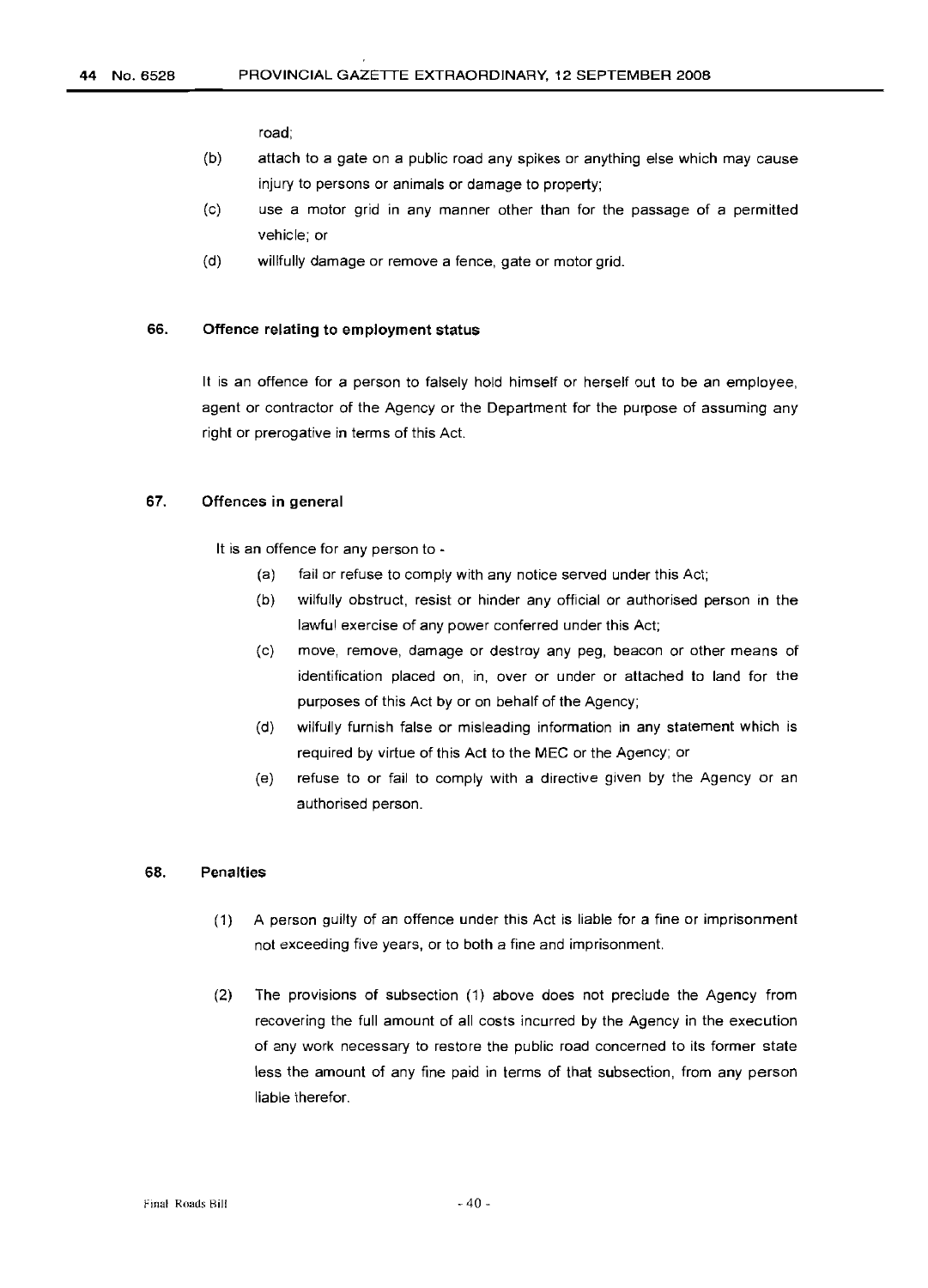# **CHAPTER XII: GENERAL**

#### 69. Regulations

- (1) The MEC may, by notice in the Gazette, make regulations not inconsistent with this Act with regard to any matter that is required or permitted to be prescribed in terms of this Act or in relation to any power granted or function or duty imposed by this Act.
- (2) The MEC shall publish a draft of the proposed regulation in the Gazette together with a notice calling on interested persons to comment, in writing, within a period stated in the notice, which period may not be less than 30 days from the date of publication of the notice.
- (3) The MEC may amend the draft regulations, as a result of any comments received, and may, may not publish any amendments effected to the regulations as a result of comments from the public.
- (4) The MEC may publish any regulation without consultation as contemplated in subsection (2), if circumstances necessitate the immediate publication of a regulation, and if the MEC is of the opinion that such immediate publication will not adversely affect the public.

# 70. Exemptions

- (1) The MEC may, if reasonable grounds exist, exempt the Agency, other organ of state or any person from any provision of this Act.
- (2) The MEC may if reasonable grounds exist, extend any period of time prescribed in relation to anything provided for in this Ac

## 71. State bound by Act

The State is bound by this Act except to the extent to which this Act otherwise provides.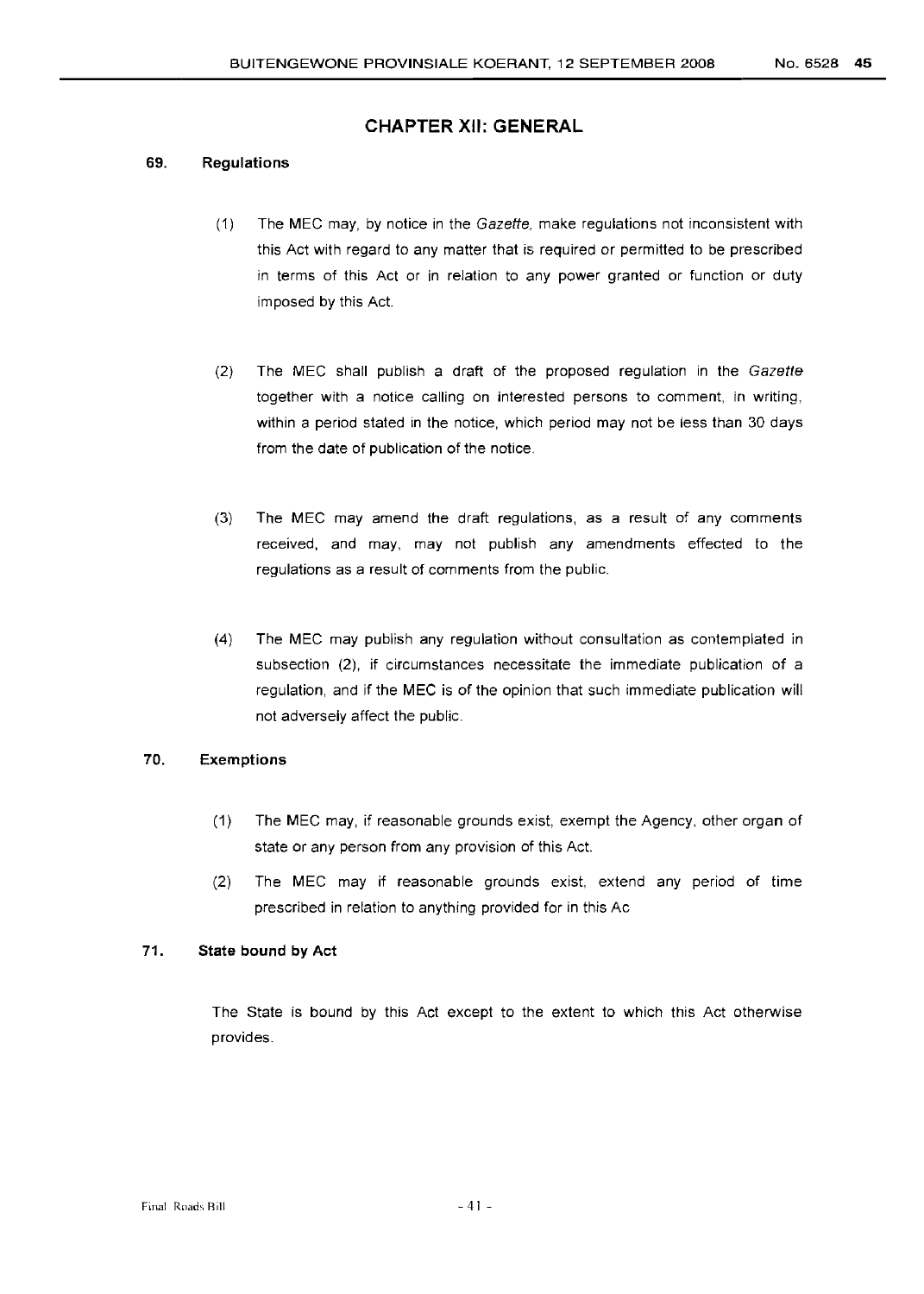#### 72. **Repeal and amendment of laws**

The laws referred to in the second column of the Schedule is hereby amended or repealed to the extent indicated in the third column of the Schedule.

#### 73. **Transitional provisions**

- (1) Until the establishment of the Agency, all the powers and functions of the agency referred to in this Act shall be exercised and performed by the Department.
- (2) Any road which had been proclaimed and declared a main road, provincial road, district road, divisional road, trunk road, minor road, public path or local road under the Roads Ordinance, 1957 (Transvaal), the Roads Ordinance, 1976 (Cape) or the Bophuthatswana Roads Act, 1976 shall be deemed to be so proclaimed and declared for the purposes of this Act until such time as the responsibility for these roads has been allocated or assumed as contemplated in section 4.
- (3) An access road declared as such in terms of the of Roads Ordinance, 1957 (Transvaal) the Roads Ordinance, 1976 (Cape) or the Bophuthatswana Roads Act, 1976 shall be deemed to be an access road declared under this Act.
- (4) Notwithstanding anything to the contrary in this Act, all roads, fences, motor grids, services and other structures constructed in accordance with and not contrary to any law repealed by this Act, is deemed to have been lawfully constructed under this Act and shall be administered in terms of this Act.
- (5) Any advertisement that has been erected within 500 metres from a public road at the commencement of this Act, shall comply with section 37(1) and if that advertisement does not so comply, the person responsible for the erection of that advertisement shall apply to the Agency for permission to display that . advertisement until it can be altered or moved in compliance of section 37(1).
- (6) The Agency may determine that the advertisement referred to in subsection (5), may be displayed contrary to section 37(1) for a period not exceeding three months, or that it shall be removed in accordance with section 37.
- (7) Proclamations, notices, regulations, permissions, authorisations and consents issued under any law repealed by this Act, remain in force until repealed,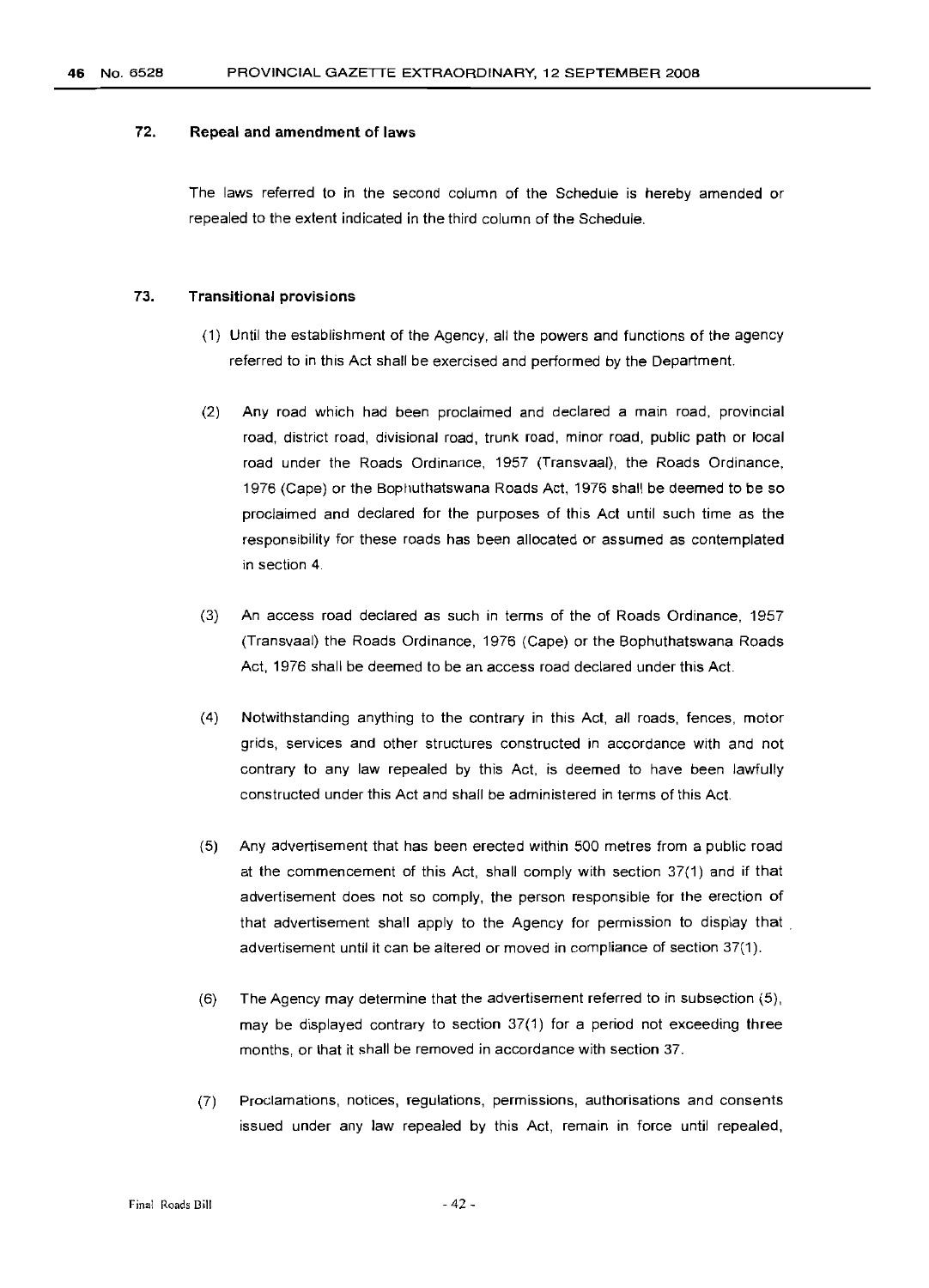withdrawn or amended under this Act, unless inconsistent with the provisions of this Act

- (8) An expropriation commenced or proceedings for the determination of compensation instituted before the commencement of this Act in terms of any law repealed by this Act shall be concluded as if this Act had not been promulgated, but parties may agree to proceed with such expropriation or proceedings in accordance with the provisions of this Act.
- (9) An application submitted for an authorisation, consent or permission in terms of any law repealed by this Act shall be concluded in terms of this Act, where appropriate.
- (10) Any claim submitted or appeal lodged in terms of any law repealed by this Act shall proceed as if this Act has not been promulgated but the parties may agree to proceed with such claim or appeal in accordance with the provisions of this Act.
- (11) Any outspan, rest camps and rest places or stock camp which has been declared, defined, beaconed off or otherwise demarcated as such in terms of the provisions of the Roads Ordinance, 1957 (Transvaal) the Roads Ordinance, 1976 (Cape) or the Bophuthatswana Roads Act, 1976,, shall be deemed to be a resting place for persons or livestock declared as such in terms of the provisions of Chapter VII.
- (12) Until the organ of state responsible for the management of a specific public road has been identified as contemplated in section 2, the organ of state that was responsible for the management of that road at the commencement of this Act, remains responsible for its management.
- (13) If a person, municipality or other organ of state, has at the commencement of this Act initiated the construction of a public road or started with work to undertake maintenance or any other work on a public road for which the Agency is responsible at the commencement of this Act, on an agency or any other basis, that person, municipality or other organ of state shall inform the Agency of that construction, maintenance or other work and as far as possible complete it in conformity with the requirements of this Act.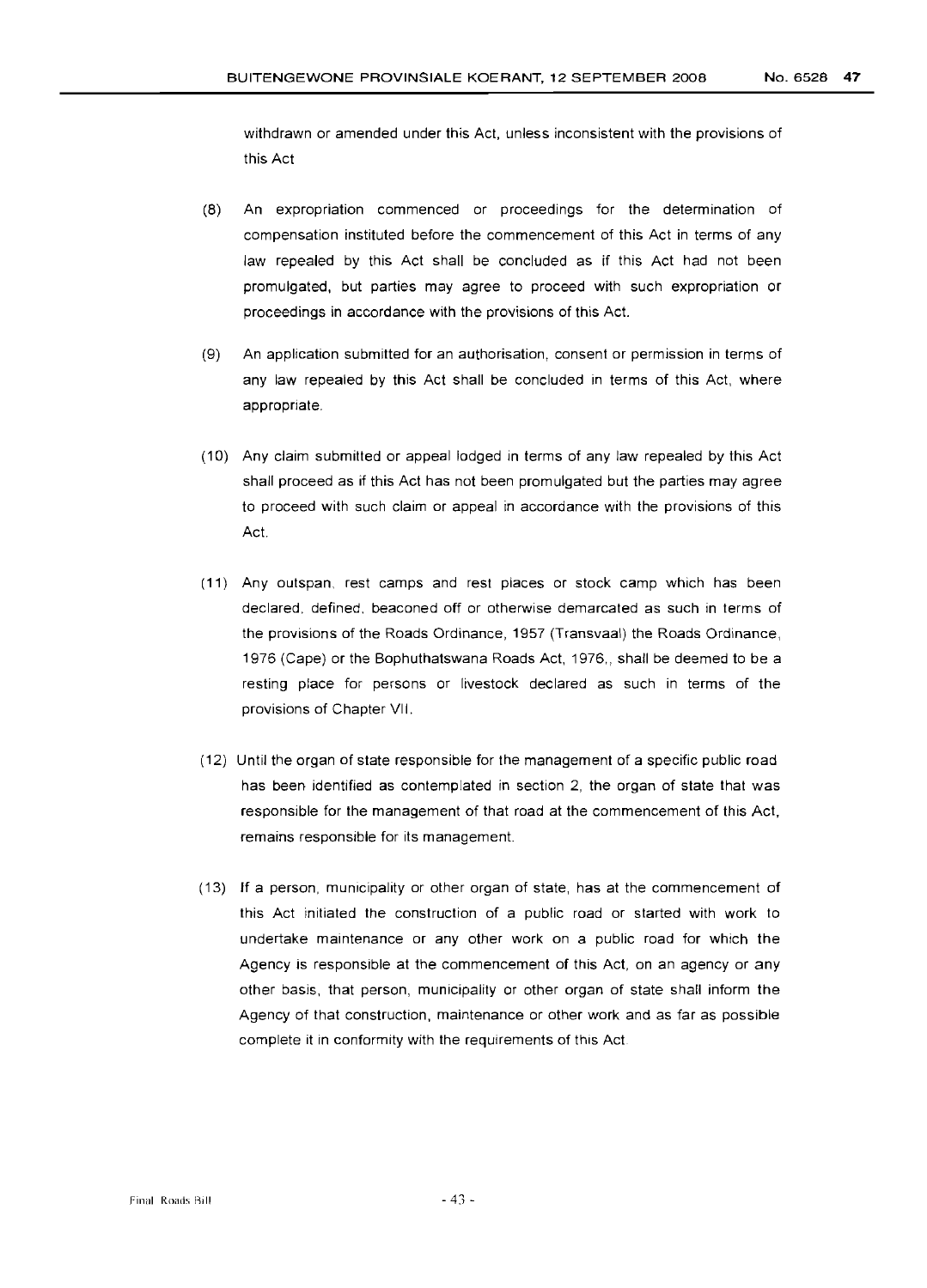#### **74. Short title and commencement**

- (1) This Act is called the North West Roads Act, 2008 and commences on a date to be determined by the MEC by notice in the Gazette.
- (2) Different dates may be so determined in respect of different provisions of this Act, and the dates so determined may differ in respect of different classes of roads or areas determined by the MEC for this purpose.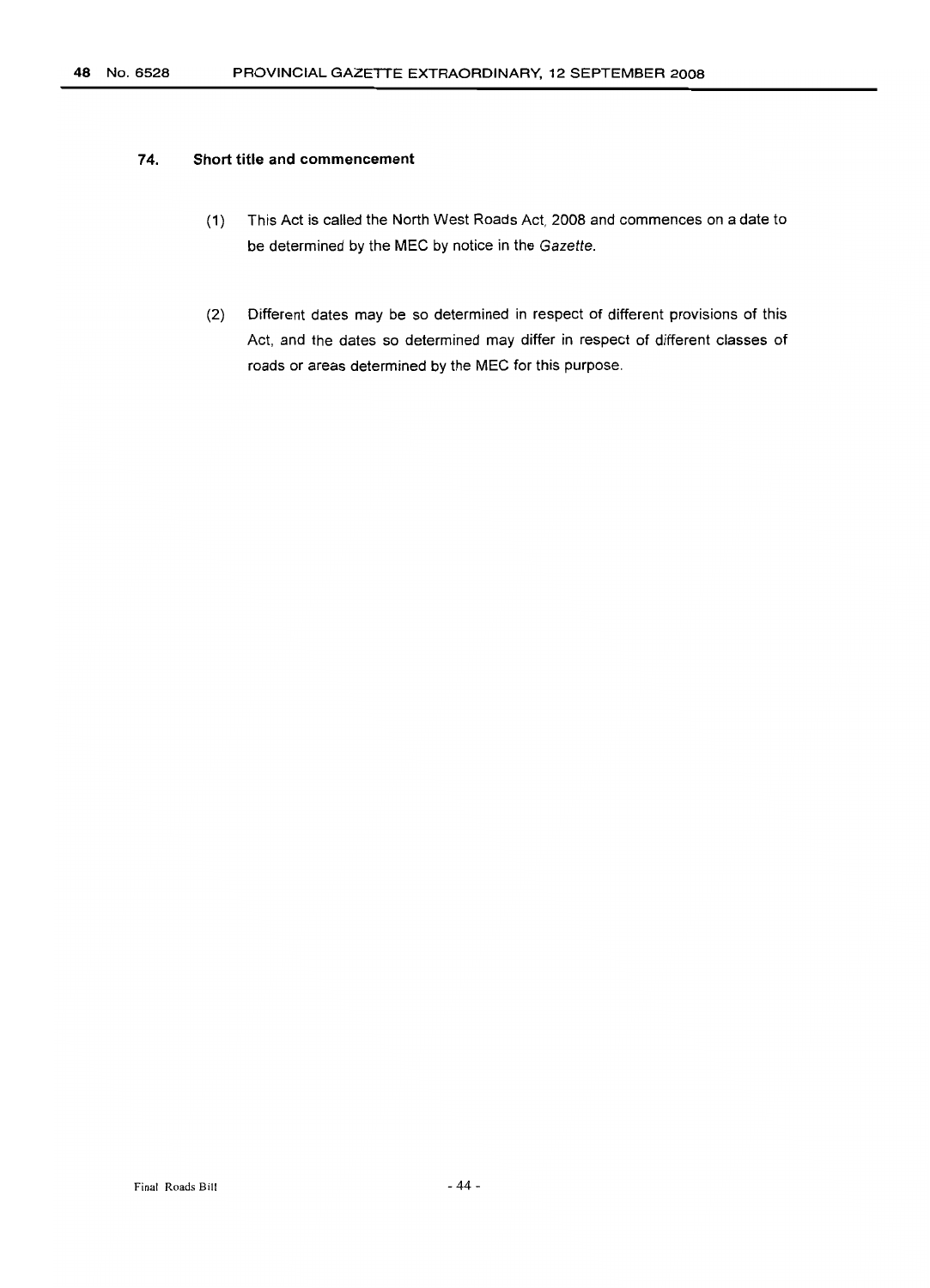# **SCHEDULE**

| 21 of 1940 | Advertising on Roads and Ribbon Development<br>Act. 1940 | The whole. |
|------------|----------------------------------------------------------|------------|
| 22 of 1957 | Roads Ordinance, 1957 (Transvaal)                        | The whole  |
| 19 of 1976 | Roads Ordinance, 1976                                    | The Whole  |
| 3 of 1976  | Bophuthatswana Roads Act                                 | The Whole  |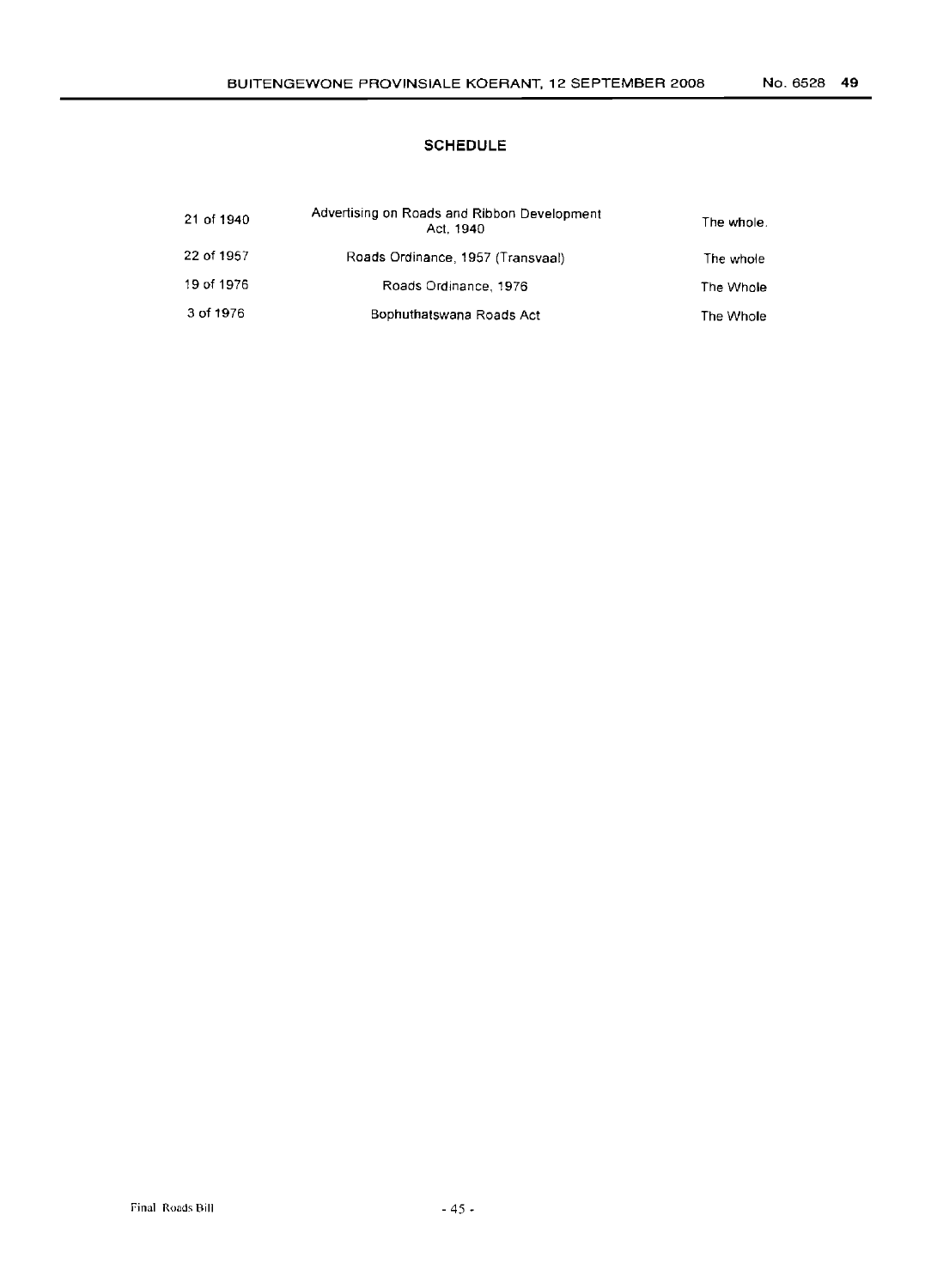PROVINCE OF THE NORTH WEST

# **ROADS AGENCY BILL**

*(as submitted to the Provincial Legislature of the North West) The English text is the official text of the Act*) (MEC FOR ROADS AND TRANSPORT)

 $[B - 2007]$ 

ISBN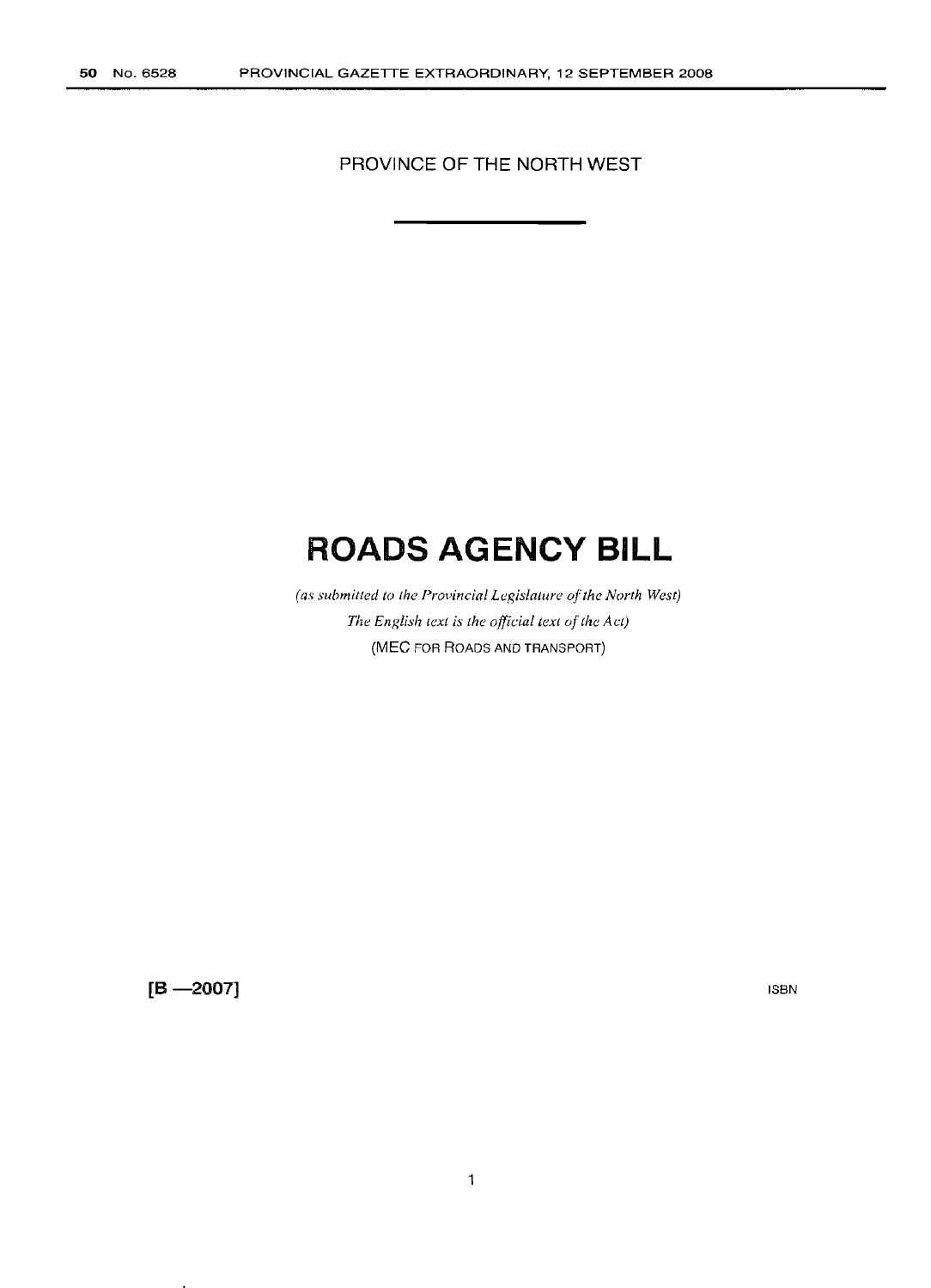# **ACT**

To provide for the establishment of a roads agency as a public entity with legal persona; to provide for the relationship between the MEC and the Agency; to provide for the powers, functions, governance and financial management of the Agency; and to provide for ancillary matters.

# CONTENTS

| <b>Section</b> |                                                                                      | Page |
|----------------|--------------------------------------------------------------------------------------|------|
|                |                                                                                      |      |
| $\mathbf{1}$ . |                                                                                      |      |
| 2.             |                                                                                      |      |
| 3.             |                                                                                      |      |
|                | CHAPTER 2: ESTABLISHMENT AND POWERS AND FUNCTIONS OF AGENCY  6                       |      |
| $\mathbf{4}$ . |                                                                                      |      |
| 5.             |                                                                                      |      |
| 6.             |                                                                                      |      |
| 7.             |                                                                                      |      |
| 8.             |                                                                                      |      |
| 9.             | Performance of function on behalf of person, municipality or other organ of state  9 |      |
| 10.            |                                                                                      |      |
| 11.            |                                                                                      |      |
|                | CHAPTER 3: DEPARTMENTAL OVERSIGHT AND EXECUTIVE AUTHORITY 12                         |      |
| 12.            |                                                                                      |      |
| 13.            |                                                                                      |      |
| 14.            |                                                                                      |      |
| 15.            |                                                                                      |      |
| 16.            |                                                                                      |      |
| 17.            |                                                                                      |      |
| 18.            |                                                                                      |      |
|                |                                                                                      |      |
| 19.            |                                                                                      |      |
| 20.            |                                                                                      |      |
| 21.            |                                                                                      |      |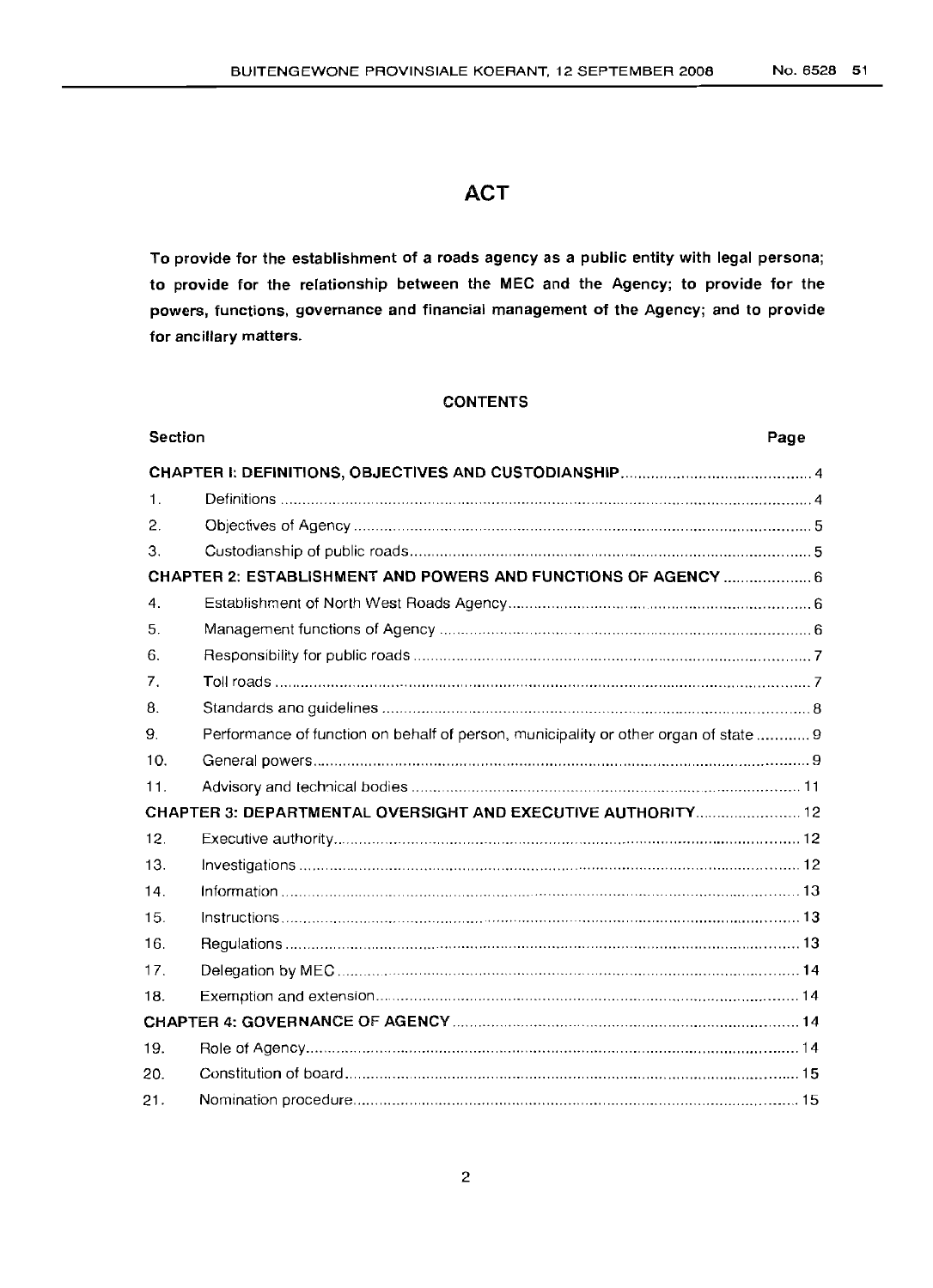| 22. | Disqualification from appointment as member of board, vacation of and removal from |  |
|-----|------------------------------------------------------------------------------------|--|
|     |                                                                                    |  |
| 23. |                                                                                    |  |
| 24. |                                                                                    |  |
| 25. |                                                                                    |  |
| 26. |                                                                                    |  |
| 27. |                                                                                    |  |
| 28. |                                                                                    |  |
| 29. |                                                                                    |  |
| 30. |                                                                                    |  |
| 31. |                                                                                    |  |
| 32. |                                                                                    |  |
|     | CHAPTER 5: FUNDING, STRATEGIC AND FINANCIAL MANAGEMENT OF AGENCY 25                |  |
| 33. |                                                                                    |  |
| 34. |                                                                                    |  |
| 35. |                                                                                    |  |
| 36. |                                                                                    |  |
| 37. |                                                                                    |  |
|     |                                                                                    |  |
| 38. |                                                                                    |  |
| 39. |                                                                                    |  |
| 40. |                                                                                    |  |
| 41. |                                                                                    |  |
| 42. |                                                                                    |  |
| 43. |                                                                                    |  |
| 44  |                                                                                    |  |
|     |                                                                                    |  |

 $\ddot{\phantom{a}}$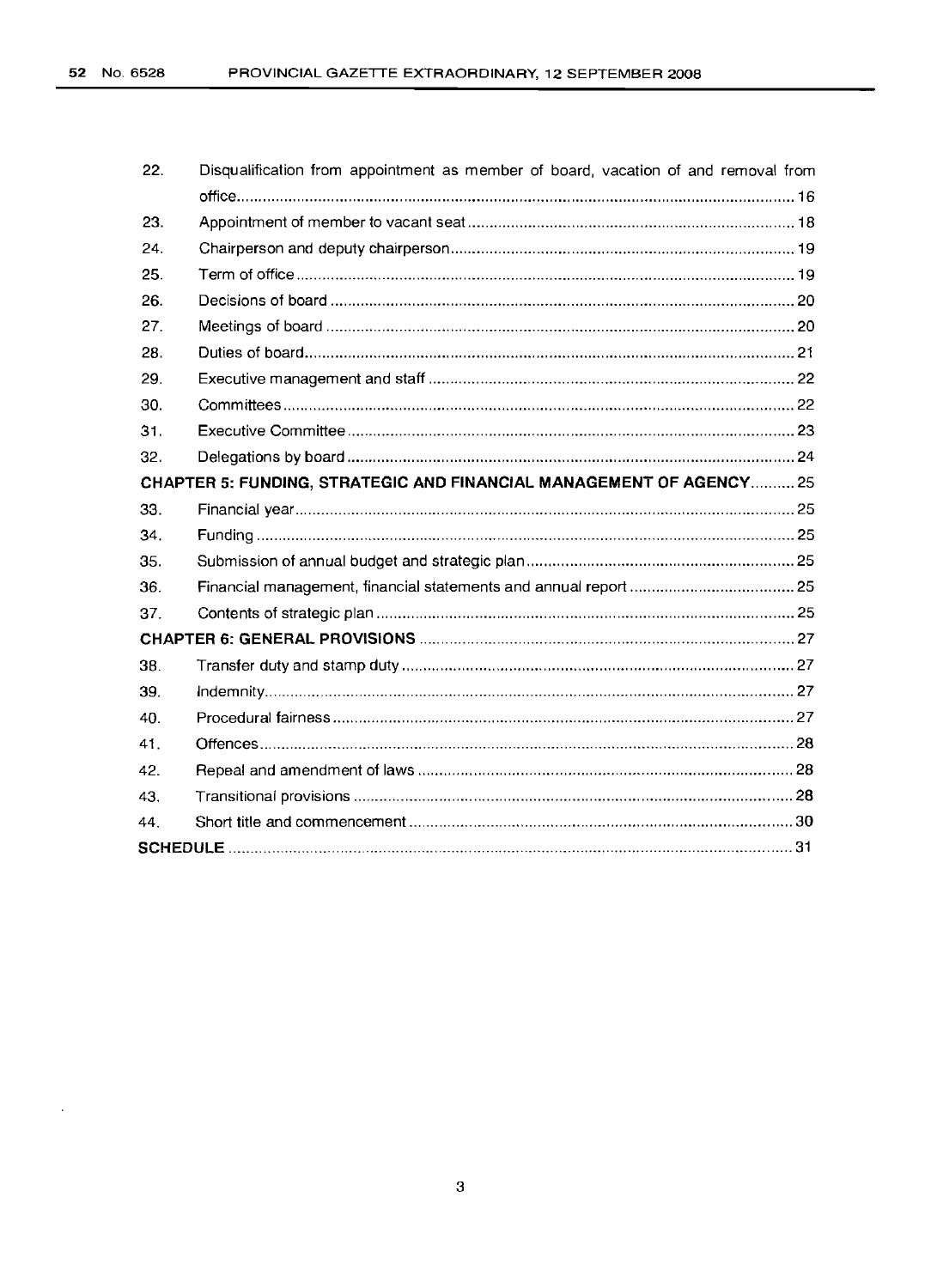# **CHAPTER I: DEFINITIONS, OJECTIVES AND CUSTODIANSHIP**

#### 1. Definitions

In this Act, unless the context otherwise indicates-

"Agency" means the North West Roads Agency, established under section 4;

"best practice" means a desirable process, procedure, method or system;

"board" means the North West Roads Agency Board appointed in terms of section 21;

"department" means the Department of Roads, Transport and Community Safety;

"ensure" means to take all reasonably necessary and expedient steps in order to achieve the purpose, objective or intention of this Act or a provision of this Act;

"Gazette" means the Provincial Gazette;

"MEC" means the Member of the Executive Council of the North West Province responsible for roads and the Agency;

"organ of state" has the meaning assigned to it in section 239 of the Constitution of the Republic of South Africa, 1996;

"prescribed" means prescribed by regulation;

"Province" means the North West Province;

"Public Finance Management Act, 1999" means the Public Finance Management Act, 1999 (Act No. 1 of 1999);

"road" means a public road as defined in section 1 of the of the Roads Act, 2007, and includes the road reserve as defined in that Act;

4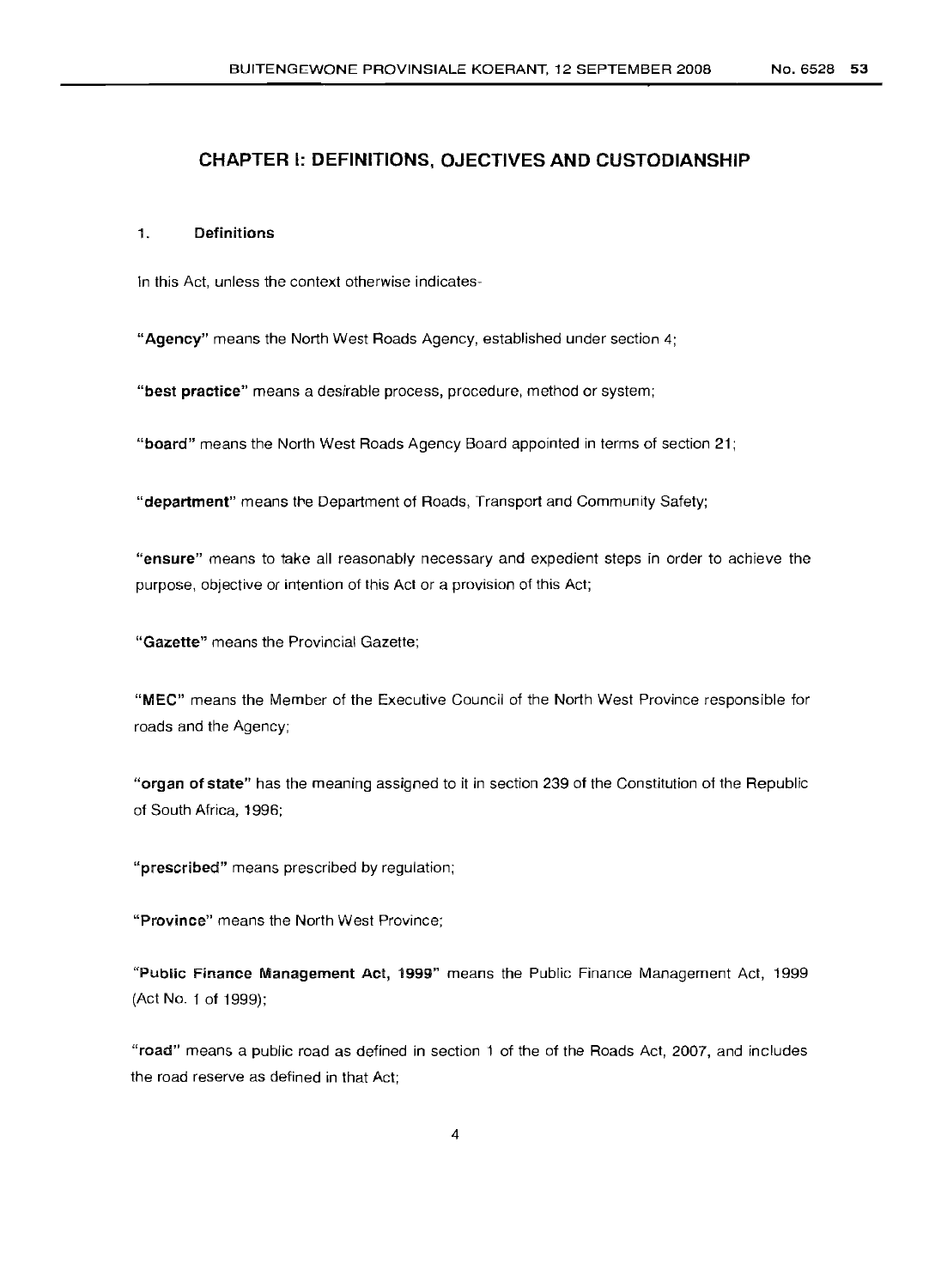"road network" means the public road network within the boundaries of the Province; and

"road safety" means integrated planning for the purpose of providing a safe road network, public information and education;

"Roads Act, 2007" means the Roads Act, 2007, (Act No. ....... of 2007); and

"this Act" includes any regulations promulgated by the MEC under section 16 and any standards published by the Agency in terms of section 8.

#### 2. Objectives of Agency

The objectives of the Agency are to manage the road network and road safety in the Province -

- (a) in accordance with the principles enshrined in section 195 of the Constitution and any legislation regulating good governance and public service delivery;
- (b) in a manner that will provide a road network that will promote economic growth and minimise transport cost to the economy in the Province, (hereafter called the "economic network");
- (c) in a manner that will provide progressive realisation of equitable road access to all communities within the Province (hereafter called the "social network");
- (d) in accordance with the principles of immovable asset management as contemplated in the Government Immovable Asset Management Act, 2007;
- (e) so as to minimise the effect of the road network on the environment;
- (f) so as to limit the use of energy;
- (g) so as to provide a safe road traffic environment; and
- (h) in conformity with the development planning initiatives of the Province; and
- (i) in compliance with standards and guidelines identified in terms of section 8.

#### 3. Custodianship of public roads

The custodianship of public roads within the Province and for which responsibility has been allocated to the Agency in terms of section 2 of the Roads Act, 2007 or a new road which is declared as a public road in terms of section 19 of the Roads Act, 2007, vests in the MEC.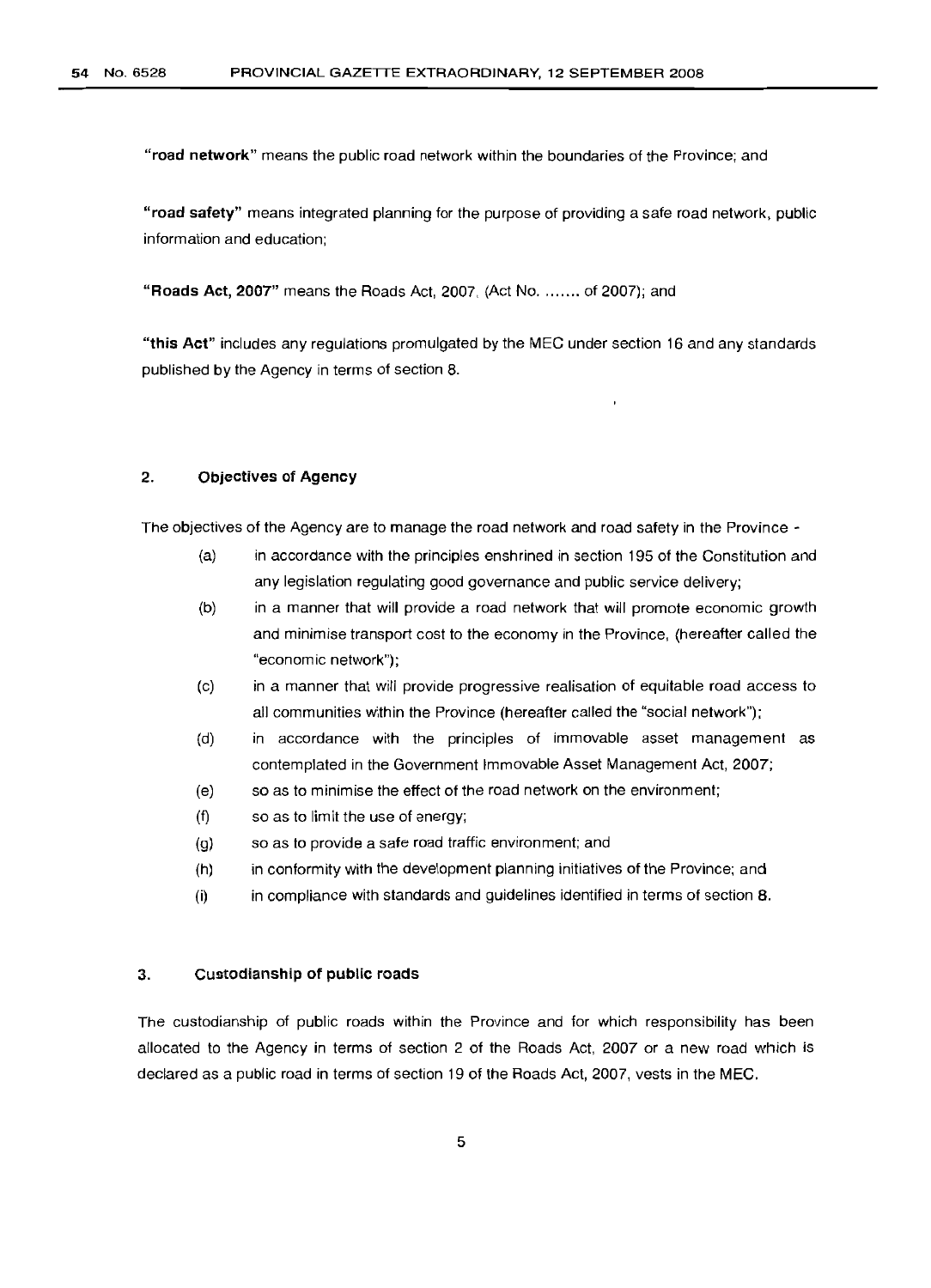# **CHAPTER 2: ESTABLISHMENT AND POWERS AND FUNCTIONS OF AGENCY**

#### 4. Establishment of North West Roads Agency

The North West Roads Agency is hereby established as a juristic person and is a public entity as contemplated in section 48(1)(d) of the Public Finance Management Act, 1999.

#### 5. Management functions of Agency

(1) The Agency must ensure the provision of a safe and efficient road network and for that purpose it must manage the planning, design, construction and maintenance of public roads for which responsibility has been allocated to it in terms of section 2 of the Roads Act, 2007, in accordance with its objectives.

(2) The Agency must implement a roads management system, which must at least provide for the planning, design, construction and maintenance of public roads for which responsibility has been allocated to it in terms of section 2 of the Roads Act, 2007.

(3) The Agency must manage road safety in the Province.

(4) For the purpose of subsection (3), the Agency must establish an integrated road safety management system that facilitates the determination and monitoring of road traffic safety goals for the Province in respect of road design and construction, traffic safety education and subject to the Road Traffic Management Corporation Act, 1999 (Act No. 20 of 1999), traffic law enforcement and road traffic offence adjudication.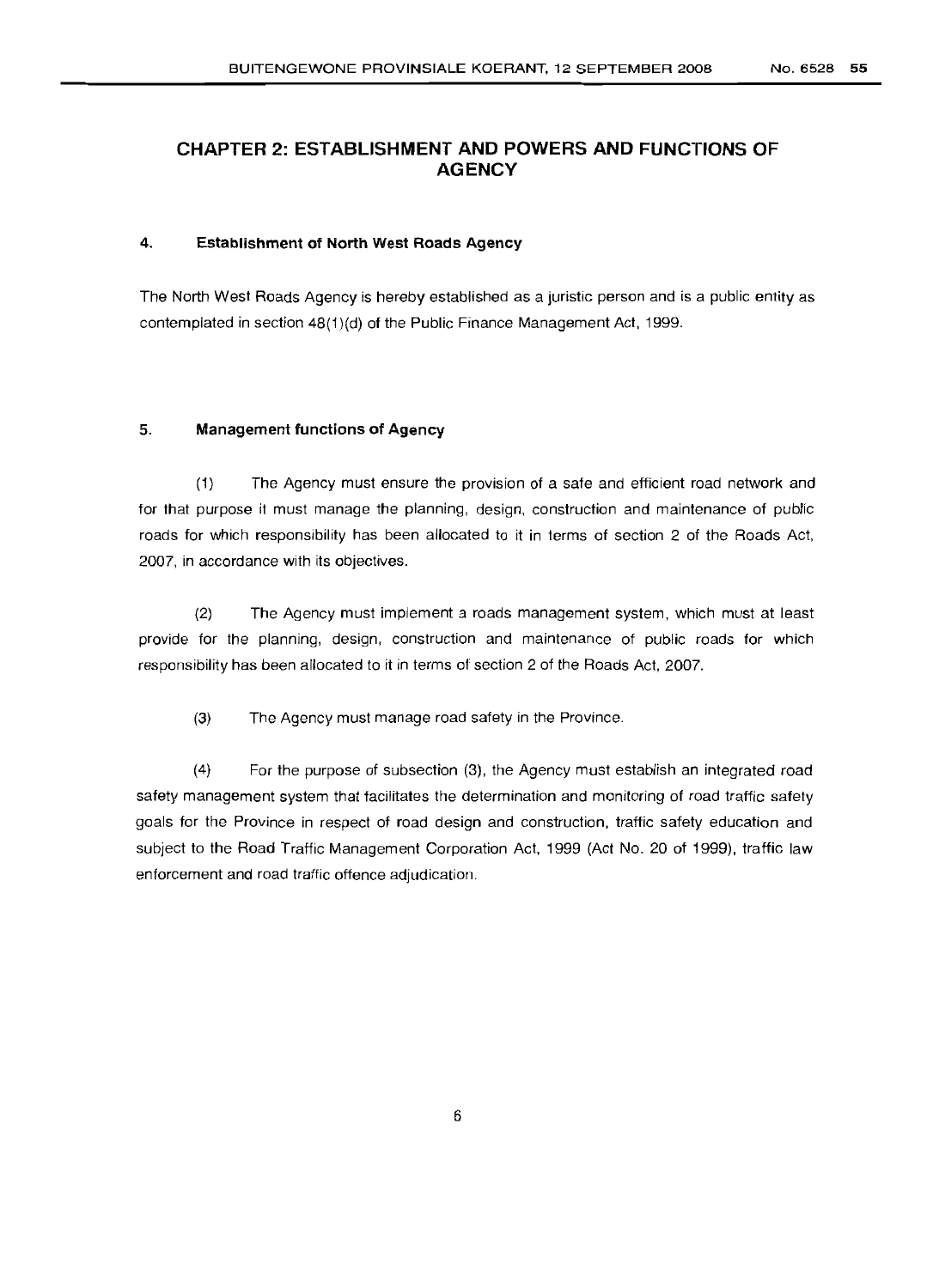#### 6. **Responsibility for public roads**

(1) The Agency must, within the first two years of its establishment, determine criteria in accordance with which a decision may be taken as to which organ of state will be responsible for the planning, design, construction and maintenance of a particular road.

(2) The criteria referred to in subsection (1) must be determined by a forum consisting of the MEG, the Agency, representatives of the municipalities in the Province and the South African National Roads Agency.

(3) Whenever a new public road is contemplated, it must be done in accordance with the integrated development plan for the area concerned and the responsibility for that public road must be allocated to or assumed by an organ of state in accordance with the criteria determined in terms of subsection (1).

(4) The responsibility for the management of public road may be shared by different organs of state in any manner agreed by them.

#### 7. **Toll roads**

(1) The Agency may, in accordance with the strategic plan and with the approval of the MEG, by notice in the Gazette, declare any public road or part thereof within the Province to be a toll road.

(2) The Agency may, with the approval of the MEC, by notice in the  $Gazette$ , impose a toll for the use of a toll road in accordance with the strategic plan and budget of the Agency.

(3) The MEG may, after consultation with the Agency, make regulations in connection with-

- (a) collection of toll fees;
- (b) rebate of toll fees;
- (c) exemption from the payment of toll fees;
- (d) periods of time during which tolls fees are levied;
- (e) the places where tolls are levied;
- (f) the categories of vehicles in relation to which tolls are levied.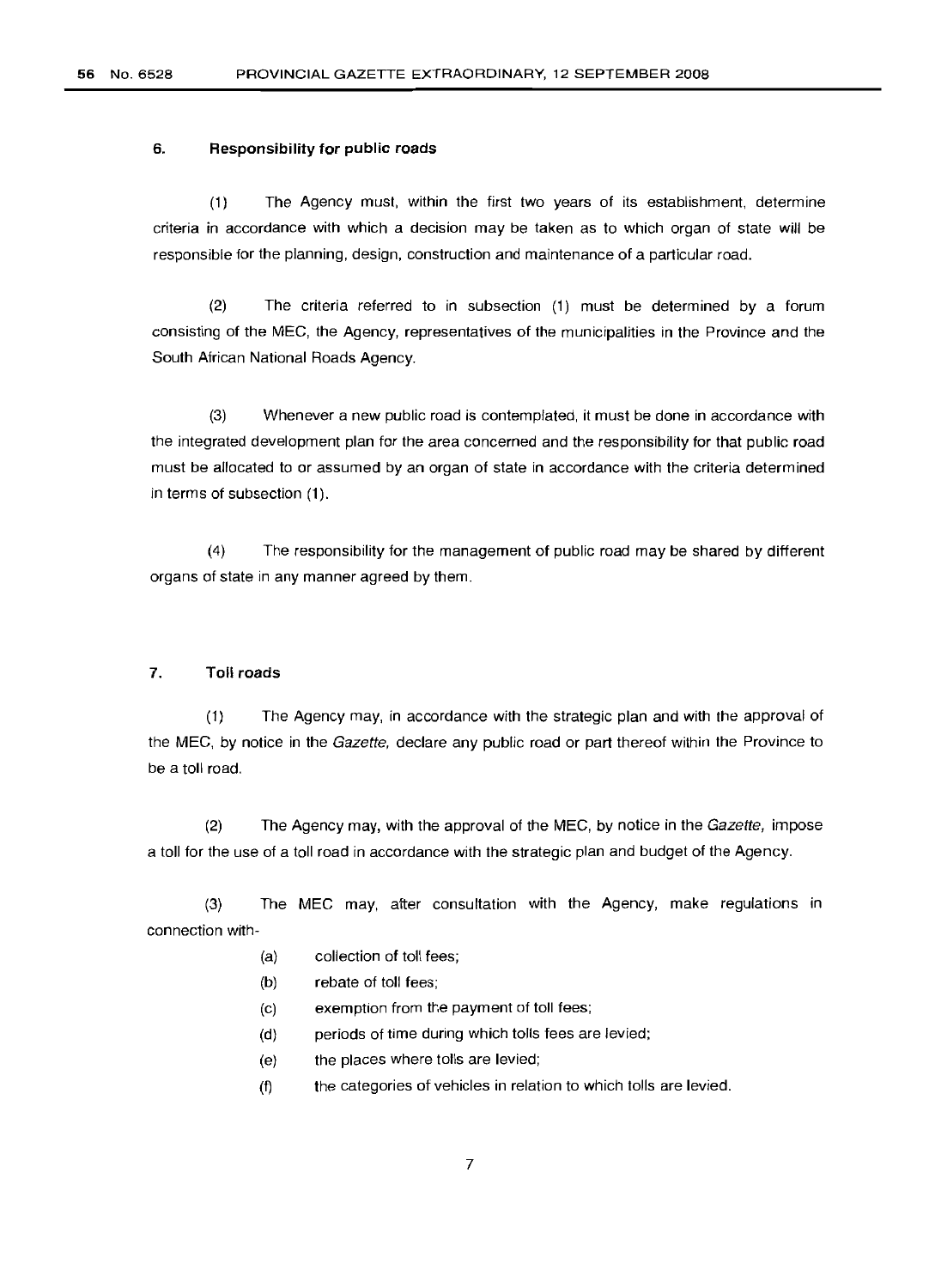(4) Different toll fees may be imposed in for-

- (a) different toll roads;
- (b) different categories of motor vehicles;
- (c) different categories of road users;
- (d) different times of the day.

(5) The Agency must, in accordance with section 40, consult with the municipalities and the public that are affected by the declaration of a toll road in terms of this section.

(6) Any toll imposed in terms of this section constitutes a debt to the Agency and may be collected by the Agency in a court of competent jurisdiction.

(7) Where the Agency has in terms of section 10(p) appointed a service provider to perform any function in terms of this section on its behalf, that service provider is authorised to collect the toll imposed in terms of this section.

#### 8. **Standards and guidelines**

(1) The Agency may identify best practices or standards that may serve as technical standards for road planning, design, construction and maintenance.

(2) The Agency must, by notice in the Gazette, publish the standards identified in terms of subsection (1) as a standard to be applied within the Province.

(3) The Agency may, by notice in the Gazette, publish guidelines in relation to the execution of any function in terms of this Act or the Roads Act, 2007.

(4) A standard published by the Agency in terms of this Act is compulsory and the Agency may incorporate any guideline issued in terms of this Act or any best practice or part thereof into that standard, but if that guideline or best practice is not incorporated into a standard, it is not compulsory and serves only as a guideline.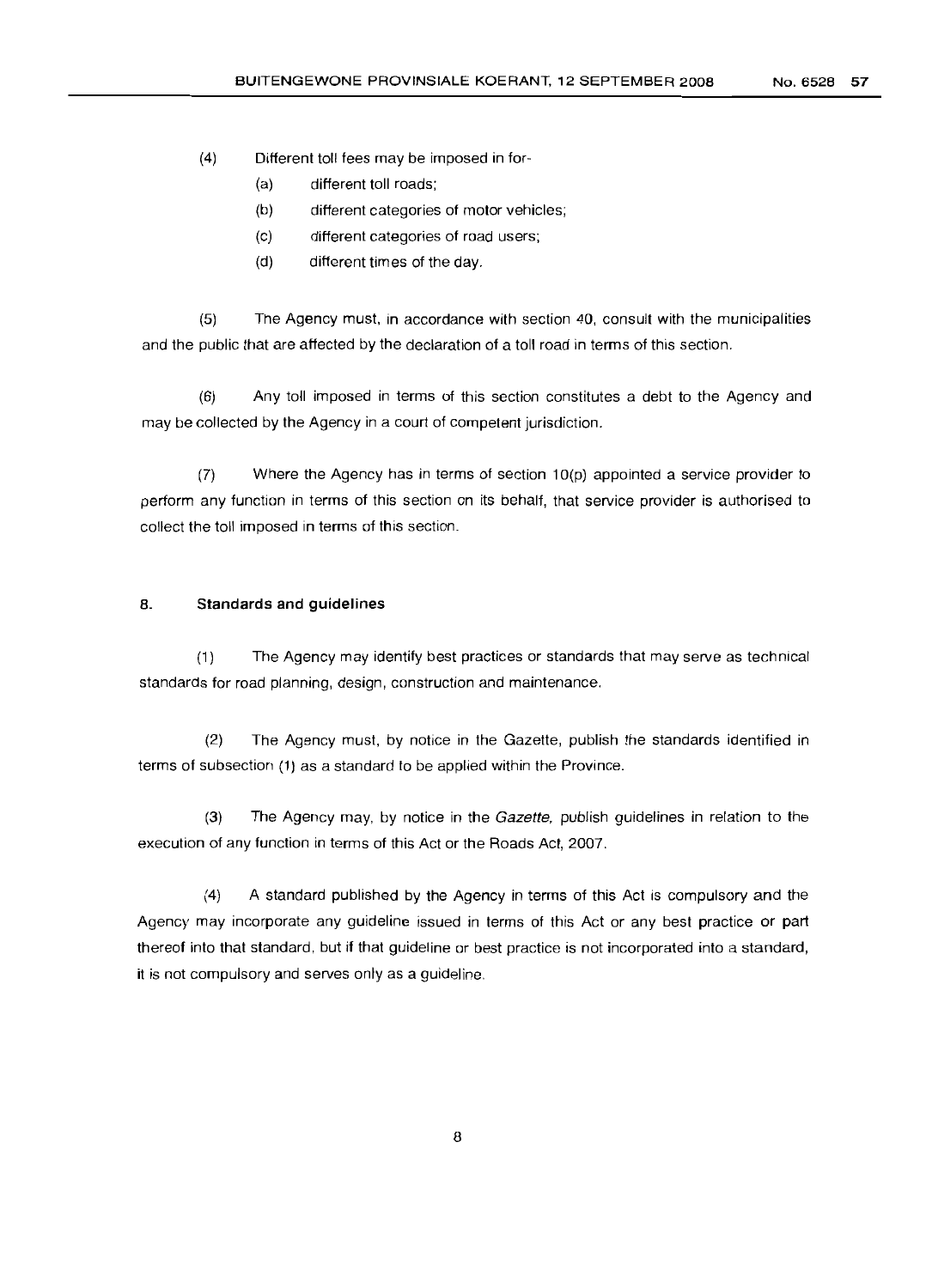#### 9. **Performance of function on behalf of person, municipality or other organ of state**

(1) The Agency may, at the request of any person, municipality or other organ of state, perform any function in relation to a road on behalf of that person, municipality or other organ of state or assist the person, municipality or other organ of state in the performance of the function or perform that function jointly with the person, municipality or other organ of state.

(2) The Agency may charge a fee for the performance of any function on behalf of any person or organ of state.

#### 10. **General powers**

The Agency-

- (a) may determine the conditions of employment of and remuneration and allowances payable to any member of a technical or advisory body that it appoints, the Ghief Executive Officer and staff members;
- (b) must in respect of the display of road traffic signs on any public road for which responsibility has been allocated to it in terms of section 2 of the Roads Act, 2007, perform the functions allocated to the MEG in section 56 of the National Road Traffic Act, 1996 (Act No. 93 of 1996);
- (c) must develop a road classification and numbering system for public roads within the Province in cooperation with the MEG, the municipalities and the national Department of Transport;
- (d) must, for the purpose of the integrated road safety management system, establish a road safety forum consisting of representatives of the Agency, the Department, the municipalities, the National Department of Transport and the Department of Justice, the North West Department of Education.
- (e) may undertake such functions in relation to promoting road safety and undertaking road safety education in the Province as allocated to it by the MEG;
- (f) may recommend road safety policies to the MEG, based on research and the state of road safety in the Province;
- (g) may advise the MEG about any matter relating to any road within the Province;
- (h) may recommend to the MEG the introduction of legislation for roads, road traffic or road safety;
- (i) must decide on the location of its head office;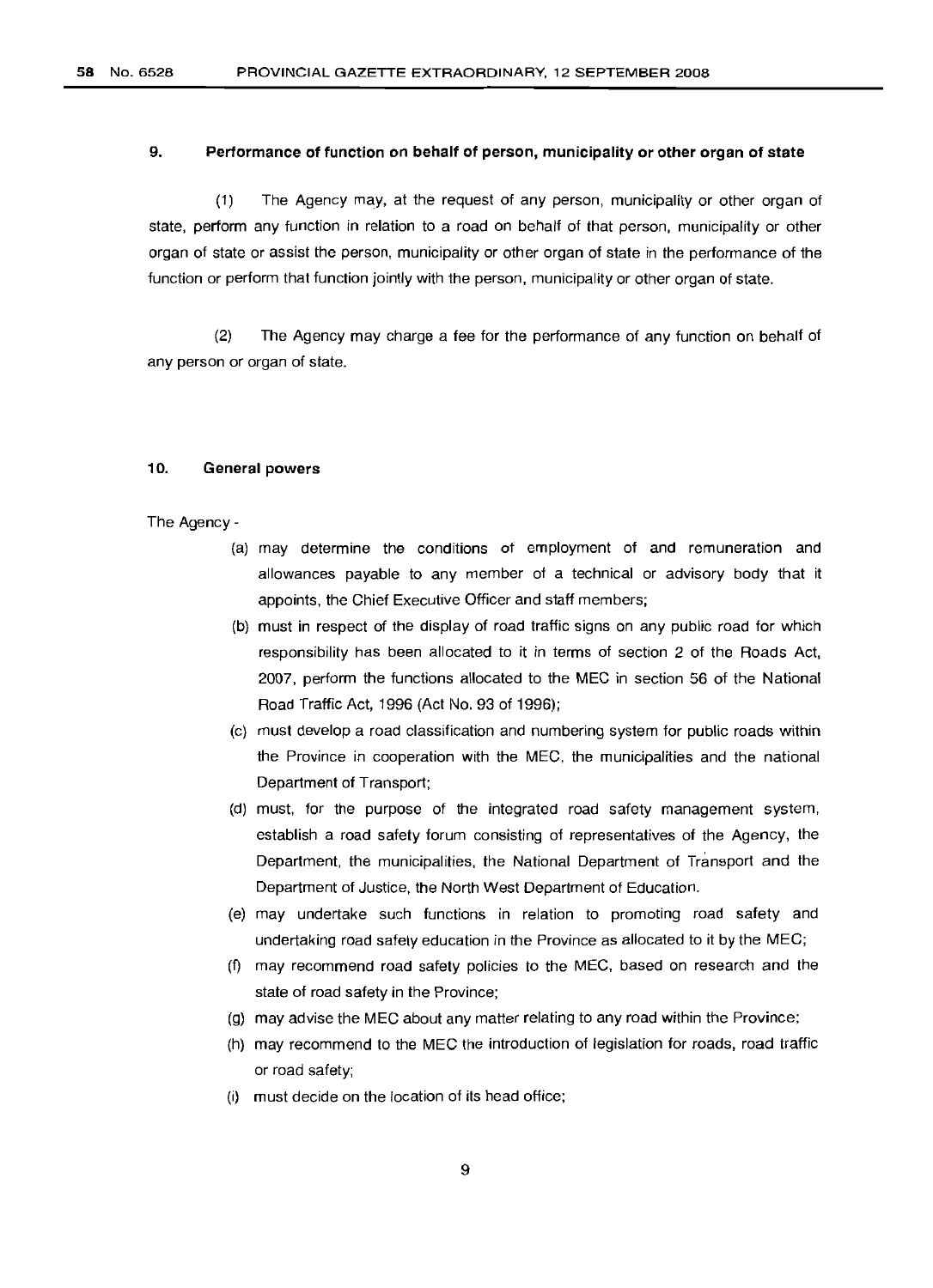- U) may liaise with councils or associations of professional persons performing work with regard to national roads in the Republic, public roads in the Province or similar roads elsewhere;
- (k) may liaise and exchange information, knowledge and expertise with the agencies or organs of state entrusted with control over or law enforcement on roads of a national, provincial or international character in other countries, and may participate in the conferences, seminars and workshops of those agencies or organs of state and in the activities of any multinational or international association of those agencies or organs of state;
- (I) may grant a bursary, loan or subsidy to any person for study or research in any subject or field in connection with roads, or grant a subsidy to any institution or body engaged in research of that nature, if the study or research, in the Agency's opinion, will assist it in achieving its objects and performing its functions in terms of this Act or will contribute to efticiency or economy within the Agency;
- (m) may print, circulate, sell, publish and distribute any publication relating to Agency and its powers and functions;
- (n) may insure against any risk, loss or damage connected with the exercise of its powers or the performance of its functions in terms of this Act;
- (0) may acquire, hire, maintain, let, sell or otherwise dispose of movable or immovable property for the effective performance and exercise of its functions, duties or powers;
- (p) may obtain the services of any person, including any organ of state or institution, to perform any specific act or function on its behalf;
- (q) must establish an information, communication and technology centre;
- (r) must open and operate its own bank account;
- (s) may institute or defend any legal action in its own name;
- (t) may exercise any power and perform any function conferred or imposed on the Agency elsewhere by or in terms of this Act or by any other Act of Parliament or the North West Provincial Legislature;
- (u) may levy any fees for any function that it performs or power that it exercises;
- (v) may authorise any person to perform a function in terms of this Act or the Roads Act, 2007; and
- (w) may do anything that is necessary for or incidental to the exercise of any of its functions or the performance of any of its powers.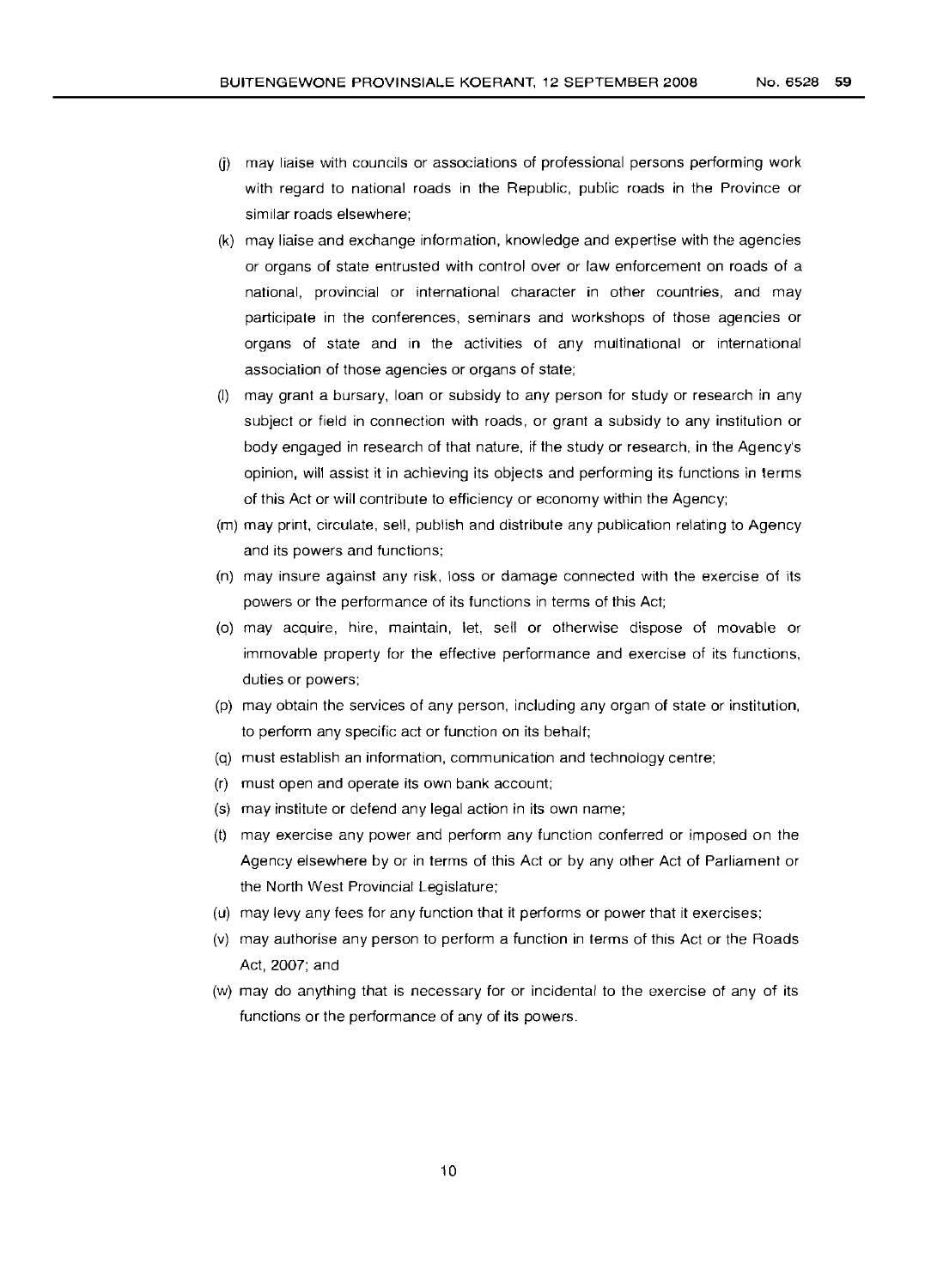**60** No. 6528 PROVINCIAL GAZETTE EXTRAORDINARY, 12 SEPTEMBER 2008

#### **11. Advisory and technical bodies**

(1) The Agency may establish and disestablish advisory and technical bodies, including but not limited to-

- (a) advisory committees;
- (b) boards;
- (c) fora; and
- (d) other committees and advisory groups.

(2) When establishing an advisory or technical body contemplated in subsection (1), the Agency must-

- determine the number of members and the manner in which the members must be selected and appointed; (a)
- fix the duration of the appointments and all appointments for more than one year in duration must be made on a rotating basis to ensure continuity; and (b)
- specify the terms of reference and the duration of that body. (c)

(3) When establishing a board under subsection (1)(b), the duration of which is anticipated to be more than one year, the Agency must invite nominations for board membership through the media and any other form of communication considered necessary by the Agency.

(4) Notwithstanding the provisions of subsection (3), the Agency may, on good cause shown, at any time terminate the appointment of a member of a body established in terms of subsection (1).

(5) The Agency may determine the basis on which members of the bodies contemplated in subsection (1) may be remunerated and different bases may be determined for different bodies, members and classes of members.

(6) The requirements for membership and operational procedures of an advisory or technical body are as prescribed.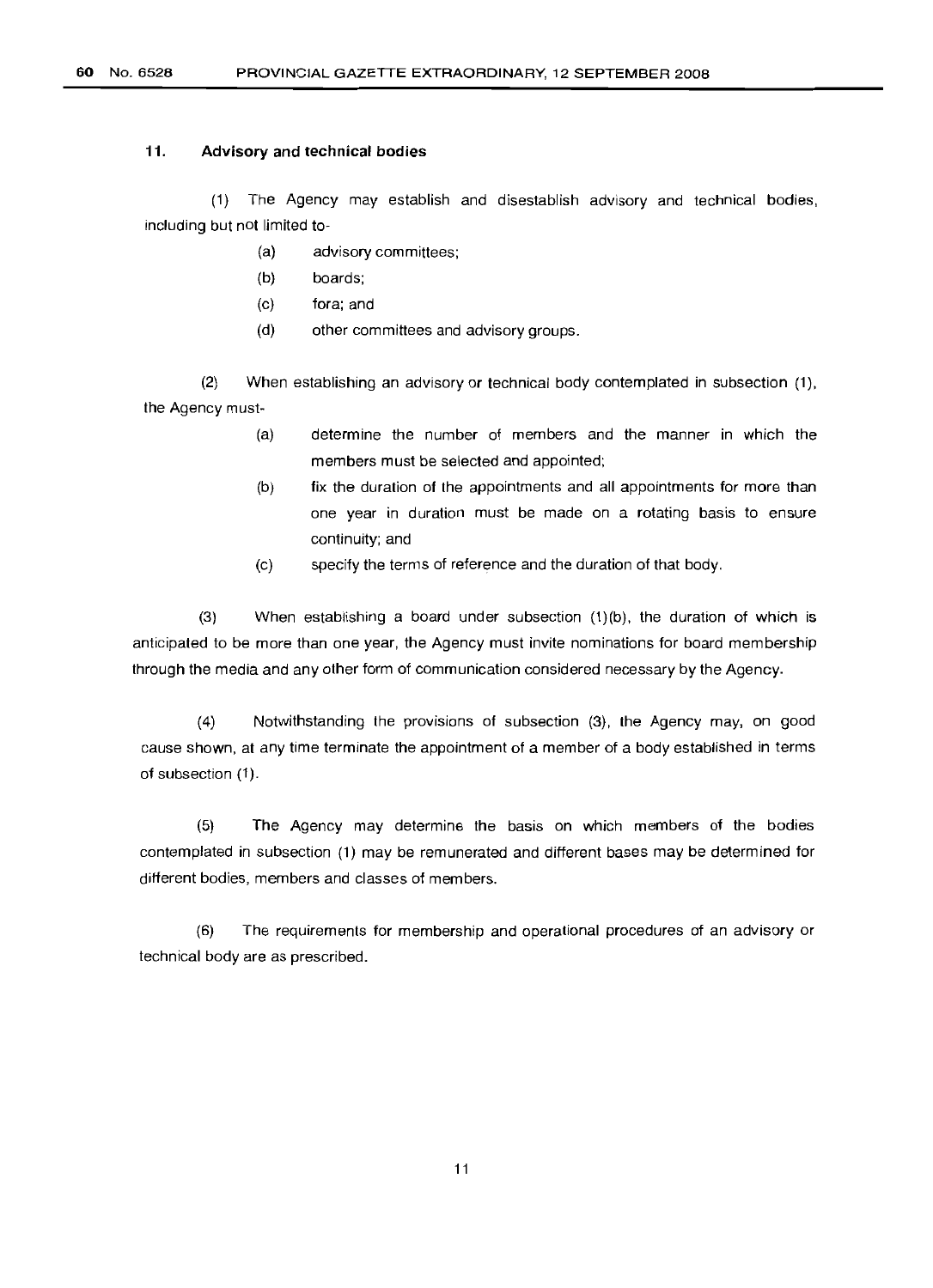# **CHAPTER 3: DEPARTMENTAL OVERSIGHT AND EXECUTIVE AUTHORITY**

#### 12. Executive authority

(1) The MEC is the executive authority for the Agency as contemplated in the Public Finance Management Act, 1999.

#### (2) The MEC -

- (a) must determine the remuneration of the board in consultation with the Member of the Executive Council responsible for Finance;
- (b) must establish and maintain clear channels of communication between him or her and the board;
- (c) must monitor and annually review the performance of the Agency;
- (d) must every third year, facilitate the review of the Agency's performance in relation to its objectives, by an external evaluation panel drawn from the public and the private sector and comprising at least-
	- (i) registered professional engineers, specializing in road infrastructure planning, design, and construction; and
	- (ii) an expert in public entity management;
- (e) may, if the performance of the Agency is found lacking, intervene by introducing corrective measures that he or she considers necessary.

#### 13. Investigations

(1) The MEC may, at any time, request the Agency to investigate any matter he or she considers necessary against payment by the department.

(2) The MEC may, at any time, investigate the affairs or financial position of the Agency and may recover from the Agency reasonable costs incurred as a result of an investigation.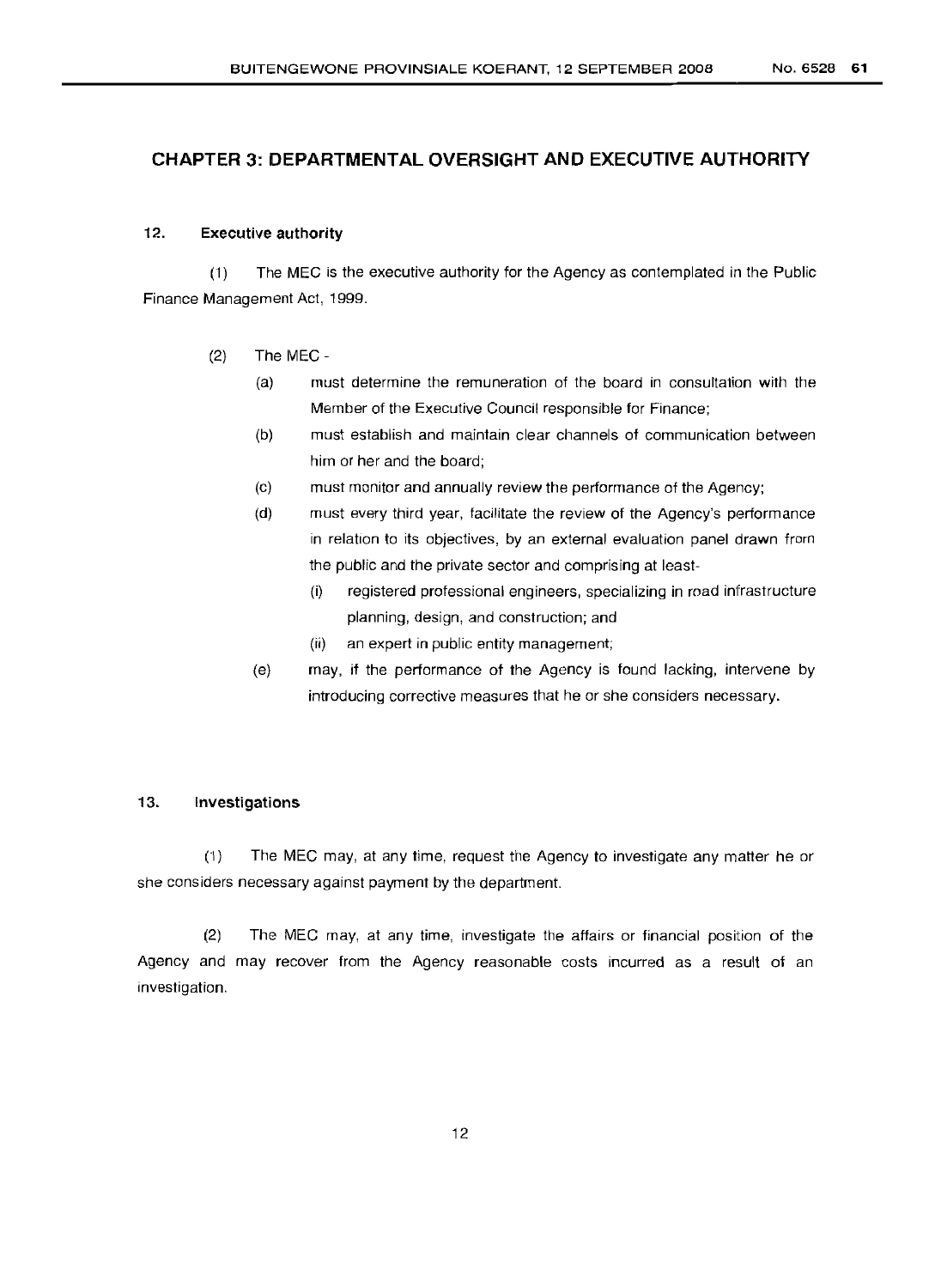#### 14. Information

The Agency must provide the MEG with access to any information as may be reasonably requested by the MEG.

#### 15. Instructions

(1) The MEG may instruct the Agency to construct a public road or undertake any work in relation to a public road that has not been identified in the strategic plan of the Agency or provided for in the budget of the Agency in terms of section 35.

(2) If the MEG instructs the Agency in terms of subsection (1), the MEG must fund the construction or other work required to carry out that instruction from funds appropriated by the MEG for that purpose.

(3) The MEG must pursuant to an instruction in terms of this section, indemnify the Agency against all claims which are not related to work undertaken or performed by the Agency or which are not as a result of the wilful or negligent action or omission on the part of the Agency.

#### 16. Regulations

(1) The MEC may, by notice in the Gazette, make regulations not inconsistent with this Act regarding-

- any matter that is required or permitted to be prescribed in terms of this Act; (a)
- any matter relating to the functioning of the Agency or the board that is necessary to ensure the Agency's efficiency or to promote good order; and (b)
- (c) any ancillary or incidental administrative or procedural matter that it is necessary to prescribe for the proper implementation or administration of this Act.

(2) Before the MEG makes any regulation under this section, he or she must publish a draft of the proposed regulation in the Gazette together with a notice calling on interested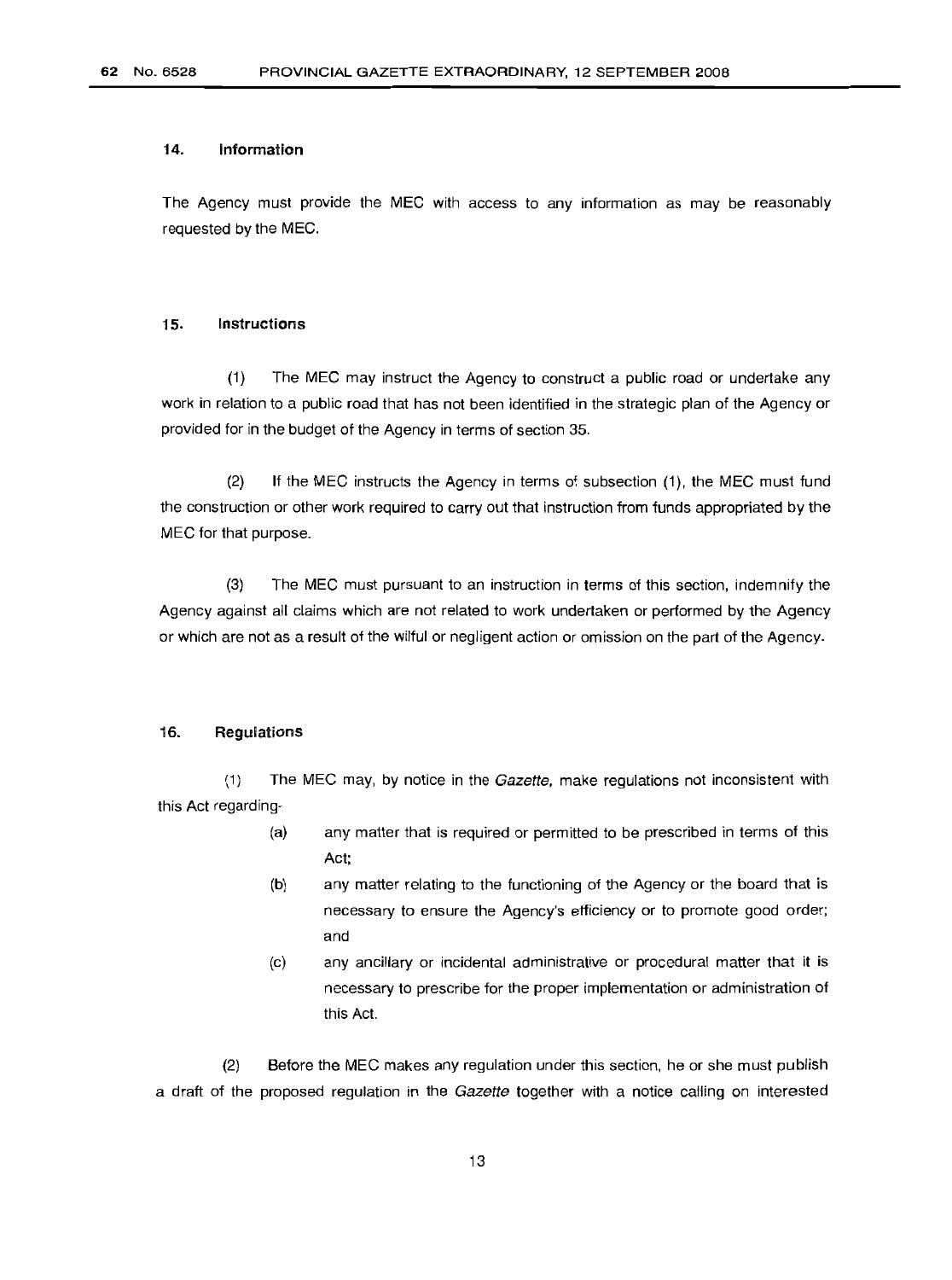persons to comment, in writing, within a period stated in the notice, which period may not be less than 30 days from the date of publication of the notice.

(3) If the MEG alters the draft regulations, as a result of any comment received, he or she need not publish those alterations before making the regulations.

(4) The MEG may publish any regulation without consultation as contemplated in subsection (2), if circumstances necessitate the immediate publication of a regulation, and if the MEG is of the opinion that such immediate publication will not adversely affect the public.

#### 17. Delegation by MEC

The MEG may delegate any powers granted to him or her by this Act in accordance with the North West Delegation of Powers Act, 1994 (Act no. 20 of 1994) and in addition to the powers contemplated in section 5 of that Act, the MEG may not delegate the power to appoint a member of the board.

#### 18. Exemption and extension

(1) The MEG may, if reasonable grounds exist, exempt the Agency, other organ of state or any person from any provision of this Act.

(2) The MEC may, if reasonable grounds exist, extend any period of time required in relation to anything provided for in this Act.

# **CHAPTER 4: GOVERNANCE OF AGENCY**

#### 19. Role of Agency

(1) The Agency is an independent body and must act independently and in accordance with its mandate.

14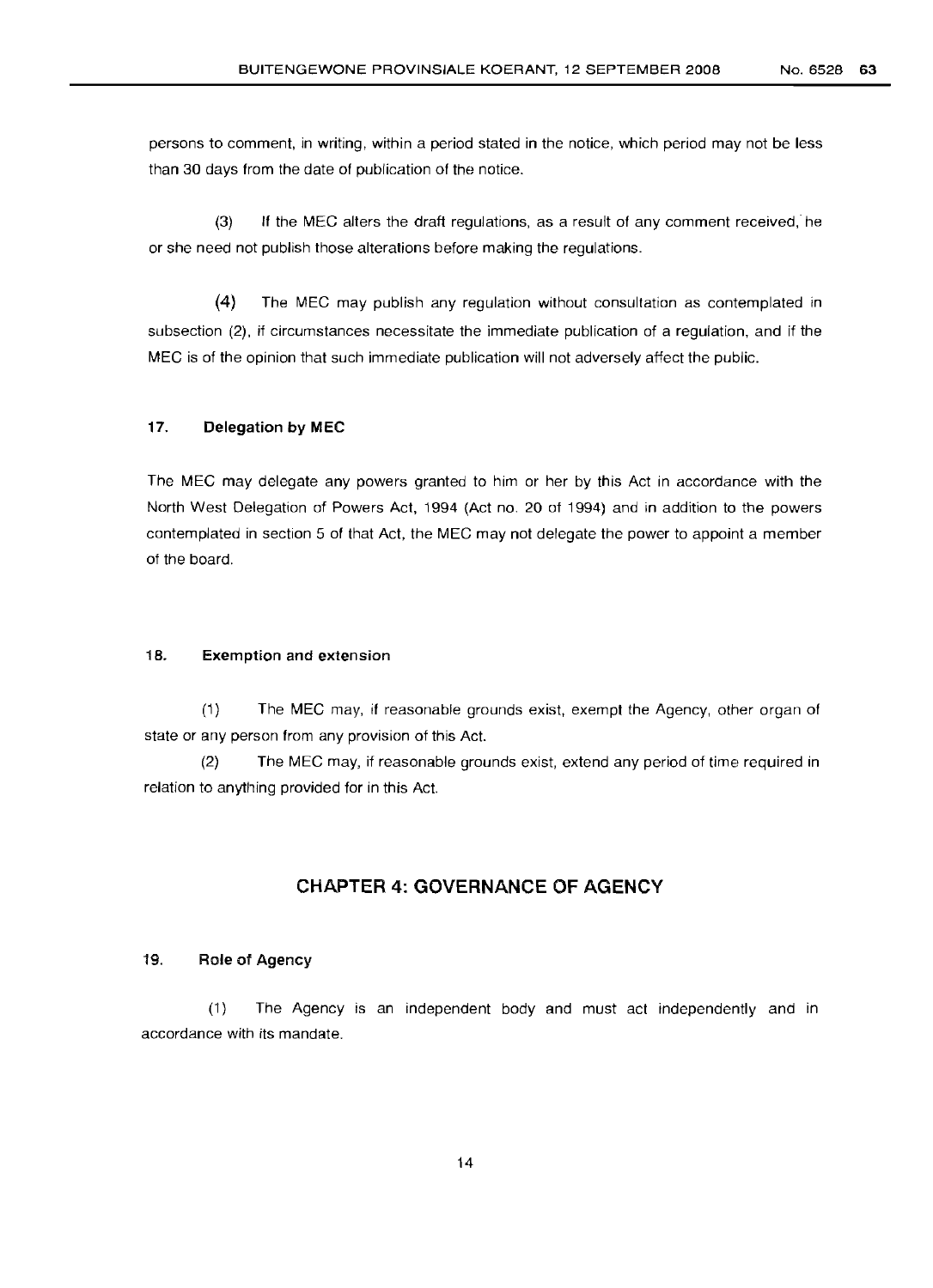(2) The Agency is accountable to the MEG to the extent set out in this Act and the Public Finance Management Act, 1999.

- (3) The Agency is managed by a board that
	- (a) gives strategic direction to the Agency;
	- (b) is the accounting authority as contemplated in section 49 of the Public Finance Management Act, 1999;
	- (c) is responsible for the performance of the Agency;
	- (d) is accountable to the MEG for the performance of the Agency; and
	- (e) is supported by a chief executive officer and other employees.
- (4) The Agency communicates with the MEG through the chairperson of the board.

#### 20. Constitution of board

(1) The board of the Agency consists of not less than nine and not more than 13 members appointed by the MEG from nominations received as contemplated in section 21.

(2) The MEG must appoint the members of the board from the following constituencies:

- (a) the mining industry;
- (b) local government;
- (c) the department;
- (d) agriculture;
- (e) the business and industrial community;
- (f) National and Provincial Treasury; and
- (g) the South African National Roads Agency.

#### 21. Nomination procedure

(1) At the end of every term of office of a board, the current board must invite nominations for persons to be appointed to the board in the manner determined by it, from the constituencies referred to in section 20.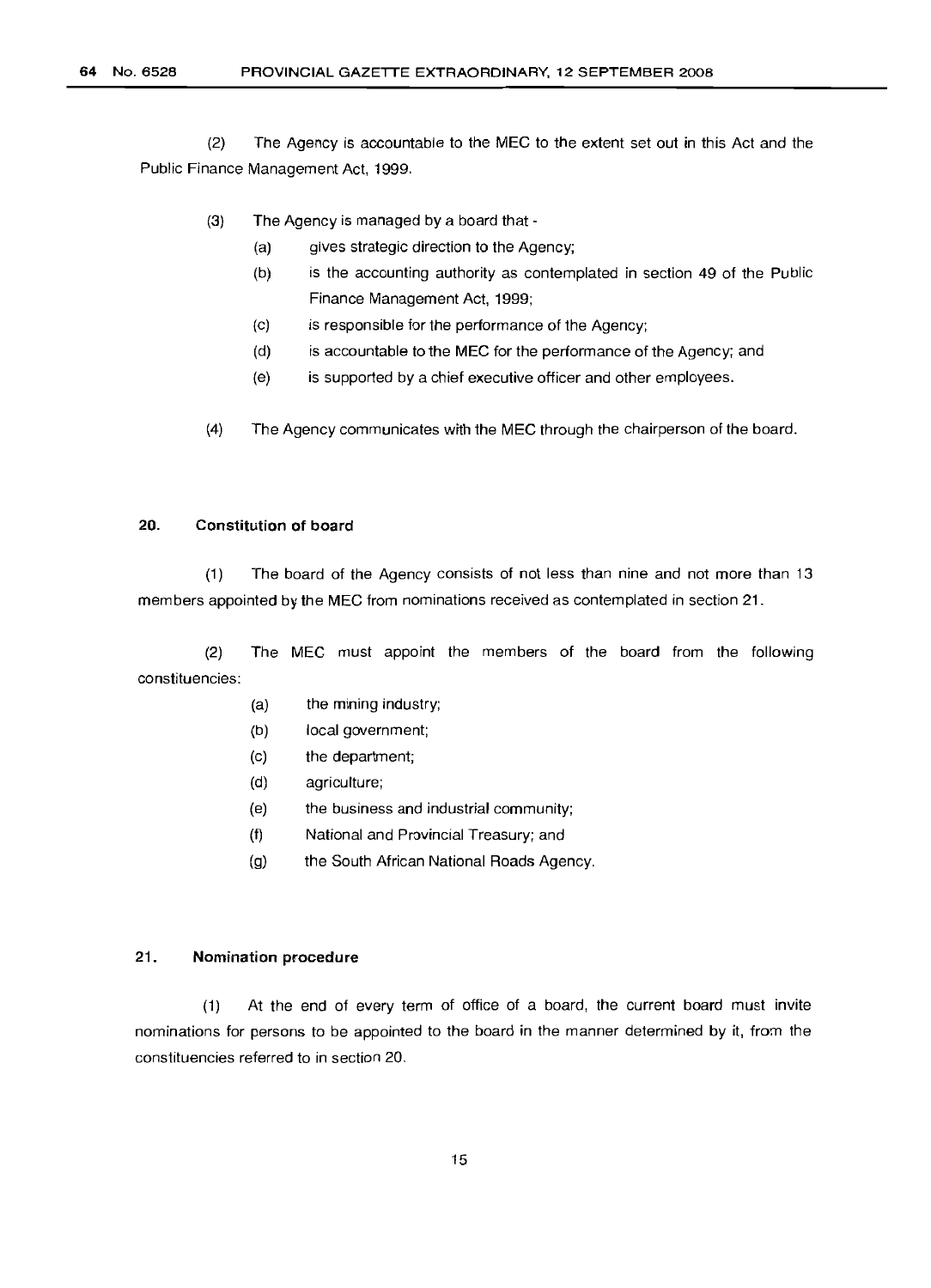(2) The invitation for nominations referred to in subsection (1) must provide for nominations to be submitted within 60 days from the date of the invitation or the date of publication of the notice.

(3) On receipt of any nomination, the board must, within 30 days from the expiry date specified in the invitations or the notice, evaluate the nominations and submit its recommendations to the MEG.

- (4) When evaluating the nominations the board must take into consideration-
	- (a) the nominee's knowledge and experience of the constituency that he or she is appointed from;
	- (b) the Agency's service delivery objectives.

(5) The MEG must, as soon as is practicable after the receipt of the recommendations from the board, appoint new members to the board.

(6) If no, insufficient or unsuitable nominations are received within the period specified in the invitations or the notice, the board must inform the MEG thereof in its submission referred to in subsection (3), and the MEG may, after consultation with the board, appoint to the board the required number of persons who, but for the fact that they were not nominated in terms of the procedure contemplated in this section, qualify to be appointed in terms of this Act.

(7) The MEG must, as soon as practicable after the appointment of the members of the board, publish by notice in the Gazette-

- (a) the name of every person appointed;
- (b) the date from which the appointment takes effect; and
- (c) the term of office referred to in section 25.

# 22. Disqualification from appointment as member of board, vacation of and removal from office

- (1) A person may not be appointed as a member of the board if that person-
	- (a) is not a South African citizen or a permanent resident who is ordinarily resident in the Republic;
	- (b) is an unrehabilitated insolvent;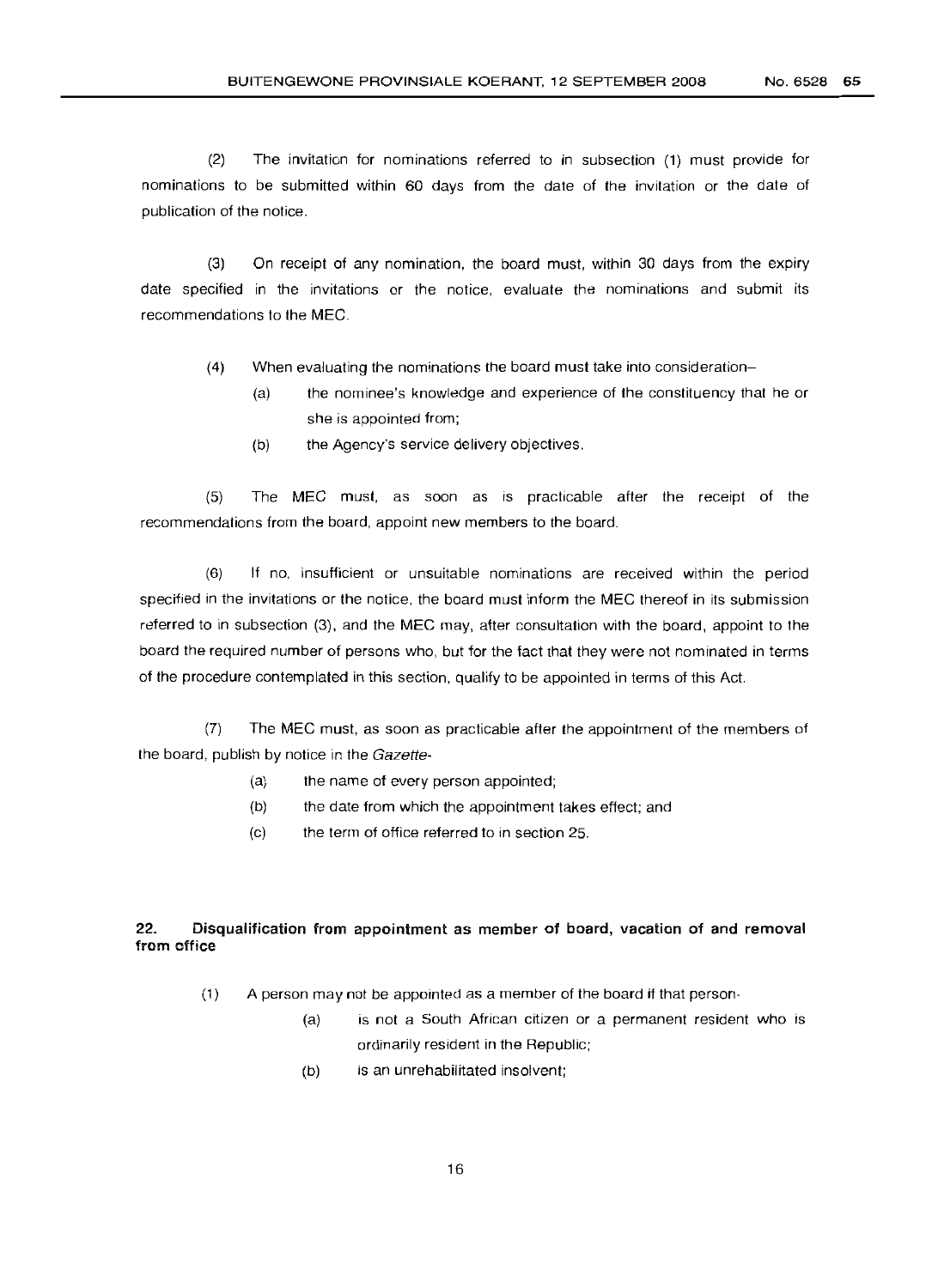- (c) has been convicted, whether in the Republic or elsewhere, of theft, fraud, forgery or uttering a forged document, perjury, or any offence involving dishonesty or of any offence in terms of the Prevention of Corruption Act, 1958 (Act 6 of 1958), the Corruption Act, 1992 (Act 94 of 1992), Part 1 to 4, or section 17, 20 or 21 (in so far as it relates to the aforementioned offences) of Chapter 2 of the Prevention and Combating of Corrupt Activities Act, 2004, or the Companies Act, 1973 (Act 61 of 1973), or of contravening this Act or the Roads Act, 2007;
- (d) has been convicted of any offence not mentioned in subparagraph (c), other than an offence committed prior to 27 April 1994 associated with political objectives, to imprisonment without the option of a fine;
- (e) subject to subsection (2), has been convicted of an offence in a foreign country and was sentenced to imprisonment without an option of a fine, or, in the case of fraud, to a fine or imprisonment or both;
- (f) has, as a result of improper conduct, been removed from an office of trust.

(2) For the purposes of subsection (1)(d), the MEC must take cognisance of the prevailing circumstances in the foreign country relating to a conviction.

- (3) A member of the board must vacate his or her office if he or she-
	- (a) resigns by written notice addressed to the MEC and copied to the chief executive officer of the Agency;
	- (b) is declared by the High Court to be of unsound mind or mentally disordered or is detained under the Mental Health Act, 1973 (Act No. 18 of 1973);
	- (c) has, without leave of the board, been absent from more than two consecutive meetings of the board;
	- (d) becomes insolvent during his or her term of office;
	- (e) ceases to be representative of his or her constituency;
	- (f) ceases to be permanently resident in the Republic; or
	- $(g)$  is removed from office in terms of subsection  $(1)(c)$ ,  $(d)$ ,  $(e)$  or  $(4)$ .

(4) The MEC may, notwithstanding section 25(2) and subject to the Promotion of Administrative Justice Act, 2000, (Act No. 3 of 2000), remove a board member from office on account of misconduct or inability to perform his or her duties efficiently.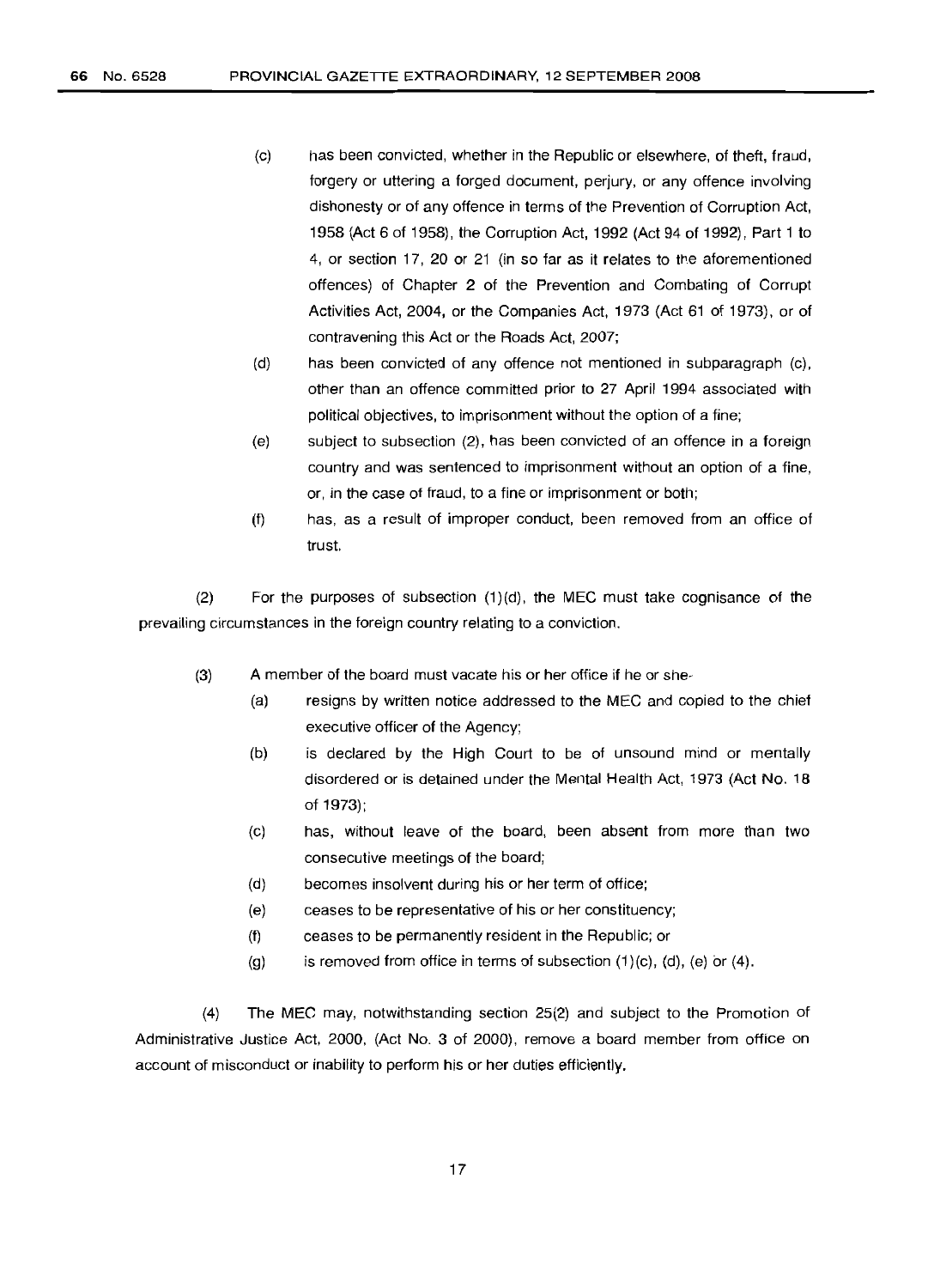#### 23. **Appointment of member to vacant seat**

(1) When a seat on the board becomes vacant as contemplated in section 20(3), or if a board member dies before the expiration of his or her term of office, the board must as soon as is practicable after the seat becomes vacant  $-$ 

- (a) inform the MEG that the seat has become vacant;
- (b) in the manner determined by the board, request the constituency that was represented by the member who vacated office or died, to provide nominations for a representative to be appointed to the vacant seat; and
- (c) after receipt of any nomination as contemplated in paragraph (a), evaluate it in accordance with the factors referred to in section 21 (4) and submit its recommendations to the MEG.

(2) The MEG must, as soon as is practicable after the receipt of the recommendations of the board, appoint a person to the vacant seat on the board.

(3) If no, insufficient or unsuitable nominations are received as contemplated in subsection (1), the board must inform the MEG thereof in its submission referred to in subsection (1)(c). and the MEG may, after consultation with the board, appoint to the vacant seat on the board any person who, but for the fact that he or she was not nominated in terms of the procedure contemplated in subsection (1), qualify to be appointed in terms of this Act.

(4) The board must, as soon as practicable after the appointment of the member to the vacant seat on the board, publish by notice in the Gazette-

- (a) the name of the person appointed;
- (b) the date from which the appointment takes effect; and
- (c) the period for which the appointment is made as contemplated in subsection (5).

(5) The person who is appointed to the vacant seat on the board fills the vacancy for the unexpired portion of the period for which the member whose seat became vacant was appointed.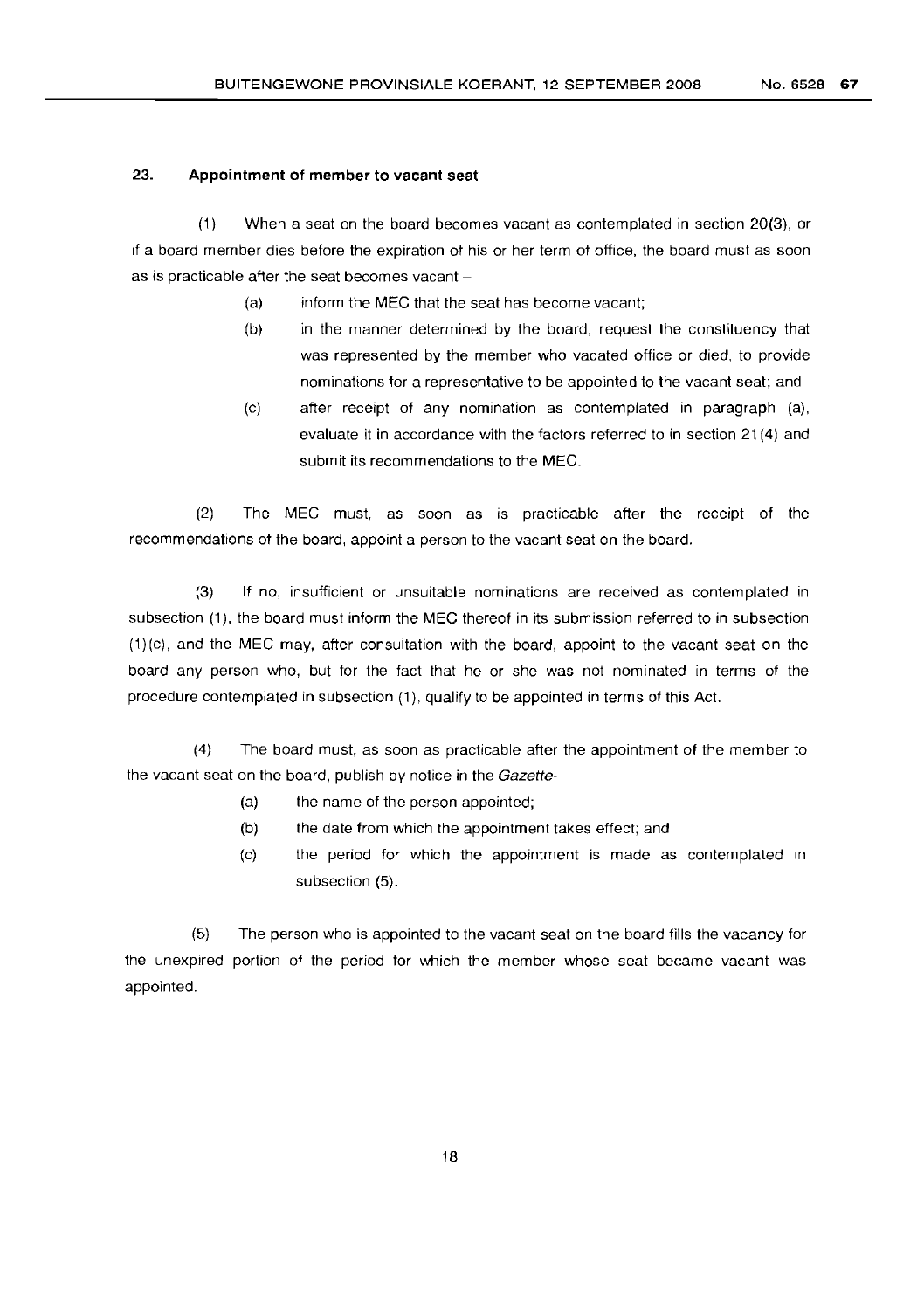#### 24. **Chairperson and deputy chairperson**

(1) The MEG must appoint a chairperson and a deputy chairperson for every newly constituted board.

(2) The deputy chairperson must, if the chairperson is for any reason unable to act as chairperson, perform all the functions of the chairperson and may exercise all the powers of the chairperson.

(3) If both the chairperson and the deputy chairperson are for any reason unable to preside at a board meeting, the members present must elect one of the members to preside at that meeting and the person elected may perform all the functions and exercise all the powers of the chairperson.

(4) A chairperson or deputy chairperson may vacate office as such, and such vacation does not terminate his or her membership of the board and if the chairperson or deputy chairperson has vacated office, the MEG must appoint a chairperson or deputy chairperson from the board members for the remaining term of office of the board.

#### 25. **Term of office**

(1) Board members hold office for a period of three years calculated from the date that their appointment takes effect and may be appointed for more than one term and a member who is re-appointed must be nominated in accordance with section 21.

(2) Despite subsection (1), the MEG may, by notice in the Gazette, after consultation with the board, extend the term of office of all the members of the board for a period not exceeding six months, but he or she may only so extend the term of office of the board twice.

(3) Despite the duration of office referred to in subsection (1), board members remain in office until the succeeding board is duly constituted by the MEG.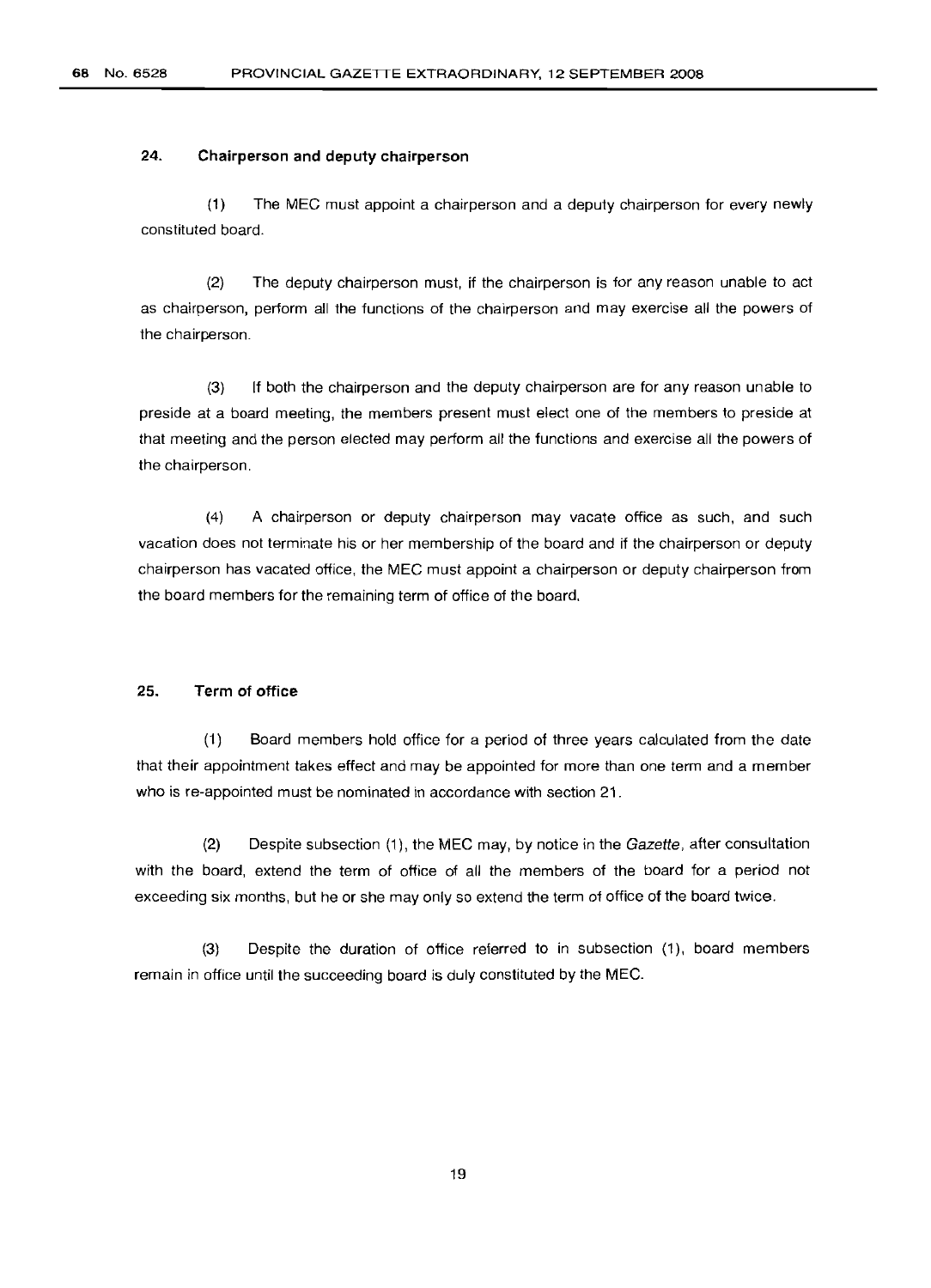#### 26. Decisions of board

(1) A decision of the majority of board members present at any duly constituted meeting constitutes a decision of the board.

(2) No decision taken by or act performed under the authority of the board is invalid only by reason of -

- a vacancy on the board at the time the decision was taken or the act was authorised; or (a)
- the fact that any person who was not entitled to sit as a board member, participated in the meeting at the time the decision was taken or the act was authorised, if the members who were present at the time followed the required procedure for decisions. (b)

#### 27. Meetings of board

(1) The MEC must, as soon as is practicable after the appointment of the board members for the first term of office, determine the time and place of its first meeting.

(2) The board must determine the time and place of any future meetings for the first and subsequent terms of office of the board.

(3) The board meets as often as circumstances require, but at least four times in every financial year, at such time and place as the board may determine.

(4) A majority of board members constitutes a quorum at a meeting.

(5) Every board member, including the chairperson, has one vote and in the event of an equality of votes, the chairperson of the meeting has a casting vote in addition to his or her deliberative vote.

(6) Subject to the approval of the board, any person who is not a board member may attend or take part, but may not vote, in a meeting of the board.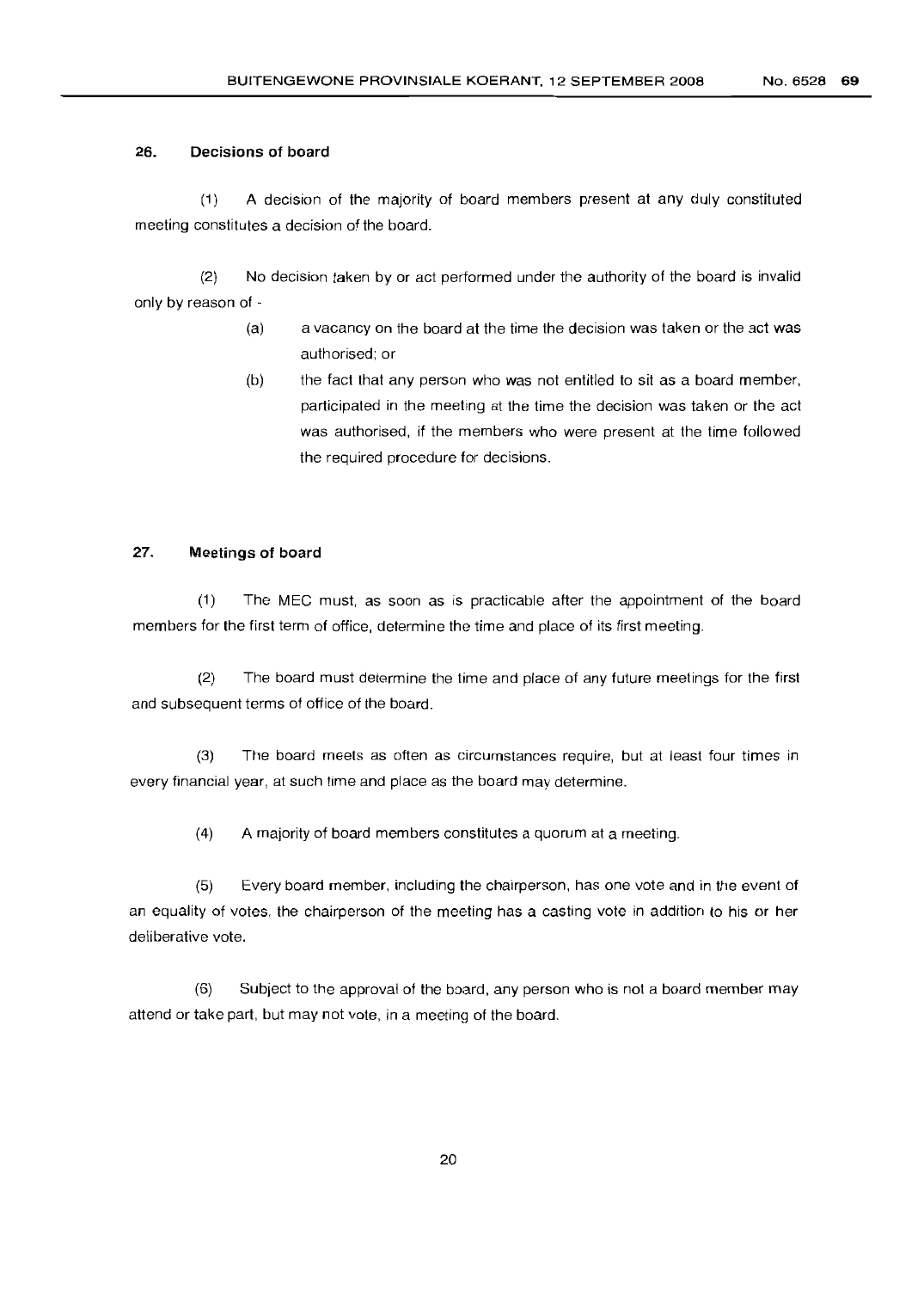(7) The board must adopt governance rules which provides for the conduct of proceedings at meetings and recording of the proceedings and including the governance rules for special meetings.

#### 28. Duties of board

(1) Board is the accounting authority of the Agency within the meaning of the Public Finance Management Act, 1999, and must, in addition to the duties and responsibilities provided for in that Act-

- (a) by adopting governance rules in accordance with subsection (2), provide effective, transparent and accountable corporate governance and conduct effective oversight of the affairs of the Agency;
- (b) comply with all applicable legislation and agreements; and
- (c) at all times act in accordance with the code of conduct for members of the board as may be prescribed by the MEC.

(2) The board must adopt governance rules that substantially complies with the principles of good governance for public entities and which provides for at least the following:

- (a) the role and meetings of the board;
- (b) the role of the chairperson of the board;
- (c) performance assessment of board members;
- (d) the role of the chief executive officer of the Agency;
- (e) performance assessment of the chief executive officer, chief financial officer and the chief technical officer;
- (f) committees of the board;
- (g) advisory and technical bodies which are established in terms of section 11;
- (h) financial management of the Agency as contemplated in Chapter 6 of the Public Finance Management Act, 1999;
- (i) procurement policy;
- 0) remuneration policy for board and staff members.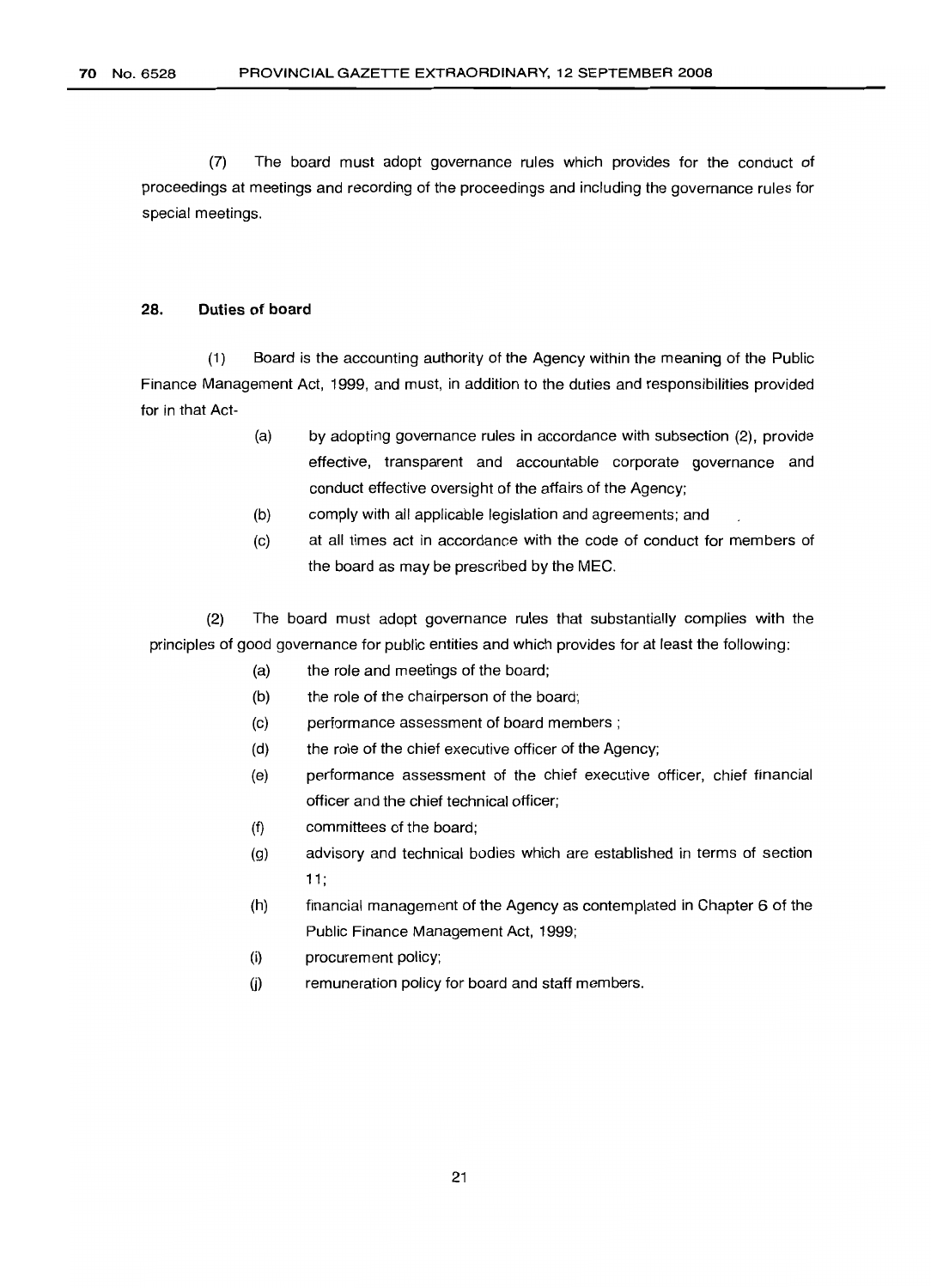#### 29. **Executive management and staff**

- (1) The MEC must, in consultation with the board, appoint a chief executive officer.
- (2) The board must-
	- (a) appoint a chief financial officer and a chief technical officer;
	- (b) determine the period of office of the chief executive officer, chief financial officer and the chief technical officer; and
	- (c) determine the conditions of appointment of the chief executive officer, the chief financial officer and the chief technical officer.

(3) The chief executive officer, chief financial officer and the chief technical officer must enter into a performance agreement with the board on acceptance of their appointment.

(3) The chief executive officer is responsible for the day-to-day management of the Agency and is accountable to the board.

(4) The Agency may determine its own staff establishment and must determine the conditions of service for that staff.

(5) The chief executive officer may, subject to the general or special directions of the board (if any), appoint staff for the Agency to perform the work necessary for or arising from the performance of the Agency's functions in terms of this Act.

(6) The chief executive officer may delegate any duty or power to any staff member appointed in terms of subsection (5).

## 30. Committees

(1) The board may, subject to subsection (2), establish any committee to assist it in the performance of its functions and appoint members to that committee, and it may at any time dissolve or reconstitute any such committee.

- (2) The board must, at least, establish the following permanent committees:
	- (a) an executive committee;
	- (b) an audit committee;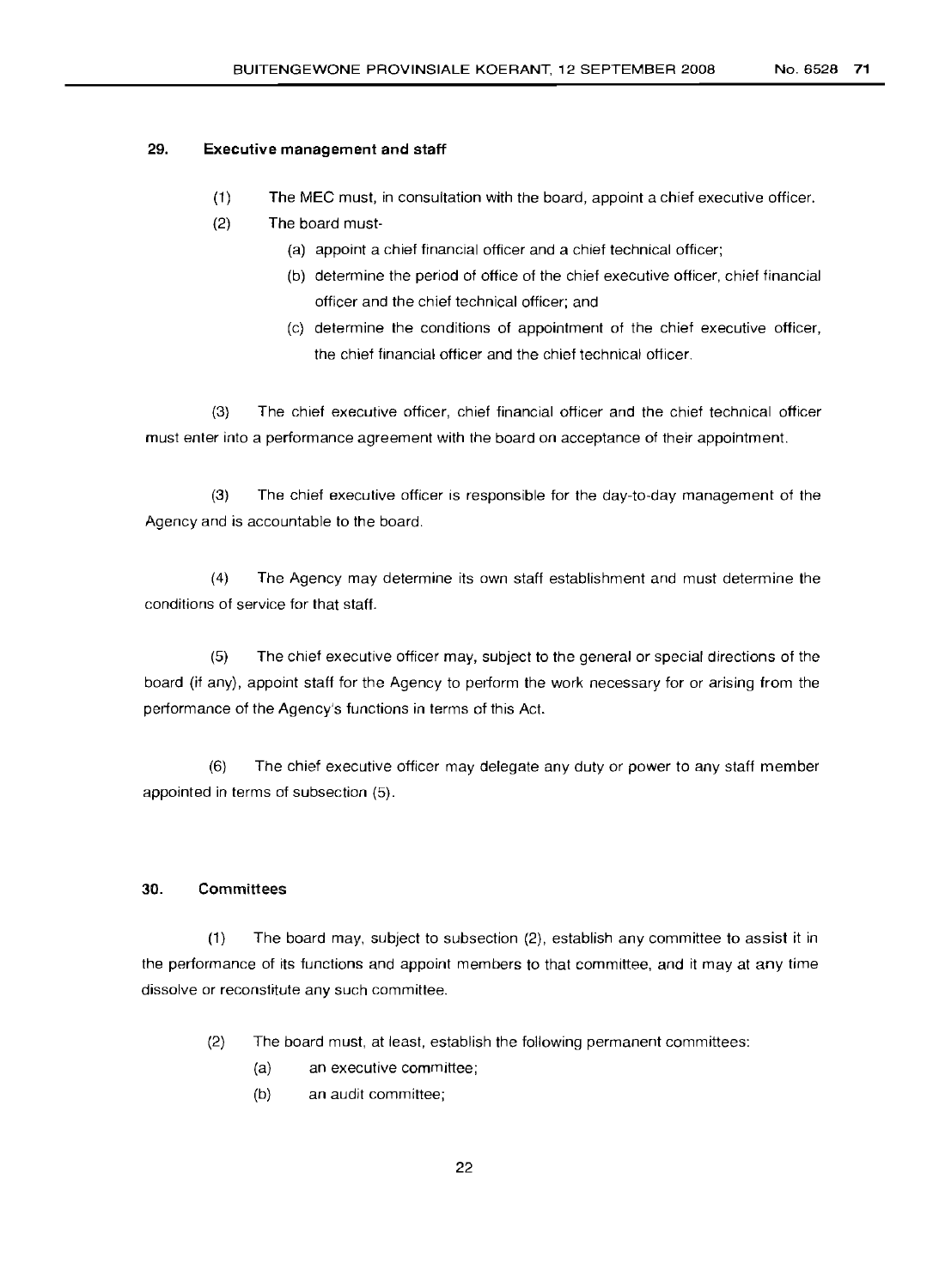- (c) a remuneration committee;
- (d) a disciplinary committee; and
- (e) a nomination committee.

(3) The board must determine, subject to section 31 and any applicable legislation, the number of members and the terms of reference of each committee.

(4) The board may summarily terminate the membership of a member of a committee if-

- (a) the performance by the member of the powers and functions of that committee is unsatisfactory;
- (b) the member, either through illness or for any other reason, is unable to perform the functions of the committee effectively; or
- (c) the member has failed to comply with or breached any legislation regulating the conduct of members, including any applicable code of conduct.

(5) If this Act or the board does not designate a chairperson for a committee, the committee may elect a chairperson from among its members.

(6) Sections 27(4). (5). (6) and (7) apply with the necessary changes in respect of any meeting of a committee.

#### 31. Executive Committee

(1) The executive committee established by the board under section 30 consists of the chairperson of the board and not more than three other members of the board elected by the board.

(2) A member of the executive committee, except the chairperson, serves on the executive committee for a period of one year and may be re-elected.

(3) A member of the executive committee remains in office until his or her successor is elected.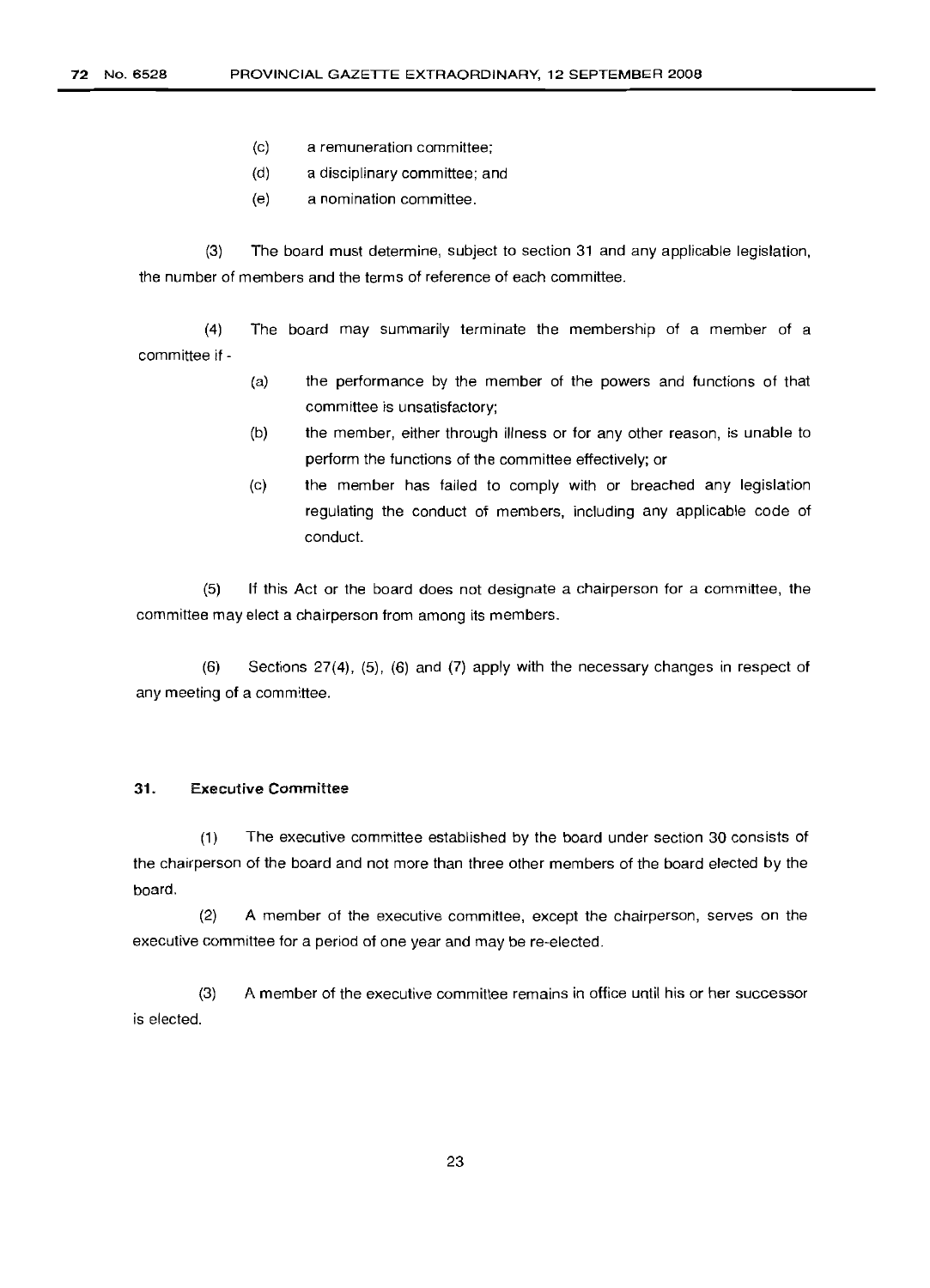## 32. **Delegations by board**

(1) The board must develop a system of delegation to maximise administrative and operational efficiency and provide for adequate checks and balances, and, in accordance with that system may -

- in writing delegate appropriate powers, excluding the power to establish a committee, prescribe governance rules for a committee and appropriating funds, to a committee, the chief executive officer, an employee or member of the board; and (a)
- assign the performance of any of its functions to a committee, the chief executive officer, an employee or member of the board. (b)
- (2) A delegation or assignment in terms of subsection (1)-
	- (a) is subject to such limitations and conditions as the board may impose;
	- (b) may authorise subdelegation; and
	- (c) does not divest the board of the responsibility for the delegated power or the performance of the assigned duty.

(3) The board may confirm, vary or revoke any decision taken by a committee, the chief executive officer, a member of the board or an employee as a result of a delegation or assignment in terms of subsection (1).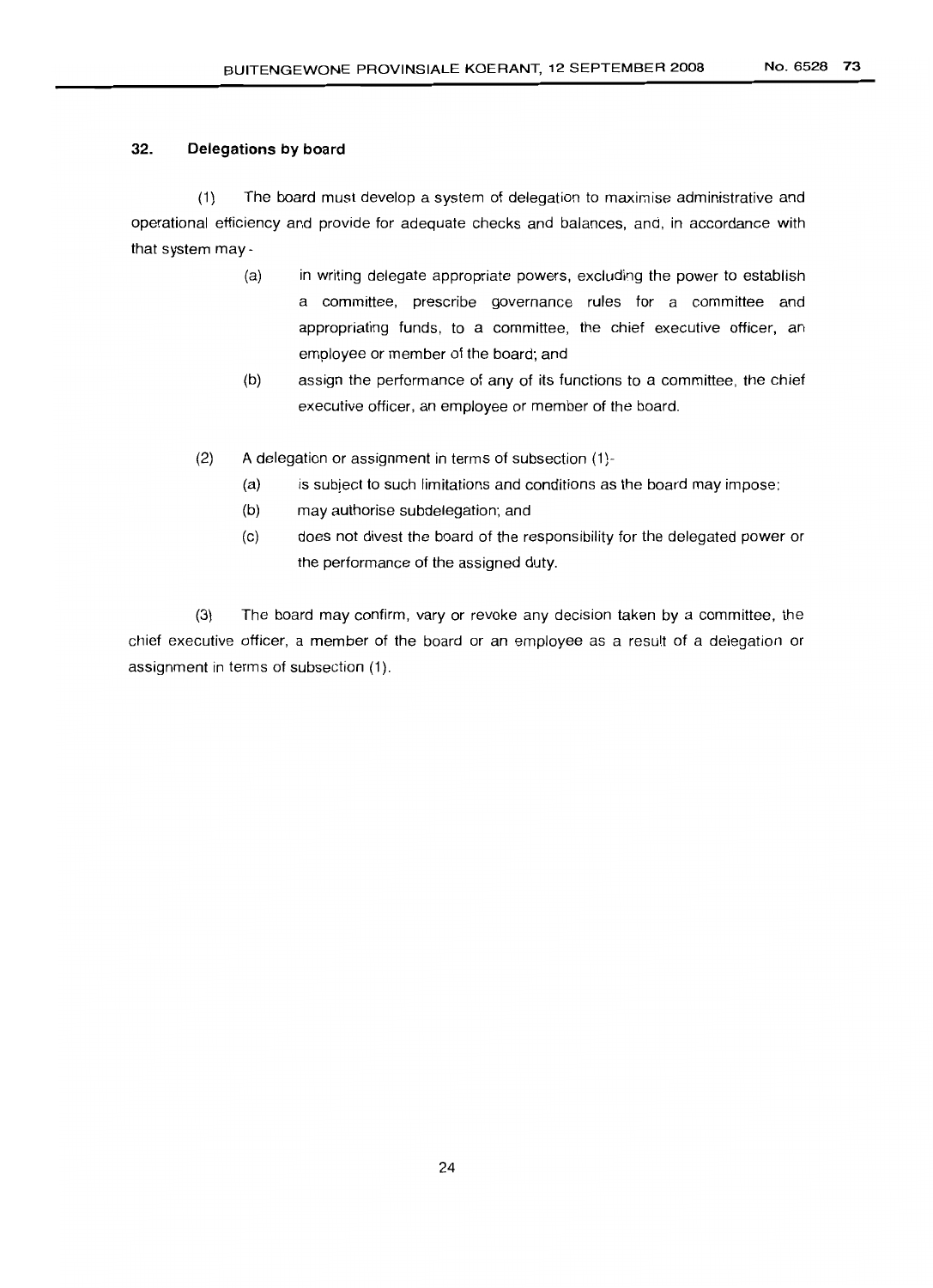# **CHAPTER 5: FUNDING, STRATEGIC AND FINANCIAL MANAGEMENT OF AGENCY**

#### 33. Financial year

The financial year of the Agency is from 1 April to 31 March.

#### 34. Funding

The MEC must in accordance with the Agency's strategic plan and budget, and subject to the Public Finance Management Act, 1999, provide funds from-

- (a) moneys appropriated for that purpose by the legislature; and
- (b) all other monies which may accrue to the Agency from any other legal source.

## 35. Submission of annual budget and strategic plan

The Agency must annually submit its budget of estimated revenue and expenditure and the strategic plan to the MEC as contemplated in the Public Finance Management Act, 1999, and the strategic plan must contain the minimum information required in terms of section 37.

#### 36. Financial management, financial statements and annual report

The financial management and the preparation and submission of financial statements and annual reports must be done in accordance with the Public Finance Management Act, 1999.

#### 37. Contents of strategic plan

In addition to the requirements of the Public Finance Management Act, 1999, relating to the strategic plan of a public entity, the strategic plan must provide for -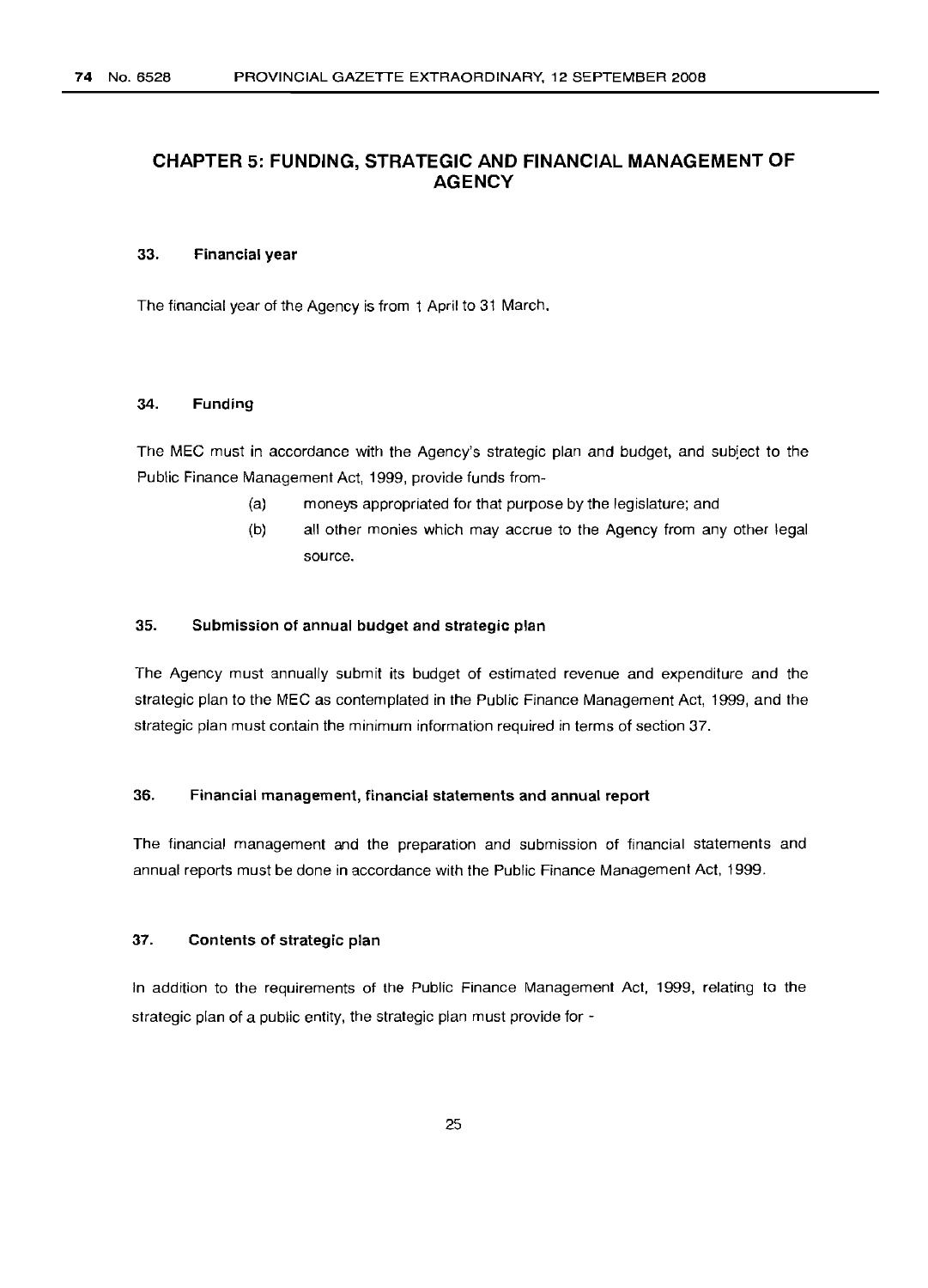- (a) the manner in which the Agency intends to give effect to its objectives as stated in section 2, inclusive of strategies and preliminary action plans;
- (b) an integrated road safety management plan in accordance with the policy adopted by the MEC, inclusive of strategies and preliminary action plans;
- (c) the manner in which funding will be motivated and acquired for the strategies and preliminary action plans referred to in paragraphs (a) and  $(b)$ ;
- (d) the manner in which funding will be equitably shared between the social and the economic networks.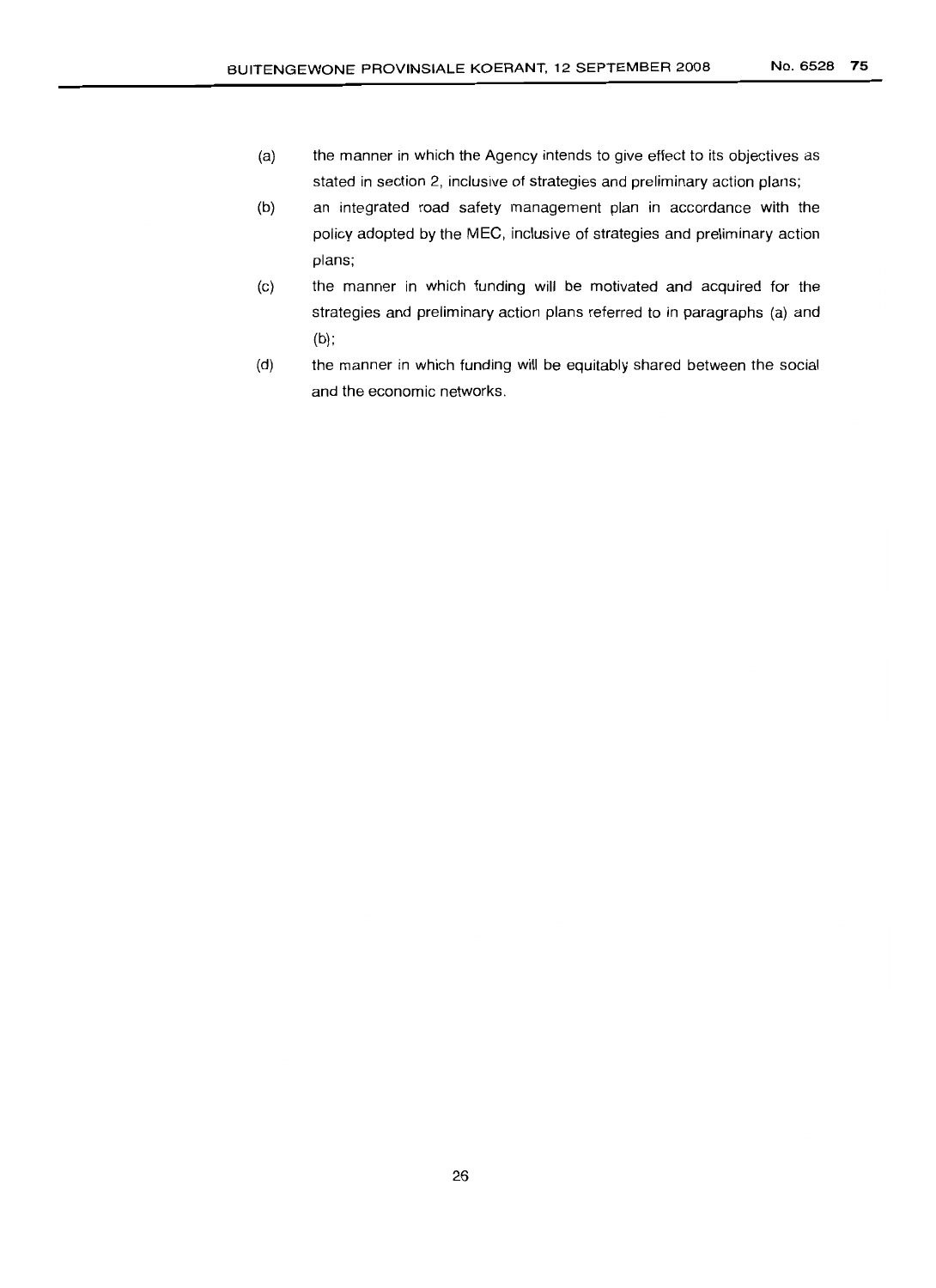# **CHAPTER 6: GENERAL PROVISIONS**

#### 38. **Transfer duty and stamp duty**

No transfer duty is payable by the Agency in respect of the acquisition of any property by the Agency, and no stamp duty is payable by the Agency in respect of any instrument if the stamp duty thereon would be payable by the Agency in terms of the applicable legislation.

## 39. **Indemnity**

Neither the Agency, any member of the board, employee, chief executive officer, committee or any member of a committee, incurs any liability in respect of any act performed or an omission in good faith under or by virtue of a provision in this Act, unless the performance of that act or the omission was willful or negligent.

### 40. **Procedural** fairness

Subject to the provisions of this Act, where the Agency takes a decision or any other step of an administrative nature under this Act that affects the rights and duties of another person, the Agency must-

- (a) publish or otherwise make known the nature and effect thereof in a written, printed or electronic manner to any affected persons and bodies in a manner designed to ensure that they acquire full knowledge thereof; and
- (b) comply with any applicable requirement of just administrative action, including the furnishing of reasons for discretionary decisions imposed by, under or by virtue of any law.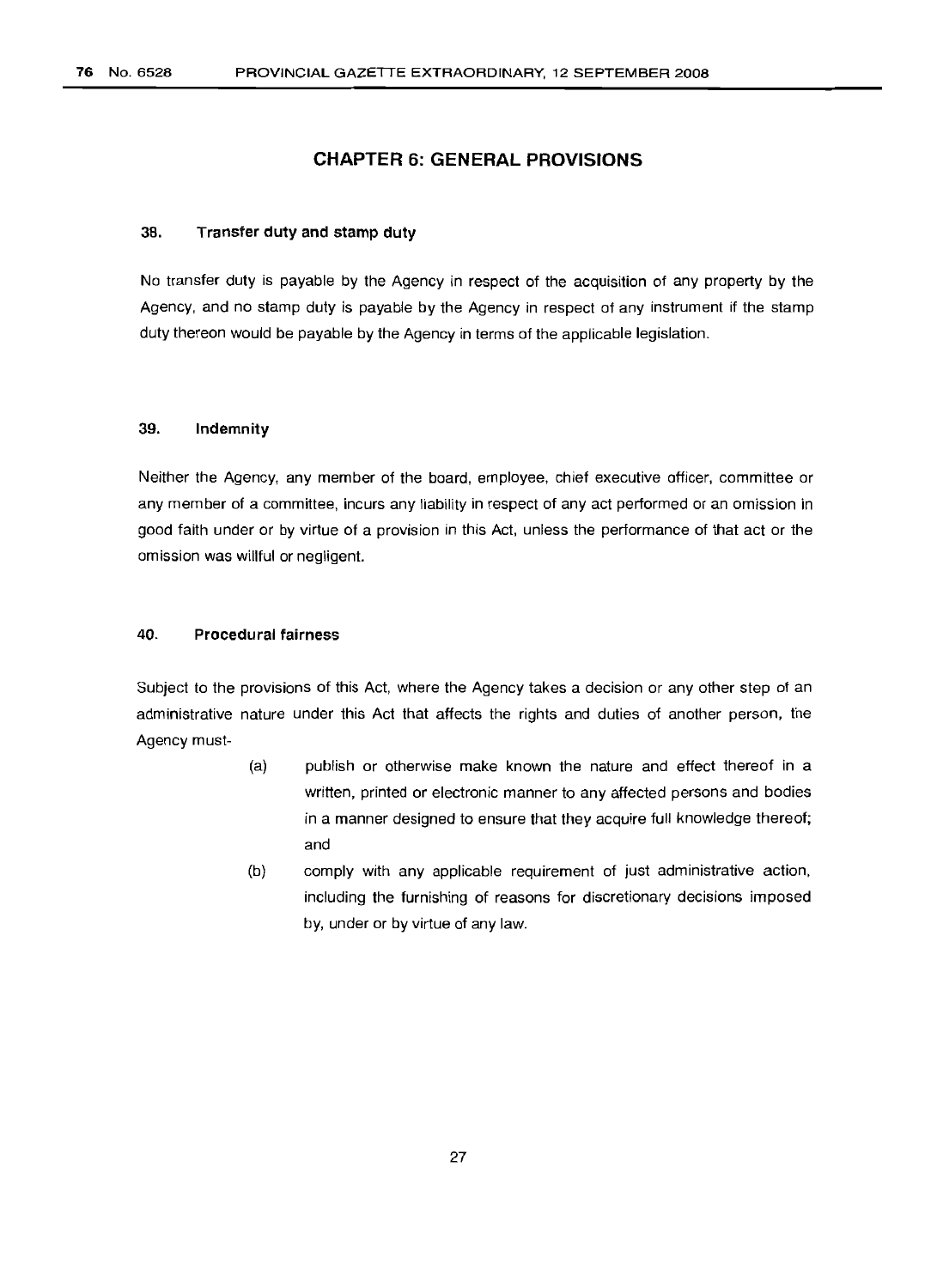#### 41. Offences

(1) No person may apply to any company, body, firm, business or undertaking a name or description signifying or implying some connection between that company, body, firm, business or undertaking and the Agency.

(2) Any person who contravenes subsection (1) is guilty of an offence and on conviction liable to a fine or to imprisonment not exceeding 10 years or to a fine and imprisonment.

#### 42. Repeal and amendment of laws

The laws referred to in the second column of the Schedule is hereby amended or repealed to the extent indicated in the third column of the Schedule.

## 43. Transitional provisions

(1) From the date of commencement of this Act, all contractual rights, obligations and liabilities of the department relating to the functions of the Agency as contemplated in this Act vest in the Agency.

(2) Financial, administrative and other records of the department, relating to the functions of the Agency must be transferred to Agency.

(3) The MEC may, after the promulgation of this Act by the Provincial Legislature, appoint -

> (a) any official or other person to perform any action which may be necessary for the establishment and functioning of the Agency, the appointment of the board and to assist the board after its appointment with its general powers and functions, excluding the powers and functions referred to in paragraph (b), until such time as the MEC has appointed the chief executive officer;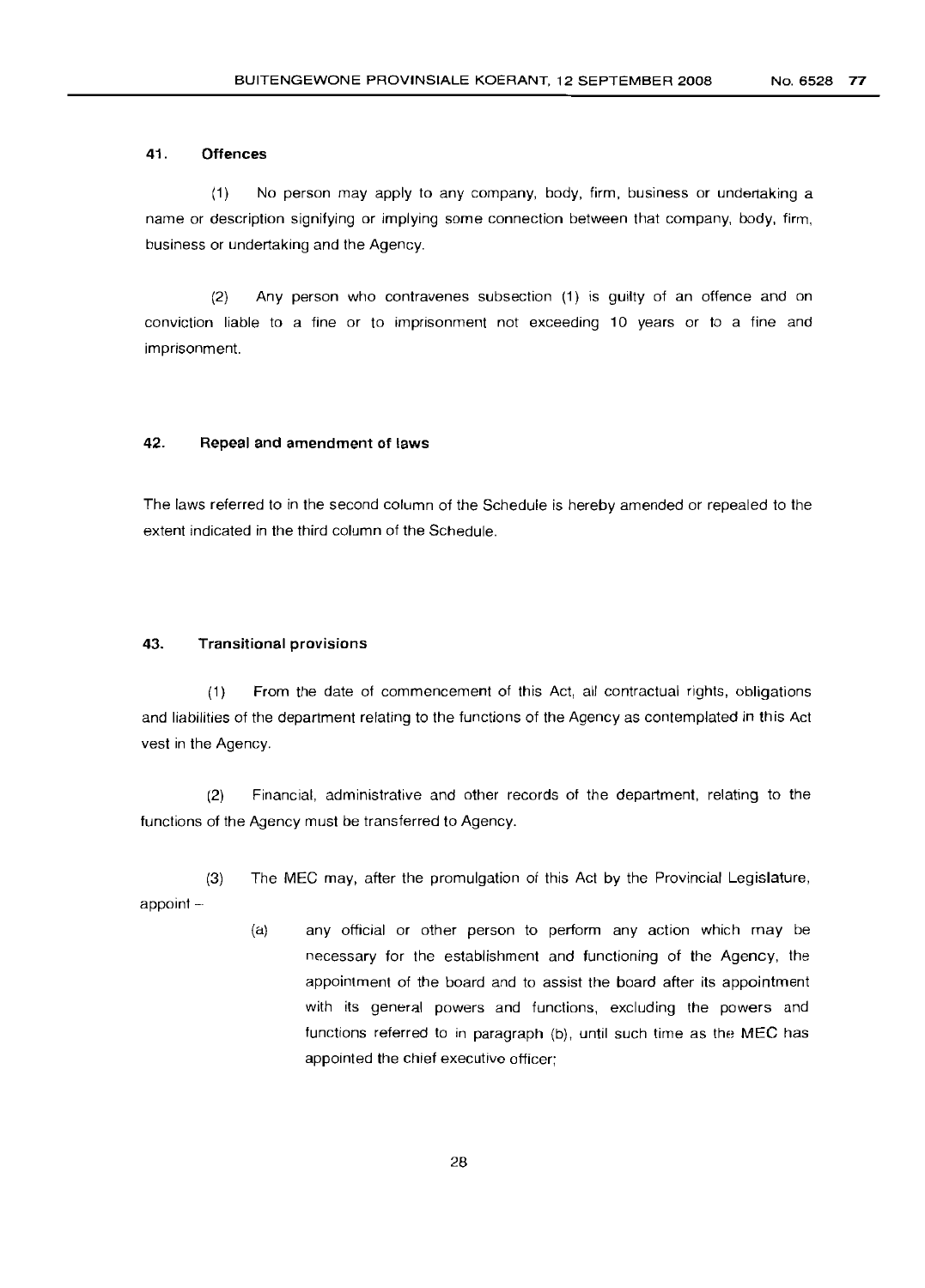- (b) any official or other person to perform and exercise the powers and functions necessary to satisfy the financial requirements of this Act until such time as the board has appointed the chief financial officer;
- (c) any official or other person to oversee the transfer of technical duties in relation to road management from the department to the Agency in a manner that is least disruptive to current road and safety management projects, until such time as the board has appointed the chief technical officer.

(4) Notwithstanding section 29(2)(b), the term of office of the first chief executive officer is five years.

(5) The MEG must after the promulgation of this Act by the Provincial Legislature, provide for the establishment of the Agency from the budget of the department and must after the commencement date and the opening of a bank account for the Agency, transfer funds into that account for the purpose of funding the operations and projects of the Agency.

(6) Personnel who are at the commencement date employed by the department to perform any duty that is identified in terms of this Act or the Roads Act, 2007, as a function of the Agency, may be transferred to the Agency as contemplated in section 15 of the Public Service Act, 1994, (Proclamation No. 104 of 1994) for such a period as the MEG and the personnel concerned agree on and those personnel-

- (a) remain members of the Government Employees Pension Fund referred to in section 2 of the Government Employees Pension Law, 1996 for the period agreed on; and
- (b) may, after that period, if permanently appointed by the Agency, elect to continue to so remain members of that fund.

(7) Notwithstanding section 33, the first financial year of the Agency is from the date on which the funds as contemplated in subsection (4) have been transferred by the MEG to the bank account of the Agency, until 31 March of the following year.

(8) The MEG must, within 90 days from the date of commencement of this Act, invite nominations from the constituencies referred to in section 20(2) -

- (a) in the case of invitations from the constituencies referred to in section 20(a) to (g), in the manner determined by the MEG; and
- (b) in the case of invitations from the public, in the manner contemplated in that section,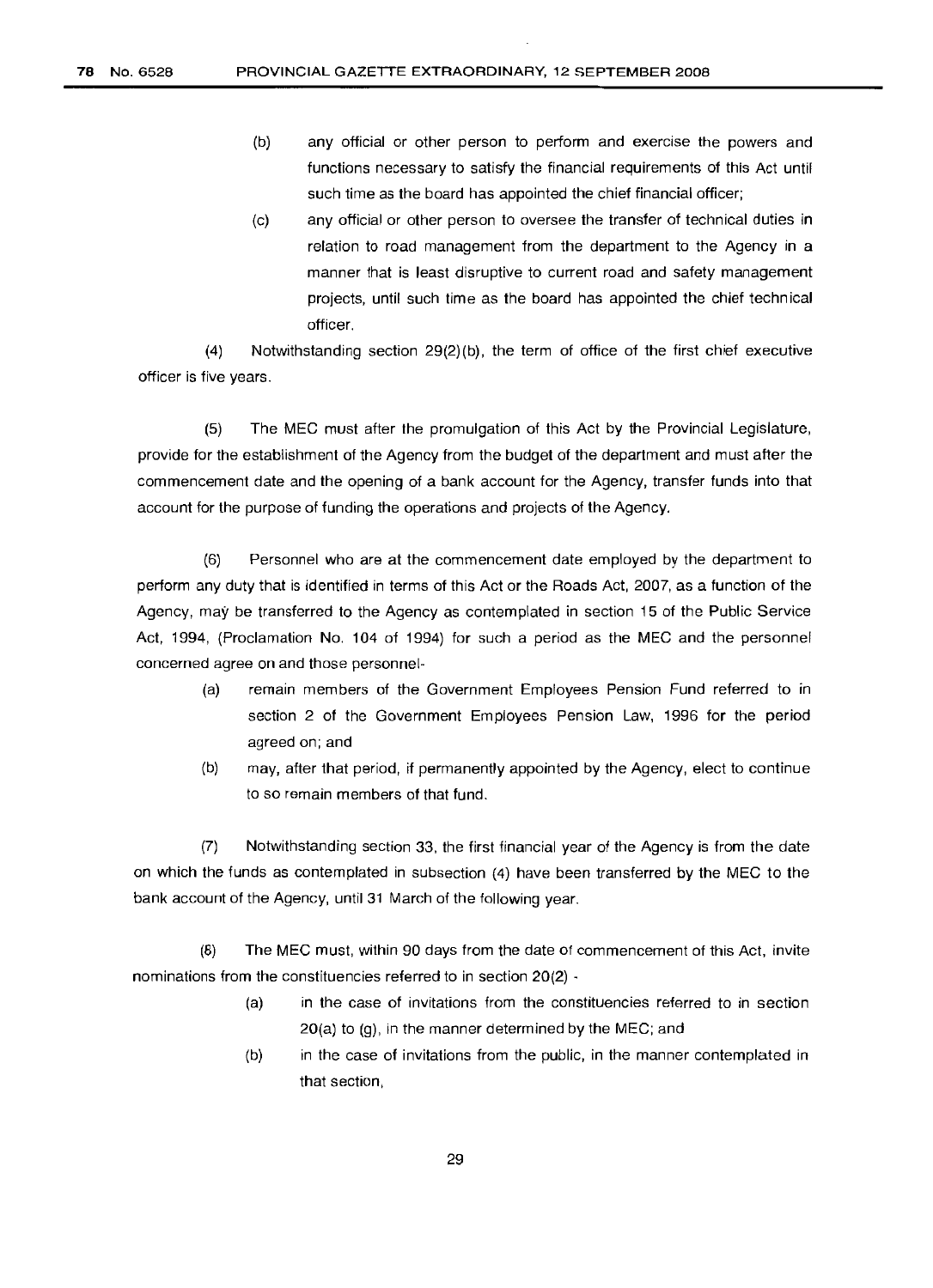and the provisions relating to the appointment and disqualification of the members provided for in sections 21 and 22, respectively, apply with the necessary adjustments.

# 44. **Short title and commencement**

This Act is called the North West Roads Agency Act and commences on a date determined by the MEC by notice in the Gazette.